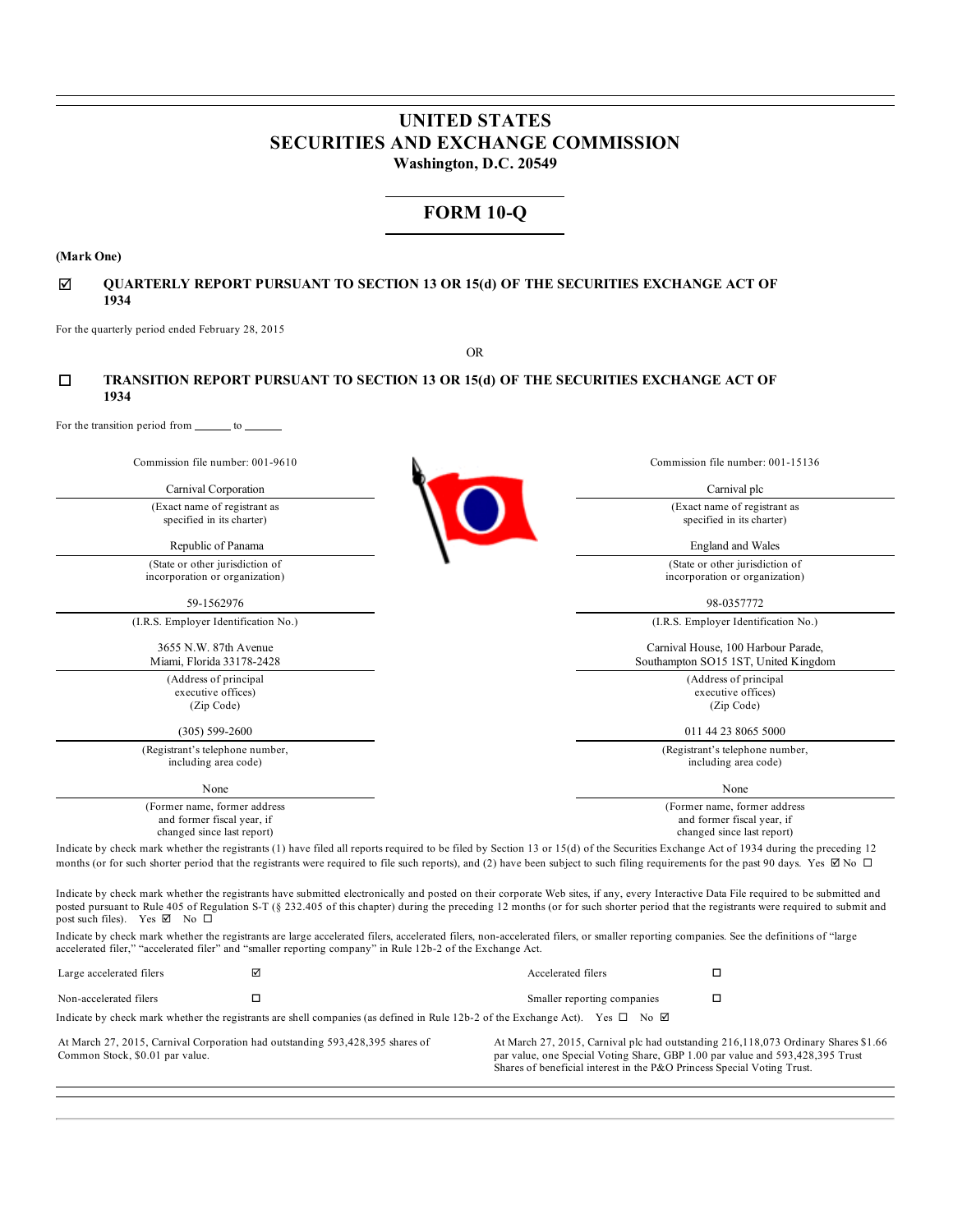# **CARNIVAL CORPORATION & PLC**

# **TABLE OF CONTENTS**

<span id="page-1-0"></span>

|                   |                                                                                        | Page           |
|-------------------|----------------------------------------------------------------------------------------|----------------|
|                   | <b>PART I - FINANCIAL INFORMATION</b>                                                  |                |
| Item 1.           | <b>Financial Statements</b>                                                            | $\overline{3}$ |
| Item 2.           | Management's Discussion and Analysis of Financial Condition and Results of Operations. | 18             |
| Item 3.           | <b>Quantitative and Qualitative Disclosures About Market Risk.</b>                     | 28             |
| Item 4.           | <b>Controls and Procedures.</b>                                                        | 29             |
|                   | <b>PART II - OTHER INFORMATION</b>                                                     |                |
| Item 1A.          | <b>Risk Factors</b>                                                                    | <u>29</u>      |
| Item 2.           | Unregistered Sales of Equity Securities and Use of Proceeds.                           | <u>29</u>      |
| Item 6.           | Exhibits.                                                                              | 31             |
| <b>SIGNATURES</b> |                                                                                        | 33             |
|                   | 2                                                                                      |                |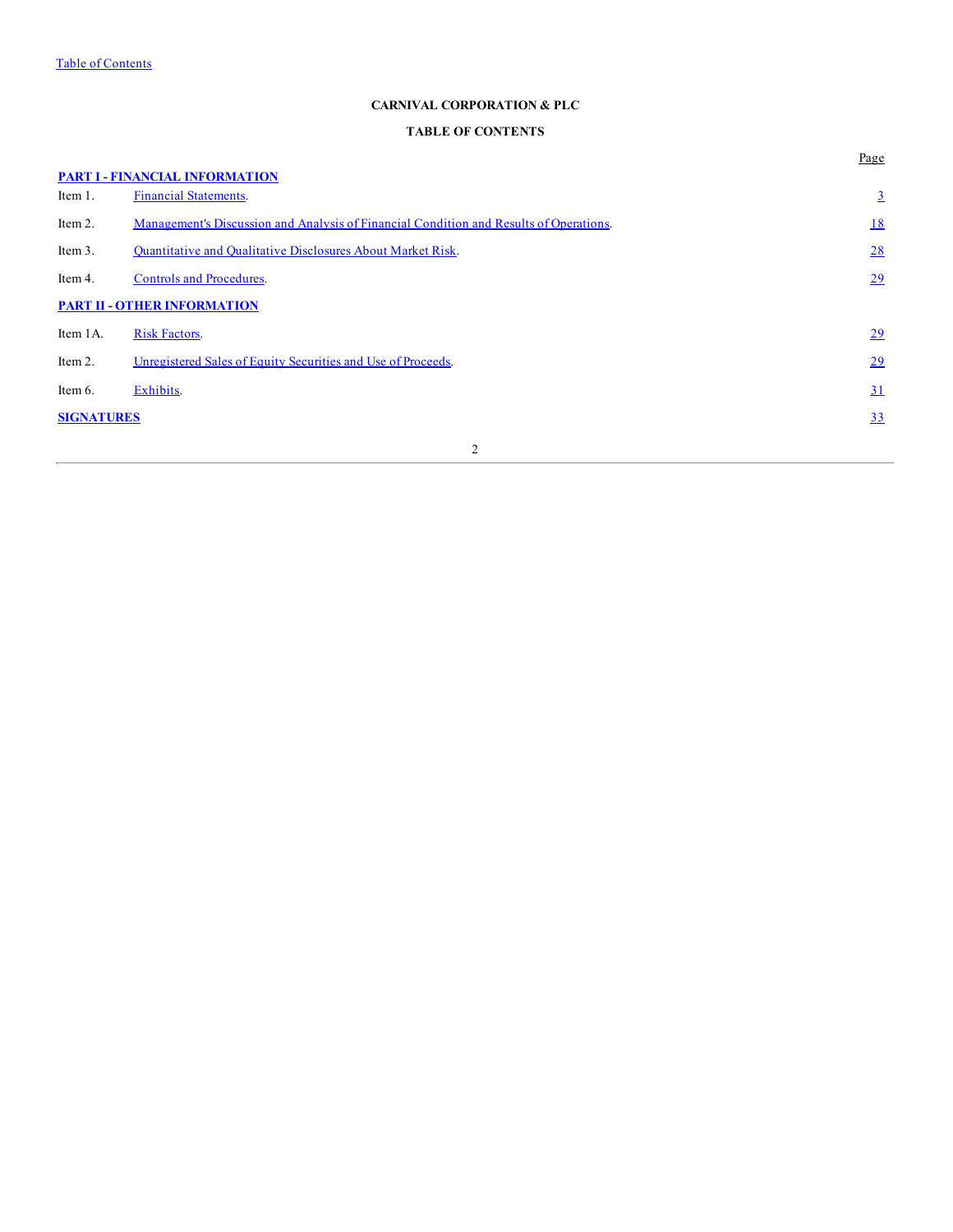# **PART I - FINANCIAL INFORMATION**

# **Item 1. Financial Statements.**

#### **CARNIVAL CORPORATION & PLC CONSOLIDATED STATEMENTS OF OPERATIONS (UNAUDITED)** (in millions, except per share data)

|                                               | <b>Three Months Ended</b> | February 28,           |
|-----------------------------------------------|---------------------------|------------------------|
|                                               | 2015                      | 2014                   |
| <b>Revenues</b>                               |                           |                        |
| Cruise                                        |                           |                        |
| Passenger tickets                             | $\mathbb{S}$<br>2,632     | $\mathbb{S}$<br>2,727  |
| Onboard and other                             | 889                       | 850                    |
| Tour and other                                | 10                        | 8                      |
|                                               | 3,531                     | 3,585                  |
| <b>Operating Costs and Expenses</b>           |                           |                        |
| Cruise                                        |                           |                        |
| Commissions, transportation and other         | 586                       | 620                    |
| Onboard and other                             | 111                       | 114                    |
| Payroll and related                           | 467                       | 481                    |
| Fuel                                          | 318                       | 523                    |
| Food                                          | 239                       | 245                    |
| Other ship operating                          | 598                       | 594                    |
| Tour and other                                | 16                        | 15                     |
|                                               | 2,335                     | 2,592                  |
| Selling and administrative                    | 529                       | 521                    |
| Depreciation and amortization                 | 401                       | 405                    |
|                                               | 3,265                     | 3,518                  |
| <b>Operating Income</b>                       | 266                       | 67                     |
| Nonoperating (Expense) Income                 |                           |                        |
| Interest income                               | $\overline{c}$            | 2                      |
| Interest expense, net of capitalized interest | (57)                      | (72)                   |
| Losses on fuel derivatives, net               | (169)                     | (16)                   |
| Other income, net                             | 10                        |                        |
|                                               | (214)                     | (86)                   |
| <b>Income (Loss) Before Income Taxes</b>      | 52                        | (19)                   |
| <b>Income Tax Expense, Net</b>                | (3)                       | (1)                    |
| <b>Net Income (Loss)</b>                      | $\mathbb S$<br>49         | $\mathbb{S}$<br>(20)   |
| <b>Earnings (Loss) Per Share</b>              |                           |                        |
| <b>Basic</b>                                  | $\$$<br>0.06              | $\mathbb{S}$<br>(0.03) |
| Diluted                                       | \$<br>0.06                | \$<br>(0.03)           |
| <b>Dividends Declared Per Share</b>           | $\mathbb{S}$<br>0.25      | $\mathbb{S}$<br>0.25   |

The accompanying notes are an integral part of these consolidated financial statements.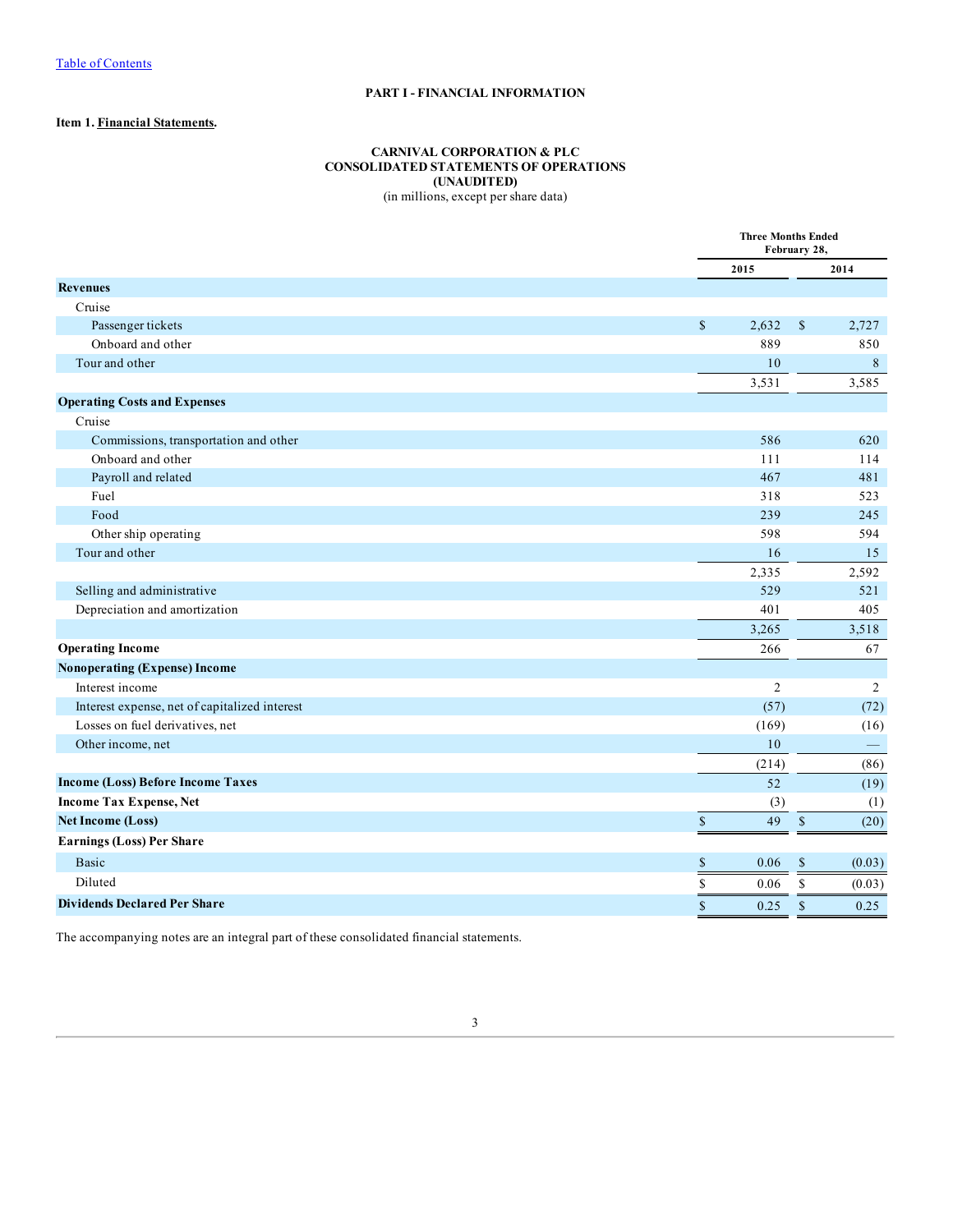#### **CARNIVAL CORPORATION & PLC CONSOLIDATED STATEMENTS OF COMPREHENSIVE (LOSS) INCOME (UNAUDITED)** (in millions)

|                                                            |       | <b>Three Months Ended February</b><br>28, |
|------------------------------------------------------------|-------|-------------------------------------------|
|                                                            | 2015  | 2014                                      |
| <b>Net Income (Loss)</b>                                   | 49    | (20)                                      |
| <b>Items Included in Other Comprehensive (Loss) Income</b> |       |                                           |
| Change in foreign currency translation adjustment          | (683) | 116                                       |
| Other                                                      | (40)  | (4)                                       |
| <b>Other Comprehensive (Loss) Income</b>                   | (723) | 112                                       |
| <b>Total Comprehensive (Loss) Income</b>                   | (674) | 92                                        |
|                                                            |       |                                           |

The accompanying notes are an integral part of these consolidated financial statements.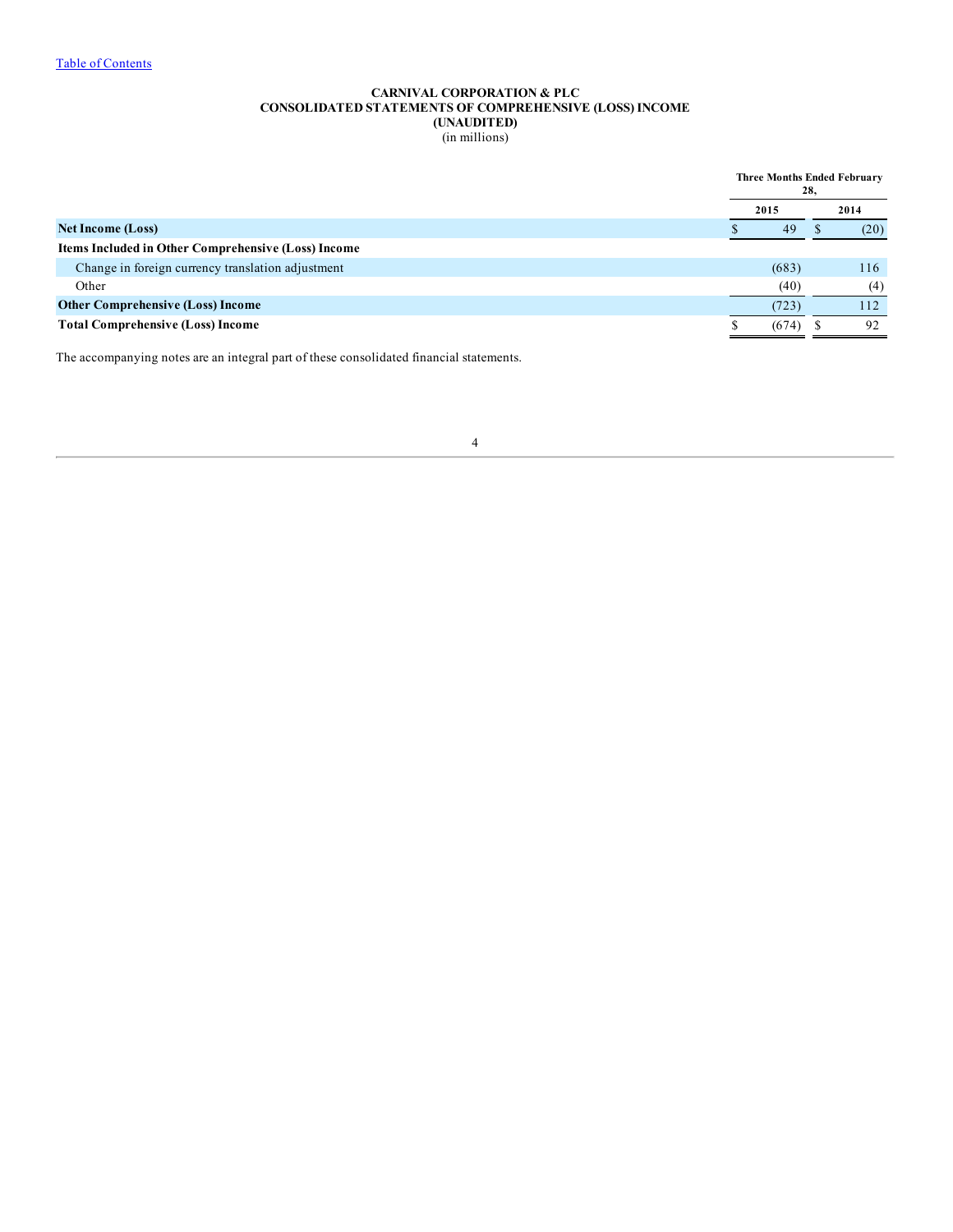#### **CARNIVAL CORPORATION & PLC CONSOLIDATED BALANCE SHEETS (UNAUDITED)** (in millions, except par values)

|                                                                                                                                      | February 28,<br>2015 |                 |               | November 30,<br>2014 |
|--------------------------------------------------------------------------------------------------------------------------------------|----------------------|-----------------|---------------|----------------------|
| <b>ASSETS</b>                                                                                                                        |                      |                 |               |                      |
| <b>Current Assets</b>                                                                                                                |                      |                 |               |                      |
| Cash and cash equivalents                                                                                                            | $\mathbb{S}$         | 280             | $\mathcal{S}$ | 331                  |
| Trade and other receivables, net                                                                                                     |                      | 329             |               | 332                  |
| Insurance recoverables                                                                                                               |                      | 163             |               | 154                  |
| Inventories                                                                                                                          |                      | 332             |               | 349                  |
| Prepaid expenses and other                                                                                                           |                      | 322             |               | 322                  |
| Total current assets                                                                                                                 |                      | 1,426           |               | 1,488                |
| <b>Property and Equipment, Net</b>                                                                                                   |                      | 32,294          |               | 32,819               |
| Goodwill                                                                                                                             |                      | 3,055           |               | 3,127                |
| <b>Other Intangibles</b>                                                                                                             |                      | 1,252           |               | 1,270                |
| <b>Other Assets</b>                                                                                                                  |                      | 687             |               | 744                  |
|                                                                                                                                      | $\mathbb{S}$         | 38,714          | $\mathcal{S}$ | 39,448               |
| <b>LIABILITIES AND SHAREHOLDERS' EQUITY</b>                                                                                          |                      |                 |               |                      |
| <b>Current Liabilities</b>                                                                                                           |                      |                 |               |                      |
| Short-term borrowings                                                                                                                | $\mathbb{S}$         | 874             | S             | 666                  |
| Current portion of long-term debt                                                                                                    |                      | 1,321           |               | 1,059                |
| Accounts payable                                                                                                                     |                      | 594             |               | 626                  |
| Claims reserve                                                                                                                       |                      | 278             |               | 262                  |
| Accrued liabilities and other                                                                                                        |                      | 1,198           |               | 1,276                |
| Customer deposits                                                                                                                    |                      | 3,147           |               | 3,032                |
| Total current liabilities                                                                                                            |                      | 7,412           |               | 6,921                |
| <b>Long-Term Debt</b>                                                                                                                |                      | 6.944           |               | 7,363                |
| <b>Other Long-Term Liabilities</b>                                                                                                   |                      | 1,008           |               | 960                  |
| Contingencies                                                                                                                        |                      |                 |               |                      |
| <b>Shareholders' Equity</b>                                                                                                          |                      |                 |               |                      |
| Common stock of Carnival Corporation, \$0.01 par value; 1,960 shares authorized; 653<br>shares at 2015 and 652 shares at 2014 issued |                      | $7\phantom{.0}$ |               | $7\phantom{.0}$      |
| Ordinary shares of Carnival plc, \$1.66 par value; 216 shares at 2015 and 2014 issued                                                |                      | 358             |               | 358                  |
| Additional paid-in capital                                                                                                           |                      | 8,398           |               | 8,384                |
| Retained earnings                                                                                                                    |                      | 19,013          |               | 19,158               |
| Accumulated other comprehensive loss                                                                                                 |                      | (1,339)         |               | (616)                |
| Treasury stock, 59 shares at 2015 and 2014 of Carnival Corporation and 32<br>shares at 2015 and 2014 of Carnival plc, at cost        |                      | (3,087)         |               | (3,087)              |
| Total shareholders' equity                                                                                                           |                      | 23,350          |               | 24,204               |
|                                                                                                                                      | $\mathbb{S}$         | 38,714          | <sup>\$</sup> | 39.448               |

The accompanying notes are an integral part of these consolidated financial statements.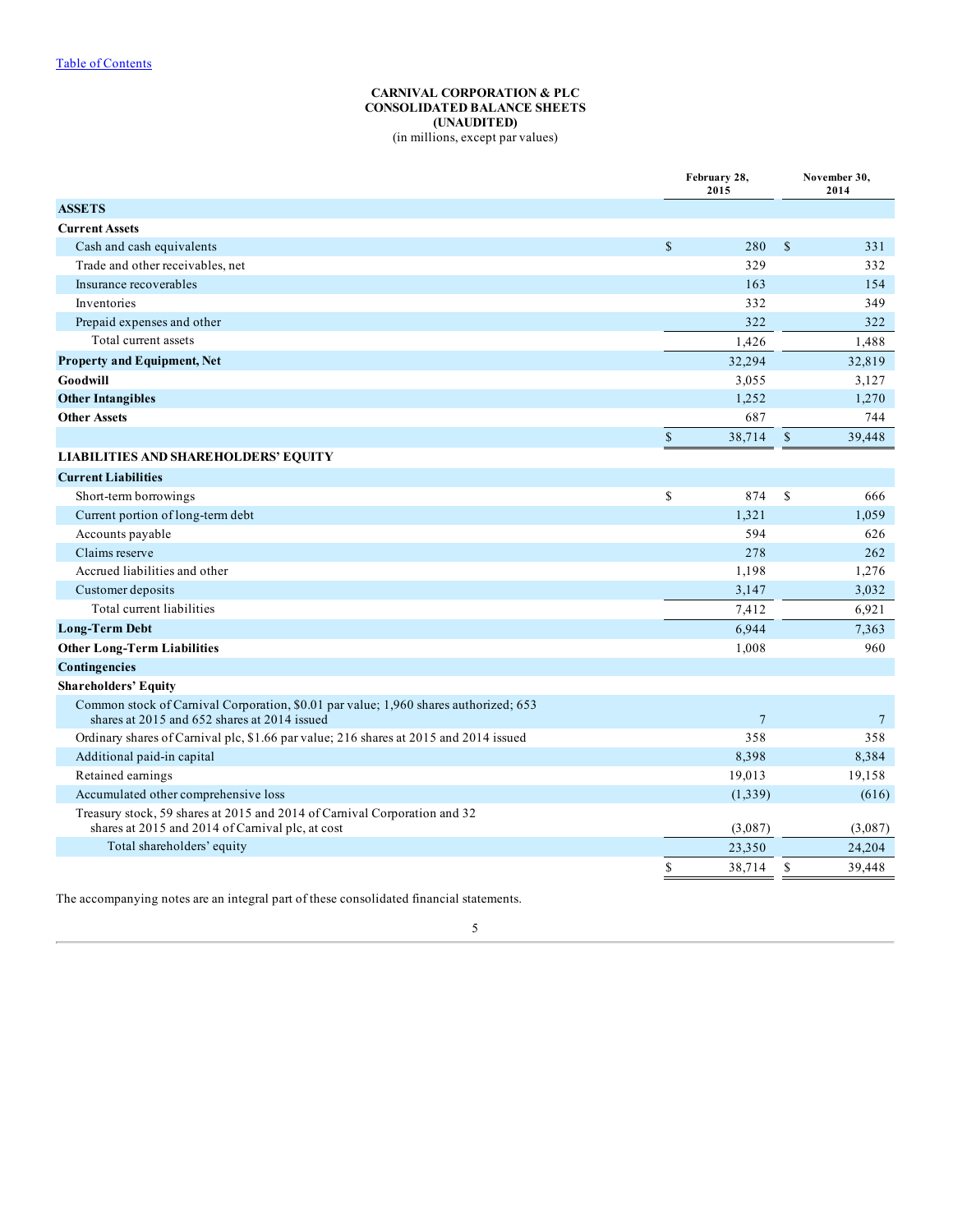### **CARNIVAL CORPORATION & PLC CONSOLIDATED STATEMENTS OF CASH FLOWS (UNAUDITED)** (in millions)

|                                                                                         | <b>Three Months Ended</b><br>February 28, |                |               |              |  |  |
|-----------------------------------------------------------------------------------------|-------------------------------------------|----------------|---------------|--------------|--|--|
|                                                                                         |                                           | 2015           | 2014          |              |  |  |
| <b>OPERATING ACTIVITIES</b>                                                             |                                           |                |               |              |  |  |
| Net income (loss)                                                                       | \$                                        | 49             | <sup>\$</sup> | (20)         |  |  |
| Adjustments to reconcile net income (loss) to net cash provided by operating activities |                                           |                |               |              |  |  |
| Depreciation and amortization                                                           |                                           | 401            |               | 405          |  |  |
| Losses on fuel derivatives, net                                                         |                                           | 169            |               | 16           |  |  |
| Share-based compensation                                                                |                                           | 11             |               | 13           |  |  |
| Other, net                                                                              |                                           | $\overline{4}$ |               | 5            |  |  |
| Changes in operating assets and liabilities                                             |                                           |                |               |              |  |  |
| Receivables                                                                             |                                           | (21)           |               | 146          |  |  |
| Inventories                                                                             |                                           | $\overline{7}$ |               | (9)          |  |  |
| Insurance recoverables, prepaid expenses and other                                      |                                           | 20             |               | 114          |  |  |
| Accounts payable                                                                        |                                           | 6              |               | (88)         |  |  |
| Claims reserves and accrued and other liabilities                                       |                                           | (35)           |               | (128)        |  |  |
| Customer deposits                                                                       |                                           | 160            |               | 23           |  |  |
| Net cash provided by operating activities                                               |                                           | 771            |               | 477          |  |  |
| <b>INVESTING ACTIVITIES</b>                                                             |                                           |                |               |              |  |  |
| Additions to property and equipment                                                     |                                           | (942)          |               | (353)        |  |  |
| (Payments) receipts of fuel derivative settlements                                      |                                           | (42)           |               | $\mathbf{1}$ |  |  |
| Other, net                                                                              |                                           | 10             |               | 3            |  |  |
| Net cash used in investing activities                                                   |                                           | (974)          |               | (349)        |  |  |
| <b>FINANCING ACTIVITIES</b>                                                             |                                           |                |               |              |  |  |
| Proceeds from short-term borrowings, net                                                |                                           | 210            |               | 344          |  |  |
| Principal repayments of long-term debt                                                  |                                           | (336)          |               | (312)        |  |  |
| Proceeds from issuance of long-term debt                                                |                                           | 472            |               |              |  |  |
| Dividends paid                                                                          |                                           | (194)          |               | (194)        |  |  |
| Other, net                                                                              |                                           | (1)            |               |              |  |  |
| Net cash provided by (used in) financing activities                                     |                                           | 151            |               | (162)        |  |  |
| Effect of exchange rate changes on cash and cash equivalents                            |                                           | 1              |               | (7)          |  |  |
| Net decrease in cash and cash equivalents                                               |                                           | (51)           |               | (41)         |  |  |
| Cash and cash equivalents at beginning of period                                        |                                           | 331            |               | 462          |  |  |
| Cash and cash equivalents at end of period                                              | $\mathbb{S}$                              | 280            | $\mathbb{S}$  | 421          |  |  |

The accompanying notes are an integral part of these consolidated financial statements.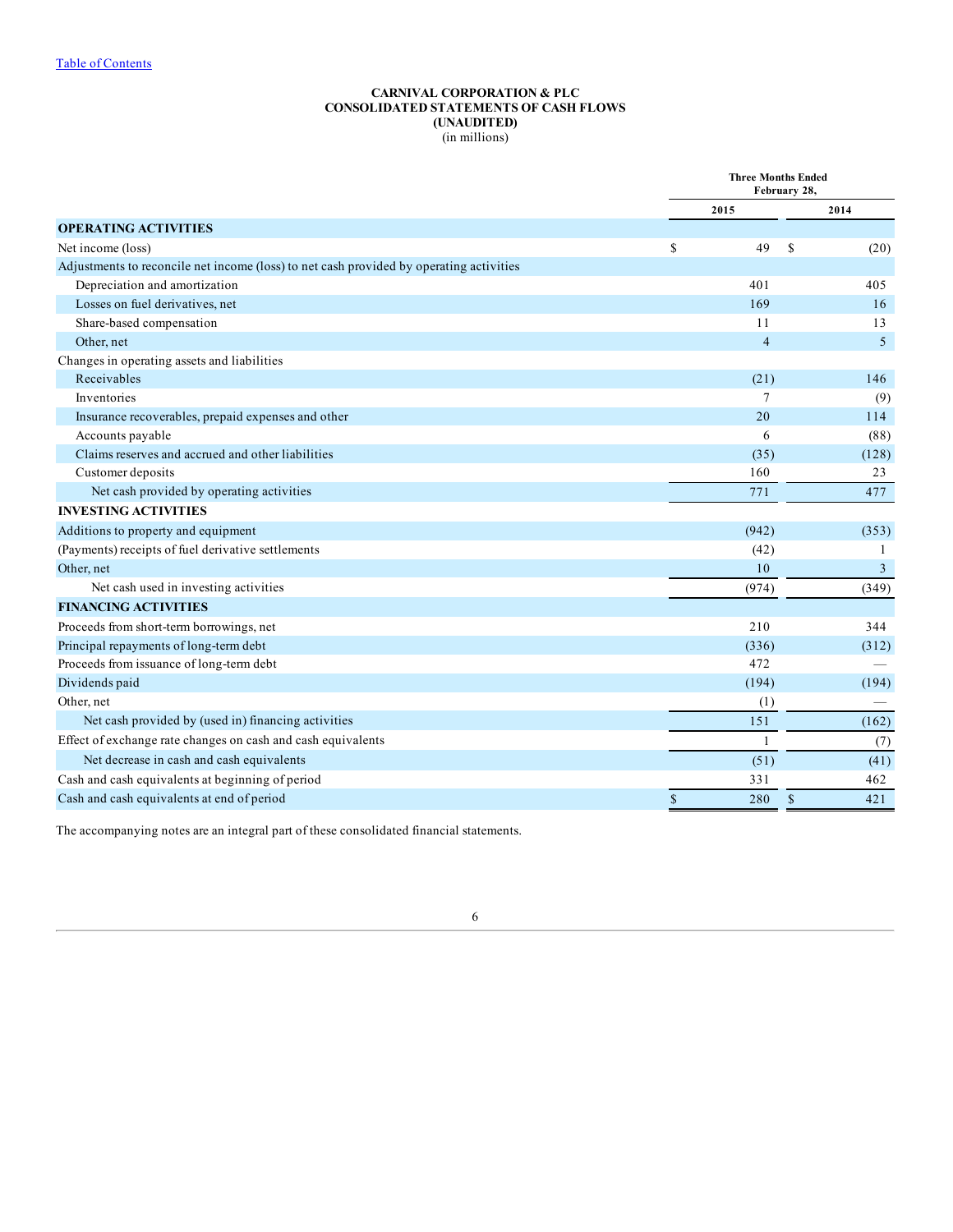#### **CARNIVAL CORPORATION & PLC NOTES TO CONSOLIDATED FINANCIAL STATEMENTS (UNAUDITED)**

# **NOTE 1 – General**

The consolidated financial statements include the accounts of Carnival Corporation and Carnival plc and their respective subsidiaries. Together with their consolidated subsidiaries, they are referred to collectively in these consolidated financial statements and elsewhere in this joint Quarterly Report on Form 10- Q as "Carnival Corporation & plc," "our," "us" and "we."

### *Basis of Presentation*

The Consolidated Balance Sheet at February 28, 2015 and the Consolidated Statements of Operations, the Consolidated Statements of Comprehensive (Loss) Income and the Consolidated Statements of Cash Flows for the three months ended February 28, 2015 and 2014 are unaudited and, in the opinion of our management, contain all adjustments, consisting of only normal recurring adjustments, necessary for a fair presentation. Our interim consolidated financial statements should be read in conjunction with the audited consolidated financial statements and the related notes included in the Carnival Corporation & plc 2014 joint Annual Report on Form 10-K ("Form 10-K") filed with the U.S. Securities and Exchange Commission on January 29, 2015. Our operations are seasonal and results for interim periods are not necessarily indicative of the results for the entire year.

#### *Revision of Prior Period Financial Statements*

In the first quarter of 2015, we revised and corrected the accounting for one of our brands' marine and technical spare parts in order to consistently expense and classify them fleetwide. We evaluated the materiality of this revision and concluded that it was not material to any of our previously issued financial statements. However, had we not revised, this accounting may have resulted in material inconsistencies to our financial statements in the future. Accordingly, we will revise all other previously reported results in future filings.

The effects of this revision on our Consolidated Statement of Operations were as follows (in millions, except per share data):

|                               | Three Months Ended February 28, 2014 |                                  |      |                |               |                   |  |  |  |
|-------------------------------|--------------------------------------|----------------------------------|------|----------------|---------------|-------------------|--|--|--|
|                               |                                      | <b>As Previously</b><br>Reported |      | Adjustment     |               | <b>As Revised</b> |  |  |  |
| Other ship operating          | S                                    | 590                              | - \$ | $\overline{4}$ | <sup>\$</sup> | 594               |  |  |  |
| Depreciation and amortization | S                                    | 404                              | - \$ |                | \$.           | 405               |  |  |  |
| Operating income              | S                                    | 72S                              |      | $(5)$ \$       |               | 67                |  |  |  |
| Loss before income taxes      | S                                    | $(14)$ \$                        |      | $(5)$ \$       |               | (19)              |  |  |  |
| Net loss                      | \$                                   | $(15)$ \$                        |      | $(5)$ \$       |               | (20)              |  |  |  |
| Loss per share                |                                      |                                  |      |                |               |                   |  |  |  |
| <b>Basic</b>                  | \$                                   | $(0.02)$ \$                      |      | $(0.01)$ \$    |               | (0.03)            |  |  |  |
| Diluted                       | \$                                   | $(0.02)$ \$                      |      | $(0.01)$ \$    |               | (0.03)            |  |  |  |

The effects of this revision on our Consolidated Statement of Comprehensive Income were as follows (in millions):

|                            |  | Three Months Ended February 28, 2014 |  |            |  |                   |  |  |  |  |
|----------------------------|--|--------------------------------------|--|------------|--|-------------------|--|--|--|--|
|                            |  | <b>As Previously</b><br>Reported     |  | Adiustment |  | <b>As Revised</b> |  |  |  |  |
| Net loss                   |  | (15)                                 |  | (5)        |  | (20)              |  |  |  |  |
| Total comprehensive income |  | 97                                   |  | 15         |  | 92                |  |  |  |  |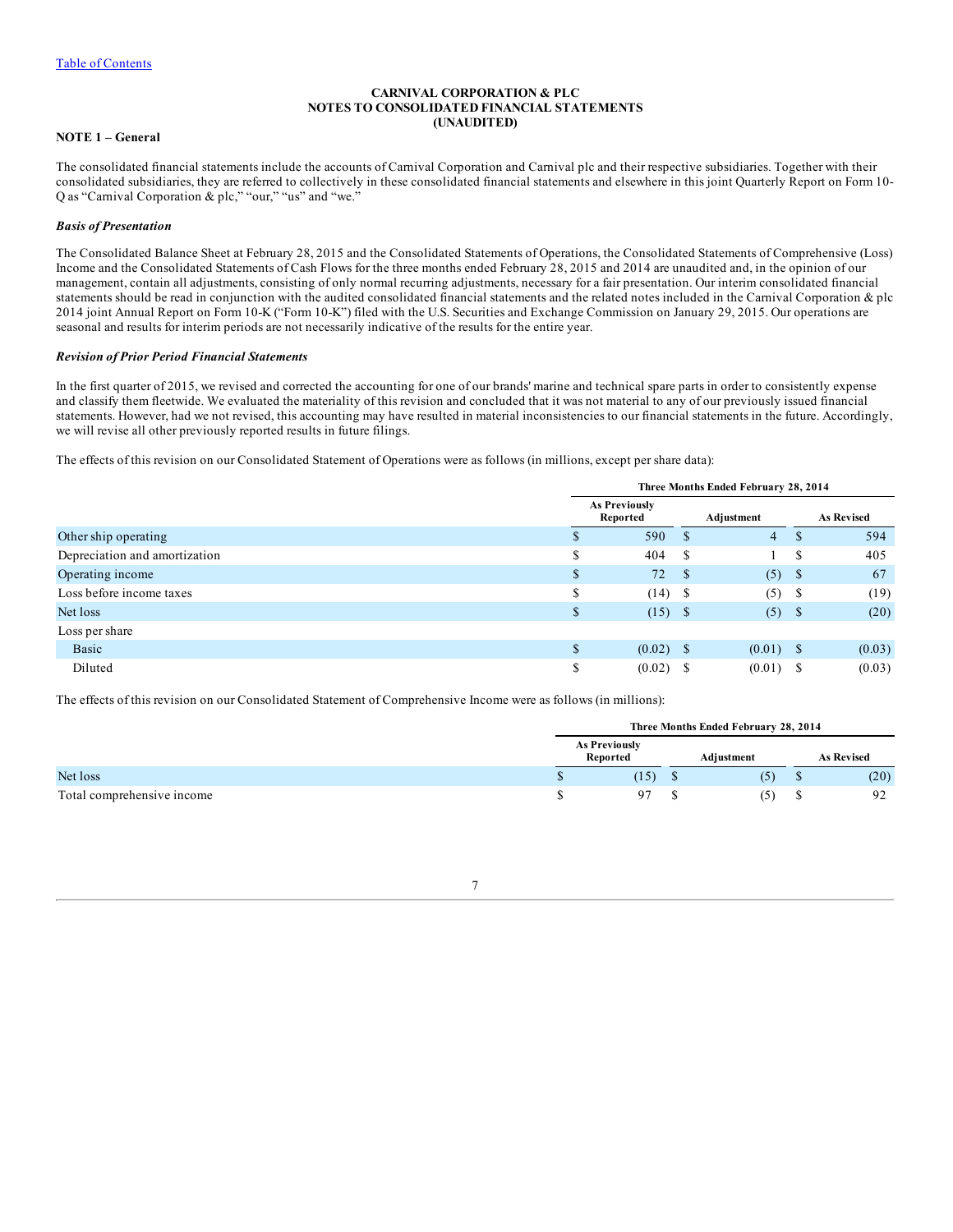# Table of [Contents](#page-1-0)

The effects of this revision on our Consolidated Balance Sheet were as follows (in millions):

|                                            |    | <b>November 30, 2014</b>         |      |             |    |                   |  |  |  |  |  |
|--------------------------------------------|----|----------------------------------|------|-------------|----|-------------------|--|--|--|--|--|
|                                            |    | <b>As Previously</b><br>Reported |      | Adjustment  |    | <b>As Revised</b> |  |  |  |  |  |
| Inventories                                |    | 364                              | -S   | (15)        | S  | 349               |  |  |  |  |  |
| Total current assets                       | \$ | 1,503                            | -S   | (15)        | \$ | 1,488             |  |  |  |  |  |
| Property and equipment, net                | \$ | 32,773                           | - \$ | 46          | \$ | 32,819            |  |  |  |  |  |
| Other assets                               | \$ | 859                              | -S   | (115)       | \$ | 744               |  |  |  |  |  |
| Total assets                               | \$ | 39,532                           | - \$ | (84)        | \$ | 39,448            |  |  |  |  |  |
| Retained earnings                          | \$ | 19,242                           | - \$ | (84)<br>(a) | \$ | 19,158            |  |  |  |  |  |
| Total shareholders' equity                 | \$ | 24,288                           | - \$ | (84)        | \$ | 24,204            |  |  |  |  |  |
| Total liabilities and shareholders' equity |    | 39,532                           | -S   | (84)        | S  | 39.448            |  |  |  |  |  |

(a) As of November 30, 2014, the cumulative impact of this revision was an \$84 million reduction in retained earnings. The diluted earnings per share decreases for each of 2014 and 2013 were \$0.03, and for 2012, pre-2010 and in the aggregate, they were \$0.02, \$0.03 and \$0.11, respectively. There was no annual diluted earnings per share impact for 2011 and 2010. The notes to the consolidated financial statements for the three months ended February 28, 2014 have been revised, as applicable.

This non-cash revision did not impact our operating cash flows for any period. The effects of this revision on the individual line items within operating cash flows on our Consolidated Statement of Cash Flows were as follows (in millions):

|                                                    | Three Months Ended February 28, 2014 |     |            |               |                   |  |  |  |  |  |
|----------------------------------------------------|--------------------------------------|-----|------------|---------------|-------------------|--|--|--|--|--|
|                                                    | <b>As Previously</b><br>Reported     |     | Adiustment |               | <b>As Revised</b> |  |  |  |  |  |
| Net loss                                           | (15)                                 |     | (5)        | <sup>35</sup> | (20)              |  |  |  |  |  |
| Depreciation and amortization                      | 404                                  |     |            |               | 405               |  |  |  |  |  |
| Inventories                                        | (5)                                  | - 5 | (4)        | -S            | (9)               |  |  |  |  |  |
| Insurance recoverables, prepaid expenses and other | 103                                  |     | -1         | <sup>\$</sup> | 114               |  |  |  |  |  |
| Claims reserves and accrued and other liabilities  | (125)                                |     | (3)        |               | (128)             |  |  |  |  |  |

*Other*

Cruise passenger ticket revenues include fees, taxes and charges collected by us from our guests. The portion of these fees, taxes and charges included in passenger ticket revenues and commissions, transportation and other costs were \$135 million and \$137 million for the three months ended February 28, 2015 and 2014, respectively.

During the three months ended February 28, 2015 and 2014, repairs and maintenance expenses, including minor improvement costs and dry-dock expenses, were \$250 million and \$252 million, respectively, and are substantially all included in other ship operating expenses.

#### **NOTE 2 – Unsecured Debt**

At February 28, 2015, our short-term borrowings consisted of commercial paper of \$856 million and euro-denominated bank loans of \$18 million with an aggregate weighted-average interest rate of 0.4%.

In February 2015, we entered into an export credit facility that will provide us with the ability to borrow up to an aggregate of \$505 million. Proceeds from this facility will be used to pay for a portion of the purchase price of a Princess Cruises'' ("Princess") ship, which is expected to be delivered in March 2017. If drawn, this borrowing will be due in semi-annual installments through March 2029.

In February 2015, we borrowed \$472 million under a euro-denominated export credit facility, the proceeds of which were used to pay for a portion of the purchase price of P&O Cruises (UK)'s *Britannia*. The floating rate facility is due in semi-annual installments through February 2027.

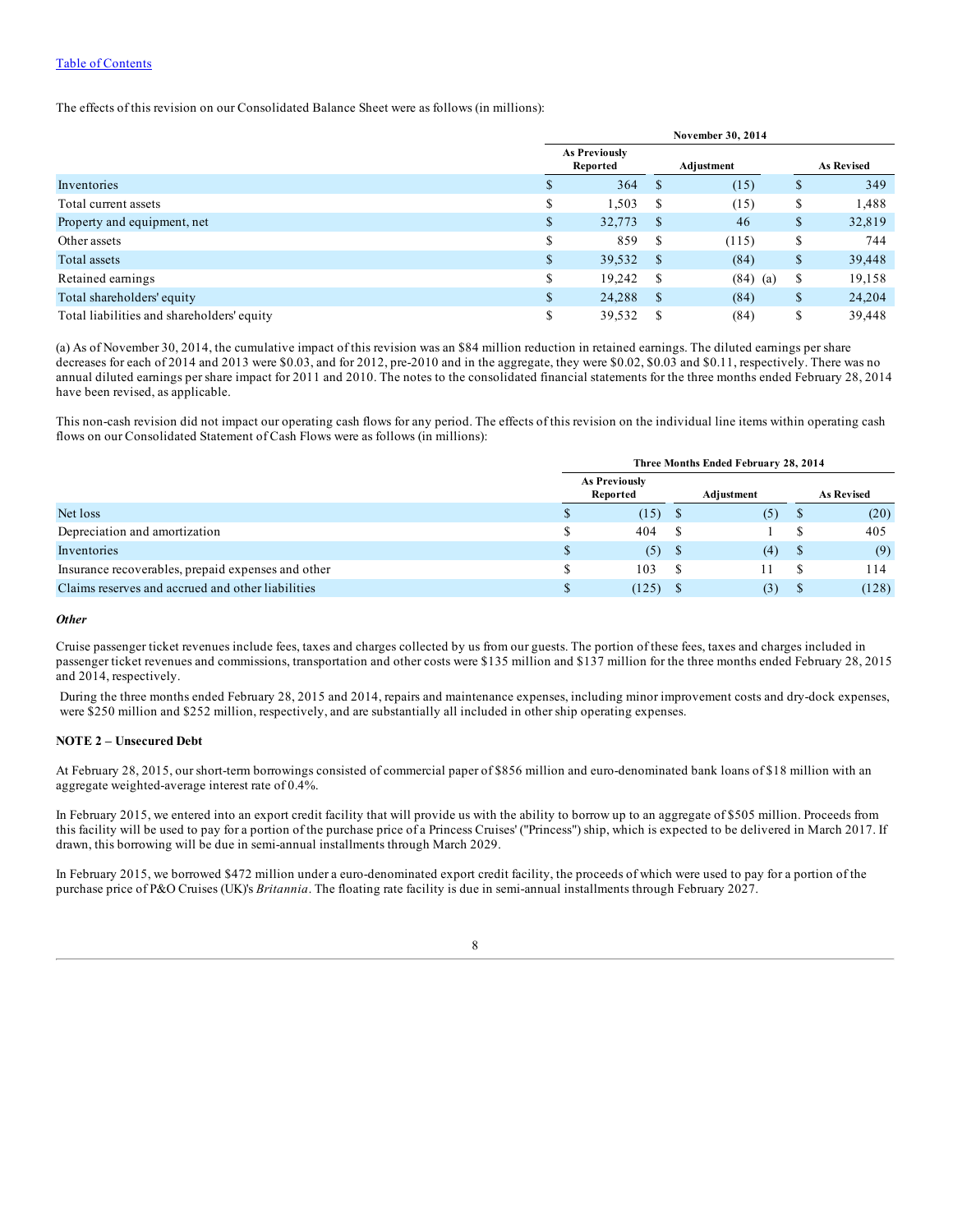# **NOTE 3 – Contingencies**

#### **Litigation**

As a result of the January 2012 ship incident, litigation claims, enforcement actions, regulatory actions and investigations, including, but not limited to, those arising from personal injury, loss of life, loss of or damage to personal property, business interruption losses or environmental damage to any affected coastal waters and the surrounding areas, have been and may be asserted or brought against various parties, including us. The ultimate outcome of these matters cannot be determined at this time. However, we do not expect these matters to have a significant impact on our results of operations because we have insurance coverage for these types of third-party claims.

The UK Maritime & Coastguard Agency and the U.S. Department of Justice are investigating allegations that *Caribbean Princess* breached international pollution laws. We are cooperating with the investigations, including conducting our own internal investigation into the matter. The ultimate outcome of this matter cannot be determined at this time. However, we do not expect it to have a significant impact on our results of operations.

Additionally, in the normal course of our business, various claims and lawsuits have been filed or are pending against us. Most of these claims and lawsuits are covered by insurance and, accordingly, the maximum amount of our liability, net of any insurance recoverables, is typically limited to our self-insurance retention levels. Management believes the ultimate outcome of these claims and lawsuits will not have a material adverse impact on our consolidated financial statements.

# **Contingent Obligations – Lease Out and Lease Back Type ("LILO") Transactions**

At February 28, 2015, Carnival Corporation had estimated contingent obligations totaling \$374 million, excluding termination payments as discussed below, to participants in LILO transactions for two of its ships. At the inception of these leases, the aggregate of the net present value of these obligations was paid by Carnival Corporation to a group of major financial institutions, who agreed to act as payment undertakers and directly pay these obligations. As a result, these contingent obligations are considered extinguished and neither the funds nor the contingent obligations have been included in our Consolidated Balance Sheets.

In the event that Carnival Corporation were to default on its contingent obligations and assuming performance by all other participants, we estimate that it would, as of February 28, 2015, be responsible for a termination payment of \$22 million. In 2017, Carnival Corporation has the right to exercise options that would terminate these LILO transactions at no cost to it.

If the credit rating of one of the financial institutions who is directly paying the contingent obligations falls below AA-, or below A- for the other financial institution, then Carnival Corporation will be required to replace the applicable financial institution with another financial institution whose credit rating is at least AA or meets other specified credit requirements. In such circumstances, it would incur additional costs, although we estimate that they would not be significant to our consolidated financial statements. The financial institution payment undertaker subject to the AA- credit rating threshold has a credit rating of AA, and the financial institution subject to the A- credit rating threshold has a credit rating of A+. If Carnival Corporation's credit rating, which is BBB+, falls below BBB, it will be required to provide a standby letter of credit for \$30 million, or, alternatively, provide mortgages for this aggregate amount on these two ships.

#### **Contingent Obligations – Indemnifications**

Some of the debt contracts that we enter into include indemnification provisions that obligate us to make payments to the counterparty if certain events occur. These contingencies generally relate to changes in taxes and changes in laws that increase lender capital costs and other similar costs. The indemnification clauses are often standard contractual terms and were entered into in the normal course of business. There are no stated or notional amounts included in the indemnification clauses, and we are not able to estimate the maximum potential amount of future payments, if any, under these indemnification clauses. We have not been required to make any material payments under such indemnification clauses in the past and, under current circumstances, we do not believe a request for material future indemnification payments is probable.

# **NOTE 4 – Fair Value Measurements, Derivative Instruments and Hedging Activities**

#### **Fair Value Measurements**

U.S. accounting standards establish a fair value hierarchy that prioritizes the inputs used to measure fair value. The hierarchy gives the highest priority to unadjusted quoted prices in active markets for identical assets or liabilities (Level 1 measurement) and the lowest priority to unobservable inputs (Level 3 measurement). This hierarchy requires entities to maximize the use of observable inputs and minimize the use of unobservable inputs. The three levels of inputs used to measure fair value are as follows:

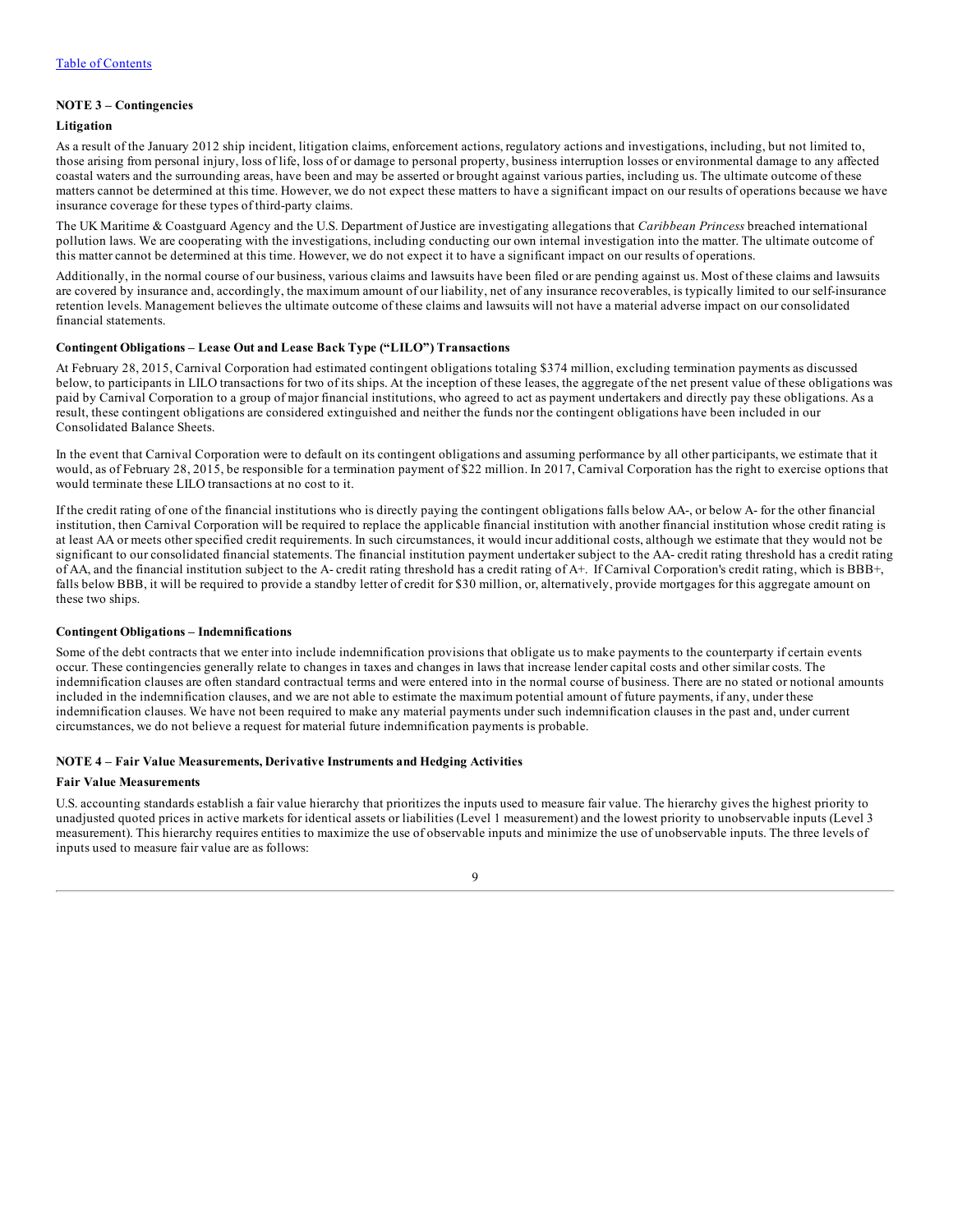- Level 1 measurements are based on unadjusted quoted prices in active markets for identical assets or liabilities that we have the ability to access. Valuation of these items does not entail a significant amount of judgment.
- Level 2 measurements are based on quoted prices for similar assets or liabilities in active markets, quoted prices for identical or similar assets or liabilities in markets that are not active or market data other than quoted prices that are observable for the assets or liabilities.
- Level 3 measurements are based on unobservable data that are supported by little or no market activity and are significant to the fair value of the assets or liabilities.

Fair value is the price that would be received to sell an asset or paid to transfer a liability in an orderly transaction between independent and knowledgeable market participants at the measurement date. Therefore, even when market assumptions are not readily available, our own assumptions are set to reflect those that we believe market participants would use in pricing the asset or liability at the measurement date.

The fair value measurement of a financial asset or financial liability must reflect the nonperformance risk of the counterparty and us. Therefore, the impact of our counterparty's creditworthiness was considered when in an asset position, and our creditworthiness was considered when in a liability position in the fair value measurement of our financial instruments. Creditworthiness did not have a significant impact on the fair values of our financial instruments at February 28, 2015 and November 30, 2014. Both the counterparties and we are expected to continue to perform under the contractual terms of the instruments. Considerable judgment may be required in interpreting market data used to develop the estimates of fair value. Accordingly, certain estimates of fair value presented herein are not necessarily indicative of the amounts that could be realized in a current or future market exchange.

#### *Financial Instruments that are not Measured at Fair Value on a Recurring Basis*

The carrying values and estimated fair values and basis of valuation of our financial instrument assets and liabilities that are not measured at fair value on a recurring basis were as follows (in millions):

|                               | <b>February 28, 2015</b> |       |                               |                          |              |         |         |                   |              | November 30, 2014 |                   |                   |         |       |         |    |  |
|-------------------------------|--------------------------|-------|-------------------------------|--------------------------|--------------|---------|---------|-------------------|--------------|-------------------|-------------------|-------------------|---------|-------|---------|----|--|
|                               |                          |       | <b>Fair Value</b><br>Carrying |                          |              |         |         |                   | Carrying     |                   | <b>Fair Value</b> |                   |         |       |         |    |  |
|                               |                          | Value | Level 1                       |                          | Level 2      |         | Level 3 |                   | Value        |                   | Level 1           |                   | Level 2 |       | Level 3 |    |  |
| Assets                        |                          |       |                               |                          |              |         |         |                   |              |                   |                   |                   |         |       |         |    |  |
| Cash and cash equivalents (a) | \$                       | 241   | \$.                           | 241                      | S            |         | S       | –                 | S            | 240               | S                 | 240               | S       | __    | - \$    |    |  |
| Restricted cash (b)           |                          |       |                               | $\overline{7}$           |              |         |         |                   |              | 11                |                   | 11                |         |       |         |    |  |
| Long-term other assets $(c)$  |                          | 150   |                               |                          |              | 102     |         | 44                |              | 156               |                   |                   |         | 103   |         | 49 |  |
| Total                         |                          | 398   | <sup>\$</sup>                 | 249                      | $\mathbf{S}$ | 102     |         | 44                | £.           | 407               | S.                | 252               | S.      | 103   | S.      | 49 |  |
| Liabilities                   |                          |       |                               |                          |              |         |         |                   |              |                   |                   |                   |         |       |         |    |  |
| Fixed rate debt (d)           | \$                       | 4,290 | \$                            | $\overline{\phantom{a}}$ |              | \$4,624 | \$      |                   | $\mathbb{S}$ | 4,433             | <sup>\$</sup>     |                   | \$      | 4,743 | \$      |    |  |
| Floating rate debt (d)        |                          | 4,849 |                               |                          |              | 4,829   |         |                   |              | 4,655             |                   |                   |         | 4,562 |         |    |  |
| Total                         | \$                       | 9,139 | \$.                           |                          | $\mathbb{S}$ | 9,453   | \$      | $\hspace{0.05cm}$ | \$           | 9,088             |                   | $\hspace{0.05cm}$ | \$      | 9,305 | \$      |    |  |

(a) Cash and cash equivalents are comprised of cash on hand and, due to their short maturities, the carrying values approximate their fair values.

(b) Restricted cash is comprised of a money market deposit account.

(c) At February 28, 2015 and November 30, 2014, long-term other assets were substantially all comprised of notes and other receivables. The fair values of our Level 1 and Level 2 notes and other receivables were based on estimated future cash flows discounted at appropriate market interest rates. The fair values of our Level 3 notes receivable were estimated using risk-adjusted discount rates.

(d) Debt does not include the impact of interest rate swaps. The net difference between the fair value of our fixed rate debt and its carrying value was due to the market interest rates in existence at February 28, 2015 and November 30, 2014 being lower than the fixed interest rates on these debt obligations, including the impact of any changes in our credit ratings. At February 28, 2015 and November 30, 2014, the net difference between the fair value of our floating rate debt and its carrying value was due to the market interest rates in existence at February 28, 2015 and November 30, 2014 being slightly higher than the floating interest rates on these debt obligations, including the impact of any changes in our credit ratings. The fair values of our publicly-traded notes were based on their unadjusted quoted market prices in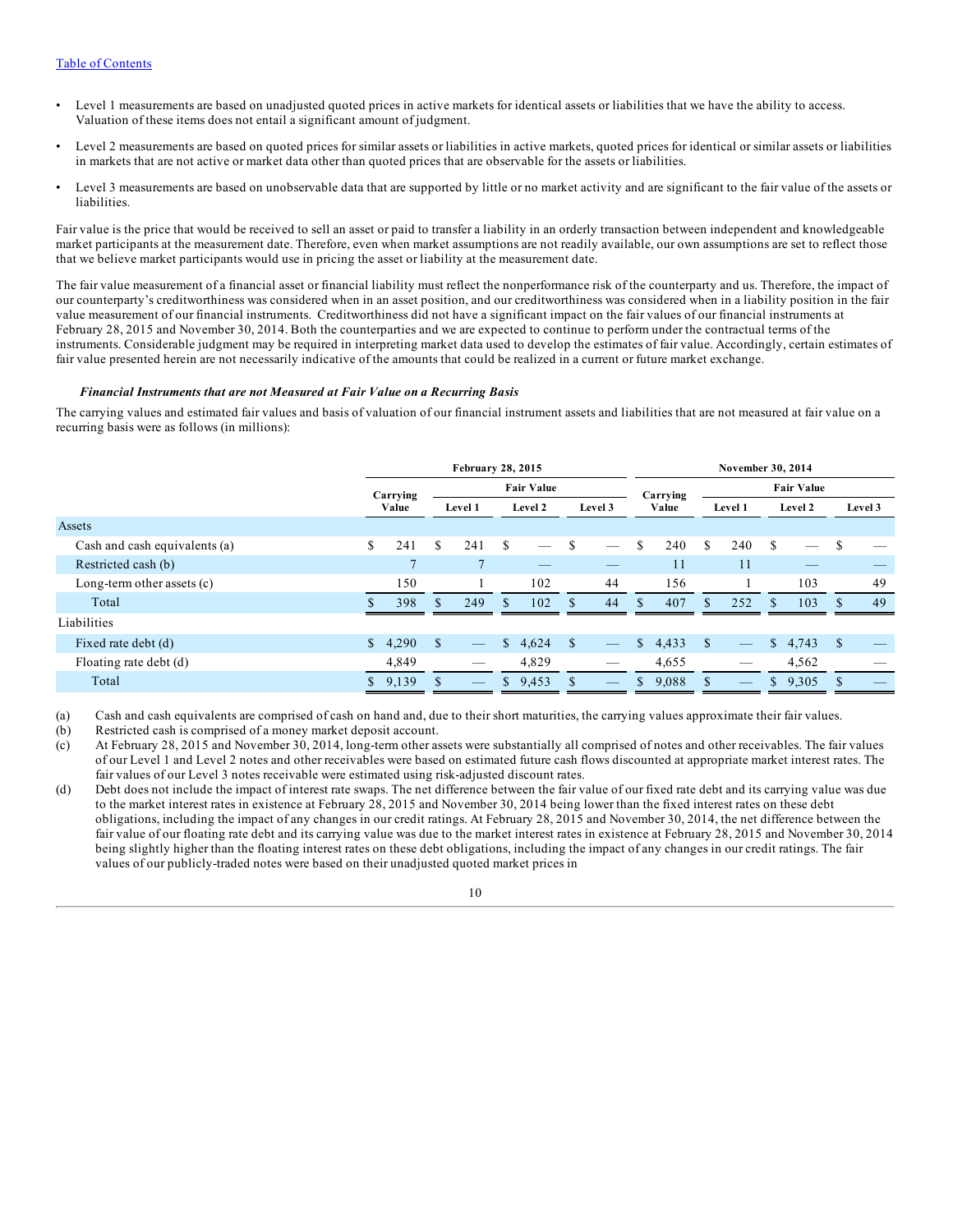markets that are not sufficiently active to be Level 1, and accordingly, are considered Level 2. The fair values of our other debt were estimated based on appropriate market interest rates being applied to this debt.

#### *Financial Instruments that are Measured at Fair Value on a Recurring Basis*

The estimated fair value and basis of valuation of our financial instrument assets and liabilities that are measured at fair value on a recurring basis were as follows (in millions):

|                                                |         |                          |    | <b>February 28, 2015</b> |          | November 30, 2014        |    |         |               |     |         |    |
|------------------------------------------------|---------|--------------------------|----|--------------------------|----------|--------------------------|----|---------|---------------|-----|---------|----|
|                                                | Level 1 |                          |    | Level 2                  |          | Level 3                  |    | Level 1 | Level 2       |     | Level 3 |    |
| Assets                                         |         |                          |    |                          |          |                          |    |         |               |     |         |    |
| Cash equivalents (a)                           | S       | 39                       | -S |                          | \$.      | $\qquad \qquad$          | S  | 91      | <sup>\$</sup> |     |         |    |
| Restricted cash (b)                            |         | 21                       |    |                          |          |                          |    | 19      |               |     |         |    |
| Marketable securities held in rabbi trusts (c) |         | 112                      |    | 9                        |          |                          |    | 113     |               | 9   |         |    |
| Derivative financial instruments (d)           |         |                          |    | 19                       |          |                          |    |         |               | 14  |         |    |
| Long-term other asset $(e)$                    |         |                          |    |                          |          | 20                       |    |         |               |     |         | 20 |
| Total                                          |         | 172                      |    | 28                       | <b>S</b> | 20                       | £. | 223     | £.            | 23  |         | 20 |
| Liabilities                                    |         |                          |    |                          |          |                          |    |         |               |     |         |    |
| Derivative financial instruments (d)           | \$.     | $\overline{\phantom{m}}$ |    | 392                      | <b>S</b> | $\overline{\phantom{m}}$ |    |         | \$            | 278 |         |    |
| Total                                          |         |                          |    | 392                      |          | $\qquad \qquad$          |    |         |               | 278 |         |    |

(a) Cash equivalents are comprised of money market funds.

(b) The majority of restricted cash is comprised of money market funds.

(c) At February 28, 2015, and November 30, 2014, marketable securities held in rabbi trusts were comprised of Level 1 bonds, frequently-priced mutual funds invested in common stocks and money market funds and Level 2 other investments. Their use is restricted to funding certain deferred compensation and non-qualified U.S. pension plans.

(d) See "Derivative Instruments and Hedging Activities" section below for detailed information regarding our derivative financial instruments.

(e) Long-term other asset is comprised of an auction-rate security. The fair value was based on a broker quote in an inactive market, which is considered a Level 3 input. During the three months ended February 28, 2015, there were no purchases or sales pertaining to this auction rate security.

We measure our derivatives using valuations that are calibrated to the initial trade prices. Subsequent valuations are based on observable inputs and other variables included in the valuation models such as interest rate, yield and commodity price curves, forward currency exchange rates, credit spreads, maturity dates, volatilities and netting arrangements. We use the income approach to value derivatives for foreign currency options and forwards, interest rate swaps and fuel derivatives using observable market data for all significant inputs and standard valuation techniques to convert future amounts to a single present value amount, assuming that participants are motivated, but not compelled to transact. We also corroborate our fair value estimates using valuations provided by our counterparties.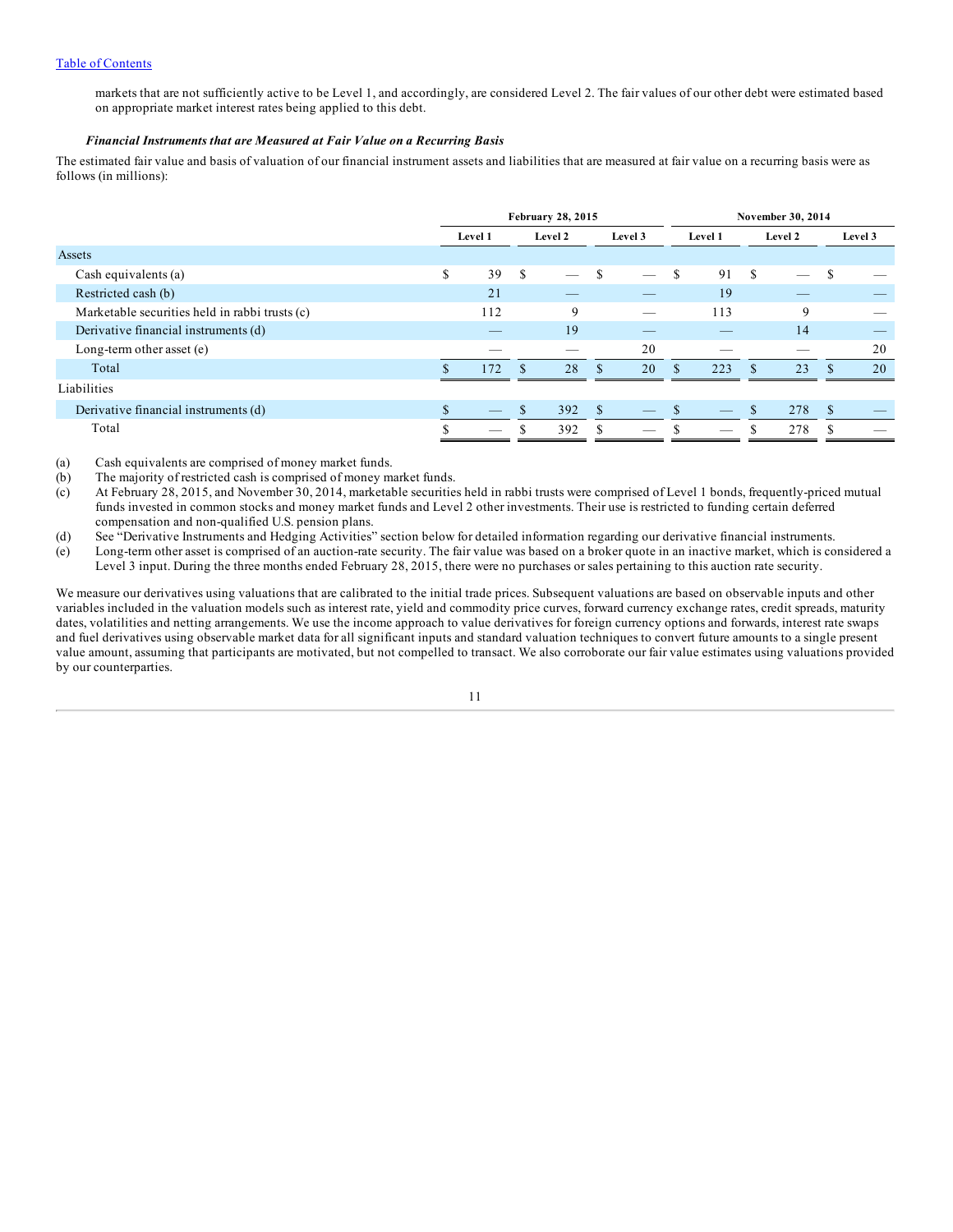#### *Nonfinancial Instruments that are Measured at Fair Value on a Nonrecurring Basis*

#### **Valuation of Goodwill and Other Intangibles**

The reconciliation of the changes in the carrying amounts of our goodwill, which goodwill has been allocated to our North America and Europe, Australia & Asia ("EAA") cruise brands, was as follows (in millions):

|                                         | <b>North America</b><br>Cruise Brands | EAA<br><b>Cruise Brands</b> | Total |
|-----------------------------------------|---------------------------------------|-----------------------------|-------|
| Balance at November 30, 2014            | 1.898                                 | .229                        | 3,127 |
| Foreign currency translation adjustment |                                       | 72,                         | (72)  |
| Balance at February 28, 2015            | .898                                  | . 157                       | 3,055 |

At July 31, 2014, all of our cruise brands carried goodwill, except for Ibero Cruises ("the former Ibero") and Seabourn. As of that date, we performed our annual goodwill impairment reviews and no goodwill was impaired. At February 28, 2015, accumulated goodwill impairment charges were \$153 million, which were all related to the former Ibero.

The reconciliation of the changes in the carrying amounts of our intangible assets not subject to amortization, which represent trademarks that have been allocated to our North America and EAA cruise brands, was as follows (in millions):

|                                         | <b>North America</b><br>Cruise Brands | EAA<br>Cruise Brands | Total |
|-----------------------------------------|---------------------------------------|----------------------|-------|
| Balance at November 30, 2014            | 927                                   | 338                  | 1,265 |
| Foreign currency translation adjustment | $\sim$                                | (18                  | (18)  |
| Balance at February 28, 2015            | 927                                   | 320                  | . 247 |

As of July 31, 2014, we also performed our annual trademark impairment reviews for our cruise brands that have trademarks recorded, which are AIDA Cruises ("AIDA"), P&O Cruises (Australia), P&O Cruises (UK) and Princess. No trademarks were considered to be impaired at that time.

The determination of our cruise brand, cruise ship and trademark fair values includes numerous assumptions that are subject to various risks and uncertainties. We believe that we have made reasonable estimates and judgments in determining whether our goodwill, cruise ships and trademarks have been impaired. However, if there is a change in assumptions used or if there is a change in the conditions or circumstances influencing fair values in the future, then we may need to recognize an impairment charge.

At February 28, 2015 and November 30, 2014, our intangible assets subject to amortization are not significant to our consolidated financial statements.

#### **Derivative Instruments and Hedging Activities**

We utilize derivative and nonderivative financial instruments, such as foreign currency forwards, options and swaps, foreign currency debt obligations and foreign currency cash balances, to manage our exposure to fluctuations in certain foreign currency exchange rates, and interest rate swaps to manage our interest rate exposure in order to achieve a desired proportion of fixed and floating rate debt. In addition, we utilize our fuel derivatives program to mitigate a portion of the risk to our future cash flows attributable to potential fuel price increases, which we define as our "economic risk." Our policy is to not use any financial instruments for trading or other speculative purposes.

All derivatives are recorded at fair value. The changes in fair value are recognized currently in earnings if the derivatives do not qualify as effective hedges, or if we do not seek to qualify for hedge accounting treatment, such as for our fuel derivatives. If a derivative is designated as a fair value hedge, then changes in the fair value of the derivative are offset against the changes in the fair value of the underlying hedged item. If a derivative is designated as a cash flow hedge, then the effective portion of the changes in the fair value of the derivative is recognized as a component of accumulated other comprehensive income ("AOCI") until the underlying hedged item is recognized in earnings or the forecasted transaction is no longer probable. If a derivative or a nonderivative financial instrument is designated as a hedge of our net investment in a foreign operation, then changes in the fair value of the financial instrument are recognized as a component of AOCI to offset a portion of the change in the translated value of the net investment being hedged, until the investment is sold or substantially liquidated. We formally document hedging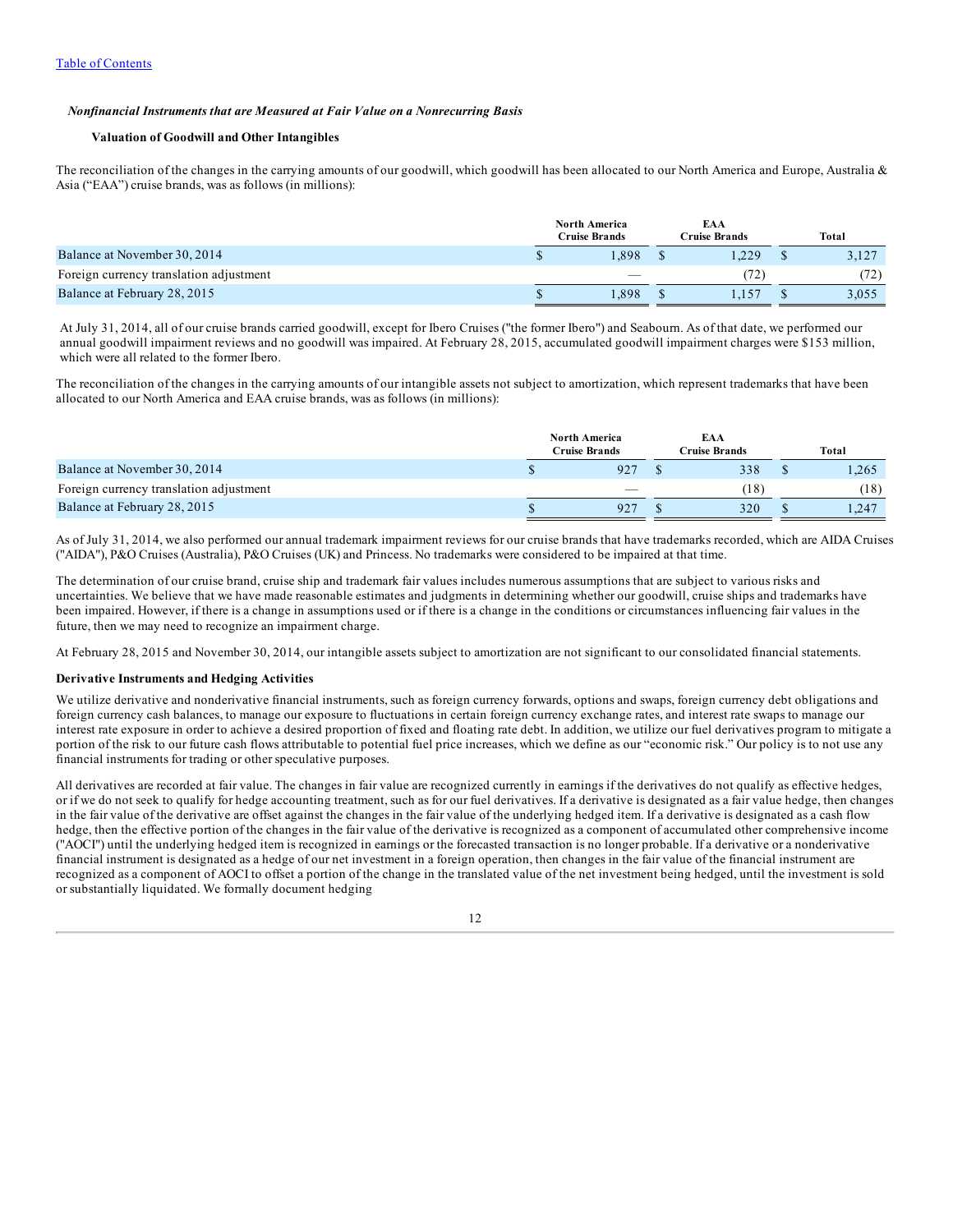relationships for all derivative and nonderivative hedges and the underlying hedged items, as well as our risk management objectives and strategies for undertaking the hedge transactions.

We classify the fair values of all our derivative contracts as either current or long-term, depending on whether the maturity date of the derivative contract is within or beyond one year from the balance sheet date. The cash flows from derivatives treated as hedges are classified in our Consolidated Statements of Cash Flows in the same category as the item being hedged. Our cash flows related to fuel derivatives are classified within investing activities.

The estimated fair values of our derivative financial instruments and their location in the Consolidated Balance Sheets were as follows (in millions):

|                                                   | <b>Balance Sheet Location</b> | <b>February 28, 2015</b> |     | <b>November 30, 2014</b> |     |
|---------------------------------------------------|-------------------------------|--------------------------|-----|--------------------------|-----|
| Derivative assets                                 |                               |                          |     |                          |     |
| Derivatives designated as hedging instruments     |                               |                          |     |                          |     |
| Net investment hedges (a)                         | Prepaid expenses and other    | $\mathbb{S}$             | 10  | $\mathcal{S}$            | 6   |
|                                                   | Other assets $-$ long-term    |                          | 8   |                          | 6   |
| Interest rate swaps (b)                           | Prepaid expenses and other    |                          |     |                          |     |
|                                                   | Other assets $-$ long-term    |                          |     |                          |     |
| Total derivative assets                           |                               |                          | 19  |                          | 14  |
| <b>Derivative liabilities</b>                     |                               |                          |     |                          |     |
| Derivatives designated as hedging instruments     |                               |                          |     |                          |     |
| Interest rate swaps (b)                           | Accrued liabilities and other |                          | 12  |                          | 13  |
|                                                   | Other long-term liabilities   |                          | 34  |                          | 35  |
| Foreign currency zero cost collars (c)            | Accrued liabilities and other |                          |     |                          |     |
|                                                   | Other long-term liabilities   |                          | 6   |                          |     |
|                                                   |                               |                          | 52  |                          | 49  |
| Derivatives not designated as hedging instruments |                               |                          |     |                          |     |
| Fuel $(d)$                                        | Accrued liabilities and other |                          | 132 |                          | 90  |
|                                                   | Other long-term liabilities   |                          | 208 |                          | 139 |
|                                                   |                               |                          | 340 |                          | 229 |
| Total derivative liabilities                      |                               |                          | 392 |                          | 278 |

- (a) At February 28, 2015 and November 30, 2014, we had foreign currency forwards totaling \$652 million and \$403 million, respectively, that are designated as hedges of our net investments in foreign operations, which have a euro- and sterling-denominated functional currency. At February 28, 2015, these foreign currency forwards settle through July 2017.
- (b) We have euro interest rate swaps designated as cash flow hedges whereby we receive floating interest rate payments in exchange for making fixed interest rate payments. At February 28, 2015 and November 30, 2014, these interest rate swap agreements effectively changed \$662 million and \$750 million, respectively, of EURIBOR-based floating rate euro debt to fixed rate euro debt. These interest rate swaps settle through March 2025. In addition, at February 28, 2015 and November 30, 2014 we had U.S. dollar interest rate swaps designated as fair value hedges whereby we receive fixed interest rate payments in exchange for making floating interest rate payments. At February 28, 2015 and November 30, 2014, these interest rate swap agreements effectively changed \$500 million of fixed rate debt to U.S. dollar LIBOR-based floating rate debt. These interest rate swaps settle through February 2016.
- (c) At February 28, 2015 and November 30, 2014, we had foreign currency derivatives consisting of foreign currency zero cost collars that are designated as foreign currency cash flow hedges for a portion of our euro-denominated shipbuilding payments. See "Newbuild Currency Risks" below for additional information regarding these derivatives.
- (d) At February 28, 2015 and November 30, 2014, we had fuel derivatives consisting of zero cost collars on Brent crude oil ("Brent") to cover a portion of our estimated fuel consumption through 2018. See "Fuel Price Risks" below for additional information regarding these fuel derivatives.

Our derivative contracts include rights of offset with our counterparties. We have elected to net certain of our derivative assets and liabilities within counterparties. The amounts recognized within assets and liabilities were as follows (in millions):

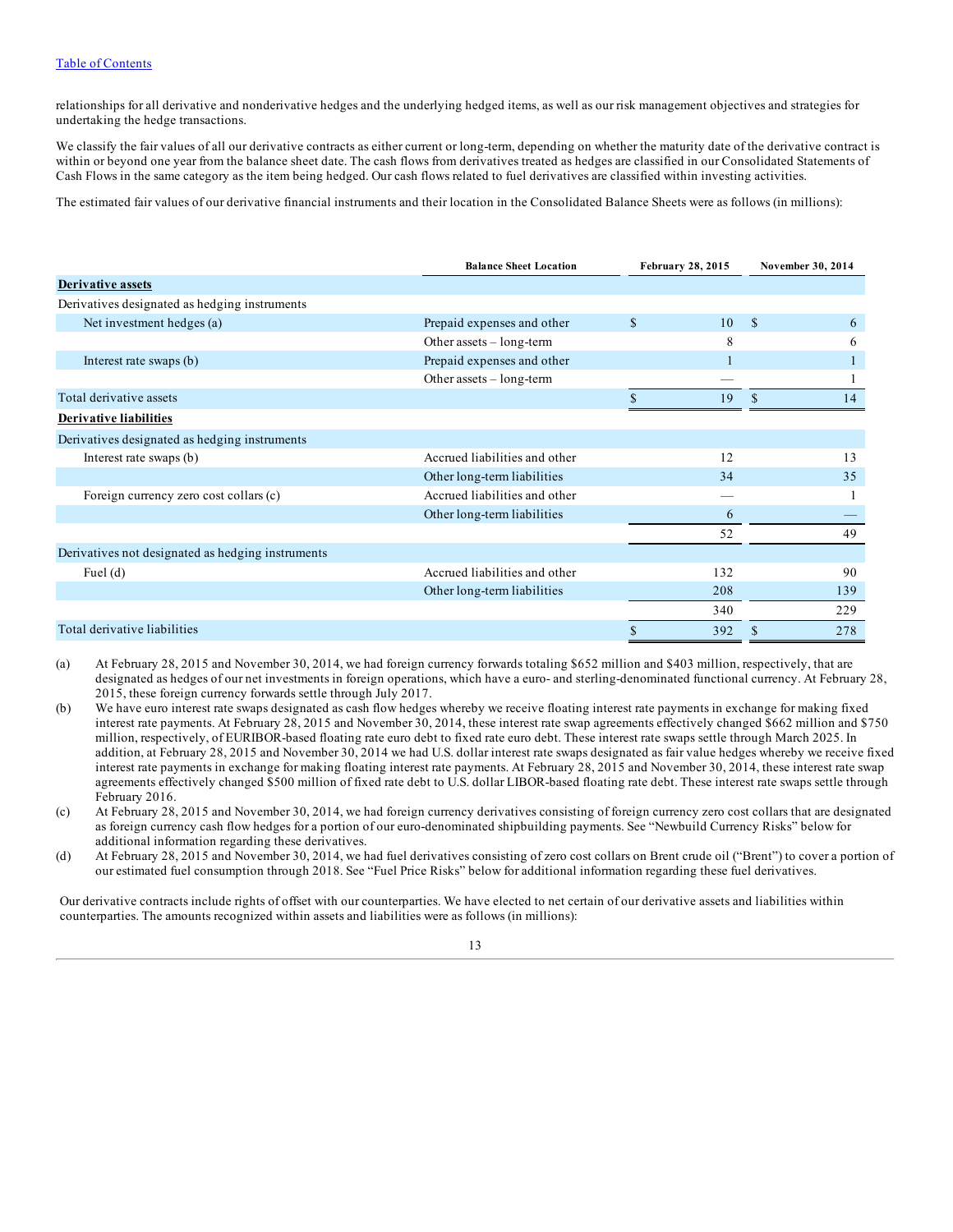|             |         |                      |               |                                                     |      | <b>February 28, 2015</b>                                                    |               |                                                                          |      |                    |
|-------------|---------|----------------------|---------------|-----------------------------------------------------|------|-----------------------------------------------------------------------------|---------------|--------------------------------------------------------------------------|------|--------------------|
|             |         | <b>Gross Amounts</b> |               | <b>Gross Amounts Offset</b><br>in the Balance Sheet |      | <b>Total Net Amounts</b><br><b>Presented in the</b><br><b>Balance Sheet</b> |               | <b>Gross Amounts not</b><br>Offset in the Balance<br><b>Sheet</b>        |      | <b>Net Amounts</b> |
| Assets      |         | 58                   | \$            | (39)                                                | - \$ | 19                                                                          | S             | (18)                                                                     | - \$ |                    |
| Liabilities | \$      | 431                  | S             | (39)                                                | - S  | 392                                                                         | S             | $(18)$ \$                                                                |      | 374                |
|             |         |                      |               |                                                     |      | <b>November 30, 2014</b>                                                    |               |                                                                          |      |                    |
|             |         | <b>Gross Amounts</b> |               | <b>Gross Amounts Offset</b><br>in the Balance Sheet |      | <b>Total Net Amounts</b><br><b>Presented in the</b><br><b>Balance Sheet</b> |               | <b>Gross Amounts not</b><br><b>Offset in the Balance</b><br><b>Sheet</b> |      | <b>Net Amounts</b> |
| Assets      | аĐ.     | 78                   | <sup>\$</sup> | (64)                                                | - \$ | 14 <sup>7</sup>                                                             | <sup>\$</sup> | $(14)$ \$                                                                |      |                    |
| Liabilities | ሰ<br>.D | 342                  | -S            | (64)                                                | -S   | 278                                                                         | S             | (14)                                                                     | S    | 264                |

The effective portions of our derivatives qualifying and designated as hedging instruments recognized in other comprehensive (loss) income were as follows (in millions):

|                                                       | <b>Three Months Ended</b> | February 28, |      |
|-------------------------------------------------------|---------------------------|--------------|------|
|                                                       | 2015                      |              | 2014 |
| Net investment hedges                                 | 39                        |              |      |
| Foreign currency zero cost collars – cash flow hedges | $(37)$ \$                 |              | (3)  |
| Interest rate swaps – cash flow hedges                | (2)                       |              | (4)  |

There are no credit risk related contingent features in our derivative agreements, except for bilateral credit provisions within our fuel derivative counterparty agreements. These provisions require interest-bearing, non-restricted cash to be posted or received as collateral to the extent the fuel derivative fair value payable to or receivable from an individual counterparty, respectively, exceeds \$100 million. At February 28, 2015, we had \$15 million of collateral posted to one of our fuel derivative counterparties, which was all returned to us in March 2015 as the collateral posting was no longer required. At February 28, 2015, no collateral was required to be received from our fuel derivative counterparties. At November 30, 2014, no collateral was required to be posted to or received from our fuel derivative counterparties.

The amount of estimated cash flow hedges' unrealized gains and losses that are expected to be reclassified to earnings in the next twelve months is not significant. We have not provided additional disclosures of the impact that derivative instruments and hedging activities have on our consolidated financial statements as of February 28, 2015 and November 30, 2014 and for the three months ended February 28, 2015 and 2014 where such impacts were not significant.

# **Fuel Price Risks**

Our exposure to market risk for changes in fuel prices substantially all relates to the consumption of fuel on our ships. We use our fuel derivatives program to mitigate a portion of our economic risk attributable to potential fuel price increases. We designed our fuel derivatives program to maximize operational flexibility by utilizing derivative markets with significant trading liquidity and our program currently consists of zero cost collars on Brent.

All of our derivatives are based on Brent prices whereas the actual fuel used on our ships is marine fuel. Changes in the Brent prices may not show a high degree of correlation with changes in our underlying marine fuel prices. We will not realize any economic gain or loss upon the monthly maturities of our zero cost collars unless the average monthly price of Brent is above the ceiling price or below the floor price. We believe that these derivatives will act as economic hedges; however, hedge accounting is not applied. As part of our fuel derivatives program, we will continue to evaluate various derivative products and strategies. During the three months ended February 28, 2015 and 2014, our unrealized losses, net on fuel derivatives were \$(112) million and \$(17) million and our realized (losses) gains were \$(57) million and \$1 million, respectively.

At February 28, 2015, our outstanding fuel derivatives consisted of zero cost collars on Brent to cover a portion of our estimated fuel consumption as follows:

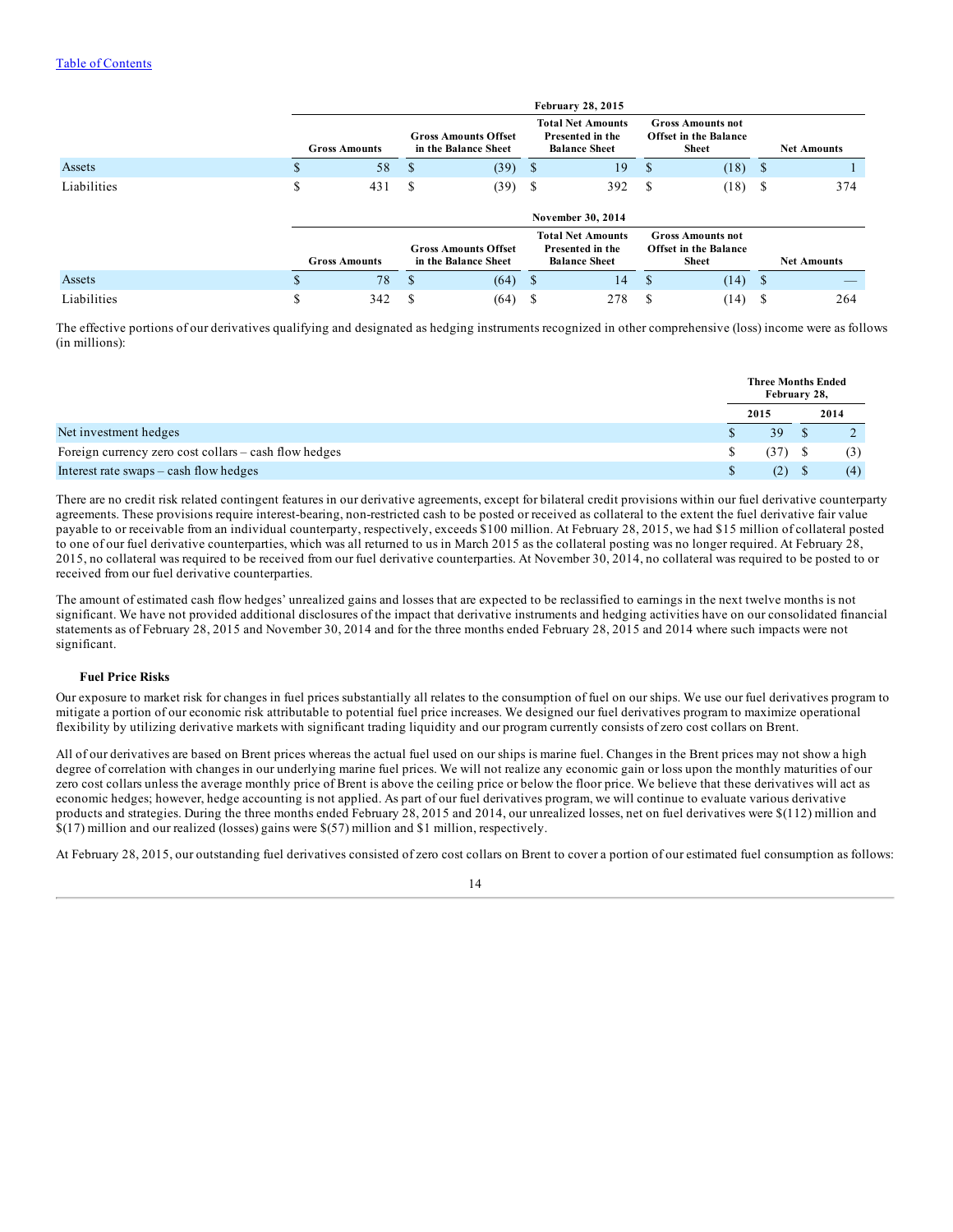| Maturities (a)      | <b>Transaction</b><br><b>Dates</b> | <b>Barrels</b><br>(in thousands) |               | Weighted-Average<br><b>Floor Prices</b> |               | Weighted-Average<br><b>Ceiling Prices</b> | <b>Percent of Estimated</b><br><b>Fuel Consumption</b><br>Covered |
|---------------------|------------------------------------|----------------------------------|---------------|-----------------------------------------|---------------|-------------------------------------------|-------------------------------------------------------------------|
| Fiscal 2015 (Q2-Q4) |                                    |                                  |               |                                         |               |                                           |                                                                   |
|                     | November 2011                      | 1,620                            | $\mathcal{S}$ | 80                                      | $\mathbb{S}$  | 114                                       |                                                                   |
|                     | February 2012                      | 1,620                            | $\mathbb{S}$  | 80                                      | $\mathcal{S}$ | 125                                       |                                                                   |
|                     | June 2012                          | 927                              | <sup>\$</sup> | 74                                      | $\mathbb{S}$  | 110                                       |                                                                   |
|                     | April 2013                         | 783                              | $\mathbf{s}$  | 80                                      | $\mathbb{S}$  | 111                                       |                                                                   |
|                     | May 2013                           | 1,413                            | <sup>\$</sup> | 80                                      | $\mathbb{S}$  | 110                                       |                                                                   |
|                     | October 2014                       | 1,440                            | $\mathcal{S}$ | 79                                      | $\mathbb{S}$  | 110                                       |                                                                   |
|                     |                                    | 7,803                            |               |                                         |               |                                           | 50%                                                               |
| Fiscal 2016         |                                    |                                  |               |                                         |               |                                           |                                                                   |
|                     | June 2012                          | 3,564                            | \$            | 75                                      | \$            | 108                                       |                                                                   |
|                     | February 2013                      | 2,160                            | $\mathcal{S}$ | 80                                      | $\mathbb{S}$  | 120                                       |                                                                   |
|                     | April 2013                         | 3,000                            | $\mathcal{S}$ | 75                                      | $\mathbf S$   | 115                                       |                                                                   |
|                     |                                    | 8,724                            |               |                                         |               |                                           | 44%                                                               |
| Fiscal 2017         |                                    |                                  |               |                                         |               |                                           |                                                                   |
|                     | February 2013                      | 3,276                            | $\mathbb{S}$  | 80                                      | $\mathbb{S}$  | 115                                       |                                                                   |
|                     | April 2013                         | 2,028                            | \$            | 75                                      | $\mathbb{S}$  | 110                                       |                                                                   |
|                     | January 2014                       | 1,800                            | $\mathcal{S}$ | 75                                      | $\mathbb{S}$  | 114                                       |                                                                   |
|                     | October 2014                       | 1,020                            | $\mathcal{S}$ | 80                                      | $\mathbf S$   | 113                                       |                                                                   |
|                     |                                    | 8,124                            |               |                                         |               |                                           | 41%                                                               |
| Fiscal 2018         |                                    |                                  |               |                                         |               |                                           |                                                                   |
|                     | January 2014                       | 2,700                            | $\mathbb{S}$  | 75                                      | $\mathbb{S}$  | 110                                       |                                                                   |
|                     | October 2014                       | 3,000                            | $\mathbf S$   | 80                                      | $\mathbf S$   | 114                                       |                                                                   |
|                     |                                    | 5,700                            |               |                                         |               |                                           | 29%                                                               |

(a) Fuel derivatives mature evenly over each month within the above fiscal periods.

# **Foreign Currency Exchange Rate Risks**

#### **Overall Strategy**

We manage our exposure to fluctuations in foreign currency exchange rates through our normal operating and financing activities, including netting certain exposures to take advantage of any natural offsets and, when considered appropriate, through the use of derivative and nonderivative financial instruments. Our primary focus is to manage the economic foreign currency exchange risks faced by our operations, which are the ultimate foreign currency exchange risks that would be realized by us if we exchanged one currency for another, and not accounting risks. While we will continue to monitor our exposure to these economic risks, we do not currently hedge our foreign currency exchange risks with derivative or nonderivative financial instruments, with the exception of certain of our ship commitments and net investments in foreign operations. The financial impacts of the hedging instruments we do employ generally offset the changes in the underlying exposures being hedged.

# **Operational Currency Risks**

Our European and Australian cruise brands generate significant revenues and incur significant expenses in their euro, sterling or Australian dollar functional currency, which subjects us to "foreign currency translational" risk related to these currencies. Accordingly, exchange rate fluctuations of the euro, sterling and Australian dollar against the U.S. dollar will affect our reported financial results since the reporting currency for our consolidated financial statements is the U.S. dollar. Any strengthening of the U.S. dollar against these foreign currencies has the financial statement effect of decreasing the U.S. dollar values reported for these cruise brands' revenues and expenses. Any weakening of the U.S. dollar has the opposite effect.

Substantially all of our brands also have non-functional currency risk related to their international sales operations, which has become an increasingly larger part of most of their businesses over time, and principally includes the euro, sterling and Australian, Canadian and U.S. dollars. In addition, all of our brands have non-functional currency expenses for a portion of their operating expenses. Accordingly, we also have "foreign currency transactional" risks related to changes in the exchange rates for

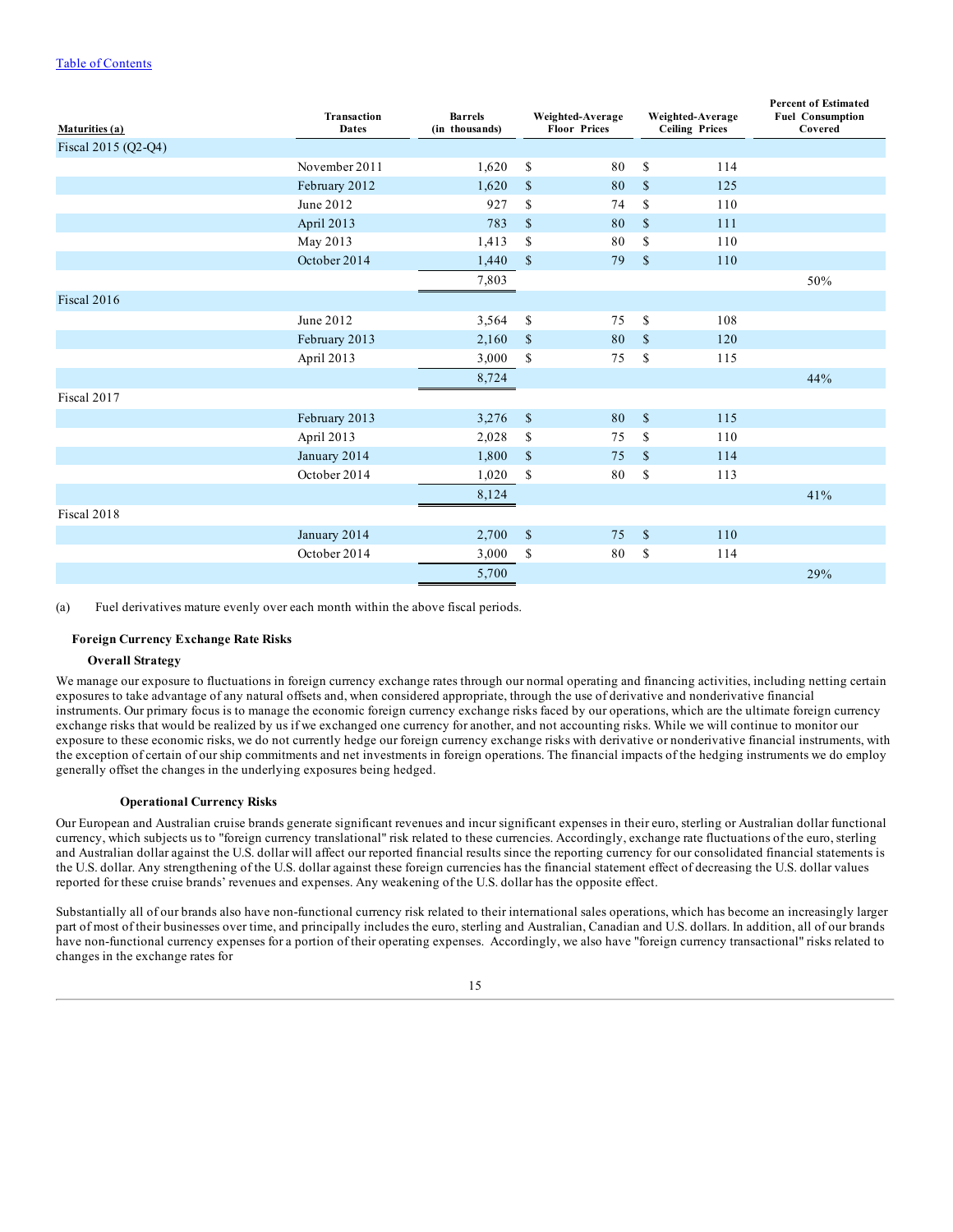our brands' revenues and expenses that are in a currency other than their functional currency. However, these brands' revenues and expenses in nonfunctional currencies create some degree of natural offset from these currency exchange movements. In addition, we monitor this foreign currency transactional risk in order to measure its impact on our results of operations.

### **Investment Currency Risks**

We consider our investments in foreign operations to be denominated in relatively stable currencies and of a long-term nature. We partially mitigate our net investment currency exposures by denominating a portion of our foreign currency intercompany payables in our foreign operations' functional currencies, principally sterling. As of February 28, 2015 and November 30, 2014, we have designated \$1.8 billion and \$2.4 billion, respectively, of our foreign currency intercompany payables as nonderivative hedges of our net investments in foreign operations. Accordingly, we have included \$431 million and \$359 million of cumulative foreign currency transaction nonderivative gains in the cumulative translation adjustment component of AOCI at February 28, 2015 and November 30, 2014, respectively, which offsets a portion of the losses recorded in AOCI upon translating our foreign operations' net assets into U.S. dollars. During the three months ended February 28, 2015 and 2014, we recognized foreign currency nonderivative transaction gains (losses) of \$72 million and \$(40) million, respectively, in the cumulative translation adjustment component of AOCI.

# **Newbuild Currency Risks**

Our shipbuilding contracts are typically denominated in euros. Our decisions regarding whether or not to hedge a non-functional currency ship commitment for our cruise brands are made on a case-by-case basis, taking into consideration the amount and duration of the exposure, market volatility, economic trends, our overall expected net cash flows by currency and other offsetting risks. We use foreign currency derivative contracts and have used nonderivative financial instruments to manage foreign currency exchange rate risk for some of our ship construction payments.

In January 2015, we entered into foreign currency zero cost collars that are designated as cash flow hedges for a portion of a Princess newbuild's and *Seabourn Encore's* euro-denominated shipyard payments. The Princess newbuild's collars mature in March 2017 at a weighted-average ceiling of \$590 million and a weighted-average floor of \$504 million. The *Seabourn Encore's* collars mature in November 2016 at a weighted-average ceiling of \$221 million and a weighted-average floor of \$185 million. If the spot rate is between the weighted-average ceiling and floor rates on the date of maturity, then we would not owe or receive any payments under these collars.

In February 2015, we settled our foreign currency zero cost collars that were designated as cash flow hedges for the final euro-denominated shipyard payments of P&O Cruises (UK) *Britannia*, which resulted in \$33 million being recognized in other comprehensive loss during the three months ended February 28, 2015.

At February 28, 2015, our remaining newbuild currency exchange rate risk relates to euro-denominated newbuild construction payments, which represent a total unhedged commitment of \$1.6 billion and substantially relates to a Carnival Cruise Line, Holland America Line and Seabourn newbuild all scheduled to be delivered in 2018.

The cost of shipbuilding orders that we may place in the future that is denominated in a different currency than our cruise brands' or the shipyards' functional currency is expected to be affected by foreign currency exchange rate fluctuations. These foreign currency exchange rate fluctuations may affect our desire to order new cruise ships.

### **Interest Rate Risks**

We manage our exposure to fluctuations in interest rates through our debt portfolio management and investment strategies. We evaluate our debt portfolio to determine whether to make periodic adjustments to the mix of fixed and floating rate debt through the use of interest rate swaps and the issuance of new debt or the early retirement of existing debt. At February 28, 2015, 49% and 51% (52% and 48% at November 30, 2014) of our debt bore fixed and floating interest rates, respectively, including the effect of interest rate swaps. In addition, to the extent that we have excess cash available for investment, we purchase high quality short-term investments with floating interest rates, which offset a portion of the impact of interest rate fluctuations arising from our floating interest rate debt portfolio.

#### **Concentrations of Credit Risk**

As part of our ongoing control procedures, we monitor concentrations of credit risk associated with financial and other institutions with which we conduct significant business. Our maximum exposure under foreign currency and fuel derivative contracts and interest rate swap agreements that are in-the-money, which were not material at February 28, 2015, is the replacement cost, net of any collateral received or contractually allowed offset, in the event of nonperformance by the counterparties to the contracts, all of which are currently our lending banks. We seek to minimize these credit risk exposures, including counterparty nonperformance primarily associated with our cash equivalents, investments, committed financing facilities, contingent obligations, derivative instruments, insurance contracts and new ship progress payment guarantees, by normally conducting business with large, well-established financial institutions, insurance companies and export credit agencies, and by diversifying our counterparties. In addition, we have guidelines regarding credit ratings and investment maturities that we follow to help safeguard liquidity and minimize risk. We normally do require collateral and/or guarantees to support notes receivable on significant asset sales, long-term ship charters and new ship progress payments to shipyards. We currently believe the risk of nonperformance by any of these significant counterparties is remote.

We also monitor the creditworthiness of travel agencies and tour operators in Asia, Australia and Europe and credit and debit card providers to which we extend credit in the normal course of our business, which includes charter-hire agreements in Asia prior to sailing. Our credit exposure also includes contingent obligations related to cash payments received directly by travel agents and tour operators for cash collected by them on cruise sales in Australia and most of Europe where we are obligated to honor our guests' cruise payments made by them to their travel agents and tour operators regardless of whether we have received these payments. Concentrations of credit risk associated with these trade receivables, charter-hire agreements and contingent obligations are not considered to be material, principally due to the large number of unrelated accounts within our customer base, the nature of these contingent obligations and their short maturities. We have experienced only minimal credit losses on our trade receivables, charter-hire agreements and contingent obligations. We do not normally require collateral or other security to support normal credit sales.

#### **NOTE 5 – Segment Information**

We have three reportable cruise segments that are comprised of our (1) North America cruise brands, (2) EAA cruise brands and (3) Cruise Support. In addition, we have a Tour and Other segment. Our segments are reported on the same basis as the internally reported information that is provided to our chief operating decision maker ("CODM"), who is the President and Chief Executive Officer of Carnival Corporation and Carnival plc. Decisions to allocate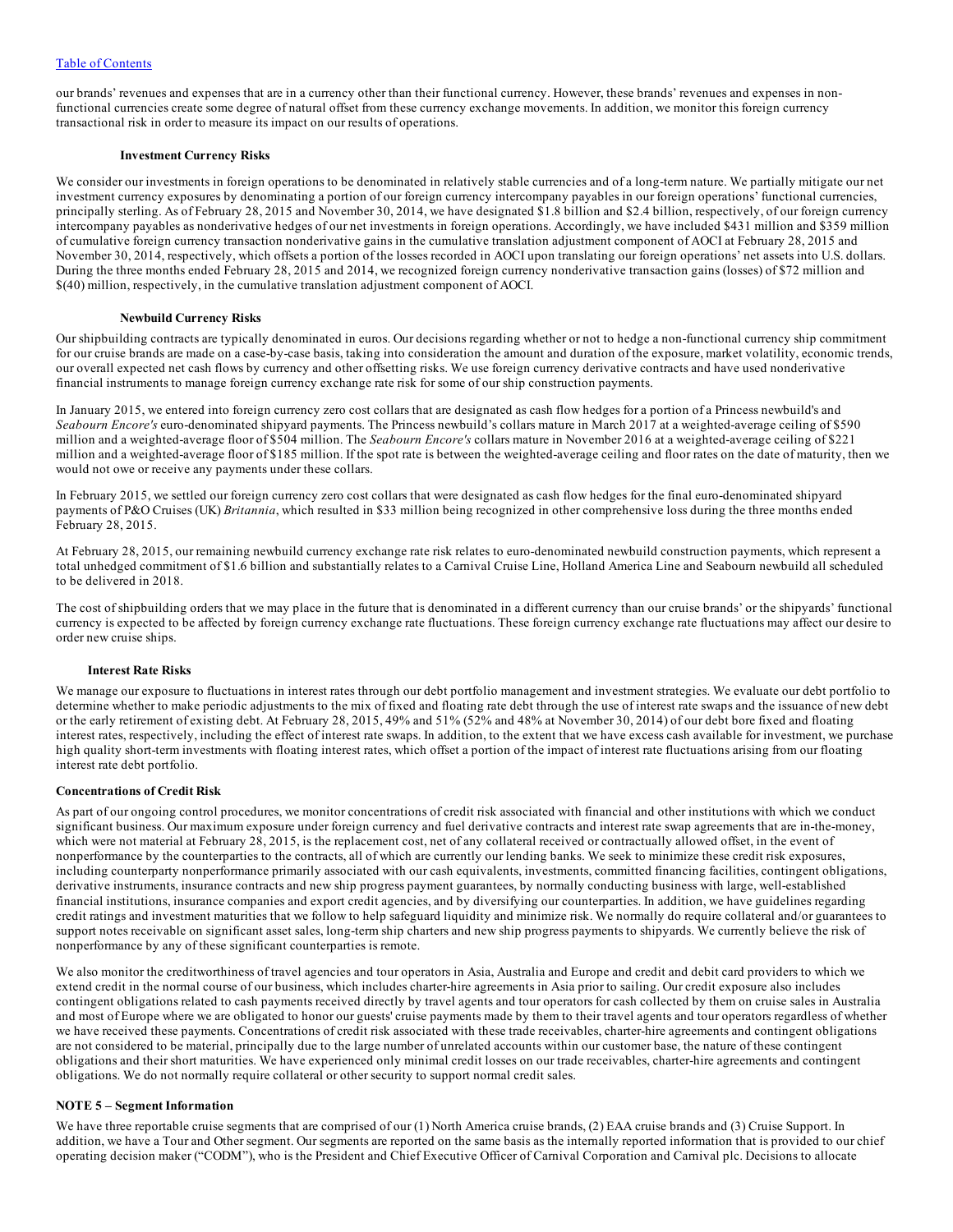resources and assess performance for Carnival Corporation & plc are made by the CODM upon review of the segment results across all of our cruise brands and other segments.

Our North America cruise segment includes Carnival Cruise Line, Holland America Line, Princess and Seabourn. Our EAA cruise segment includes AIDA, Costa Cruises, Cunard, P&O Cruises (Australia), P&O Cruises (UK) and prior to November 2014, the former Ibero. These individual cruise brand operating segments have been aggregated into two reportable segments based on the similarity of their economic and other characteristics, including types of customers, regulatory environment, maintenance requirements, supporting systems and processes and products and services they provide. Our Cruise Support segment represents certain of our port and related facilities and other services that are provided for the benefit of our cruise brands.

Our Tour and Other segment represents the hotel and transportation operations of Holland America Princess Alaska Tours. In 2014, our Tour and Other segment also included one ship that we chartered to an unaffiliated entity. In November 2014 and December 2014, we entered into bareboat charter/sale agreements under which *Grand Holiday* and *Costa Celebration*, respectively, were chartered to an unrelated entity in January 2015 through March 2025 and December 2014 through December 2024, respectively. Under these agreements, ownership of *Grand Holiday* and *Costa Celebration* will be transferred to the buyer at the end of their lease term. Both of these transactions did not meet the criteria to qualify as a sales-type lease and, accordingly, they are being accounted for as operating leases whereby we recognize the charter revenue over the term of the agreements. Subsequent to entering into these agreements, our Tour and Other segment includes these three ships.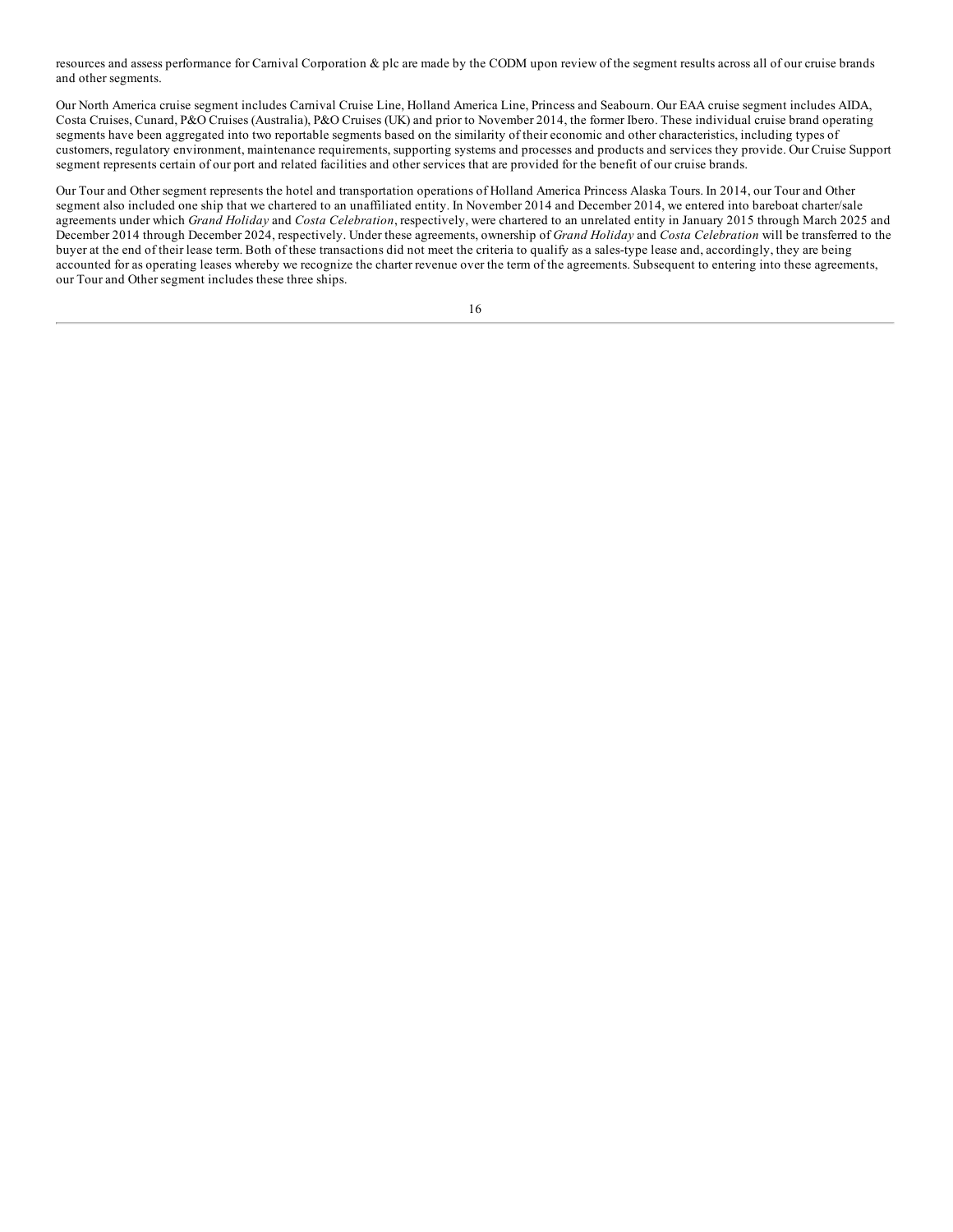# <span id="page-17-0"></span>Table of [Contents](#page-1-0)

Selected information for our segments was as follows (in millions):

|                             | Three Months Ended February 28, |       |                                    |       |                                         |                |                                     |     |               |                            |
|-----------------------------|---------------------------------|-------|------------------------------------|-------|-----------------------------------------|----------------|-------------------------------------|-----|---------------|----------------------------|
|                             | <b>Revenues</b>                 |       | Operating<br>costs and<br>expenses |       | <b>Selling</b><br>and<br>administrative |                | Depreciation<br>and<br>amortization |     |               | Operating<br>income (loss) |
| 2015                        |                                 |       |                                    |       |                                         |                |                                     |     |               |                            |
| North America Cruise Brands | \$                              | 2,193 | \$                                 | 1,377 | S                                       | 287            | S                                   | 246 | \$            | 283                        |
| <b>EAA Cruise Brands</b>    |                                 | 1,303 |                                    | 943   |                                         | 179            |                                     | 138 |               | 43                         |
| Cruise Support              |                                 | 26    |                                    | (1)   |                                         | 61             |                                     | 6   |               | (40)                       |
| Tour and Other              |                                 | 9     |                                    | 16    |                                         | $\overline{2}$ |                                     | 11  |               | (20)                       |
|                             |                                 | 3,531 | \$                                 | 2,335 | -S                                      | 529            | £.                                  | 401 | S             | 266                        |
| 2014                        |                                 |       |                                    |       |                                         |                |                                     |     |               |                            |
| North America Cruise Brands | \$                              | 2,119 | S                                  | 1,537 | \$                                      | 297            | \$                                  | 236 | <sup>\$</sup> | 49                         |
| <b>EAA Cruise Brands</b>    |                                 | 1,433 |                                    | 1,039 |                                         | 187            |                                     | 152 |               | 55                         |
| Cruise Support              |                                 | 25    |                                    |       |                                         | 35             |                                     | 9   |               | (20)                       |
| Tour and Other              |                                 | 8     |                                    | 15    |                                         | $\overline{2}$ |                                     | 8   |               | (17)                       |
|                             | \$                              | 3,585 | \$                                 | 2,592 | \$                                      | 521            | S                                   | 405 | \$.           | 67                         |

# **NOTE 6 – Earnings (Loss) Per Share**

Our basic and diluted earnings (loss) per share were computed as follows (in millions, except per share data):

|                                                                                             | <b>Three Months Ended</b><br>February 28, |  |        |  |
|---------------------------------------------------------------------------------------------|-------------------------------------------|--|--------|--|
|                                                                                             | 2015                                      |  | 2014   |  |
| Net income (loss) for basic and diluted earnings per share                                  | 49                                        |  | (20)   |  |
| Weighted-average common and ordinary shares outstanding                                     | 777                                       |  | 776    |  |
| Dilutive effect of equity plans                                                             |                                           |  |        |  |
| Diluted weighted-average shares outstanding                                                 | 779                                       |  | 776    |  |
| Basic and diluted earnings (loss) per share                                                 | 0.06                                      |  | (0.03) |  |
| Anti-dilutive equity awards excluded from diluted earnings (loss) per share<br>computations | $\overline{\phantom{a}}$                  |  | h      |  |

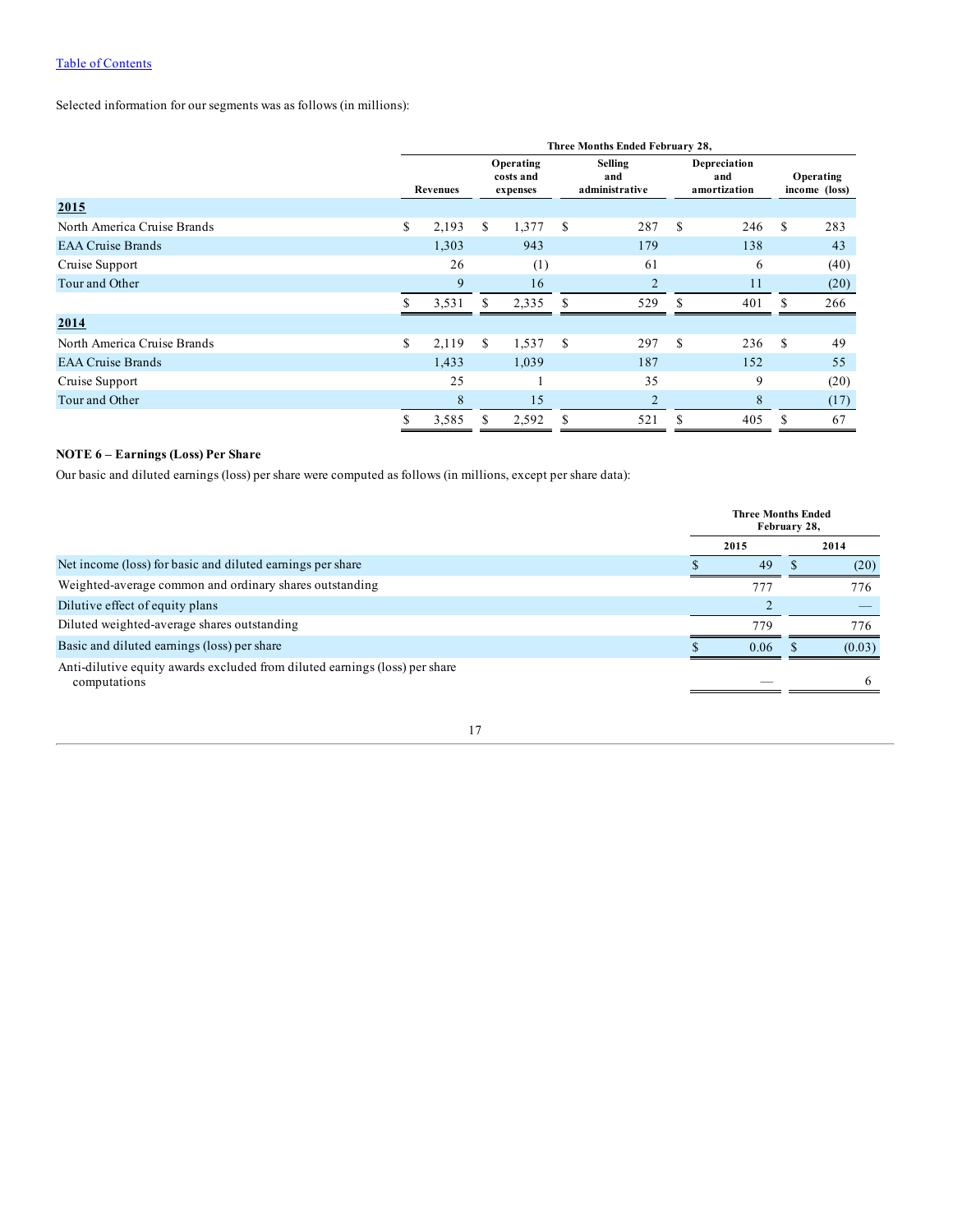# **Item 2. Management's Discussion and Analysis of Financial Condition and Results of Operations.**

#### **Cautionary Note Concerning Factors That May Affect Future Results**

Some of the statements, estimates or projections contained in this joint Quarterly Report on Form 10-Q are "forward-looking statements" that involve risks, uncertainties and assumptions with respect to us, including some statements concerning future results, outlooks, plans, goals and other events which have not yet occurred. These statements are intended to qualify for the safe harbors from liability provided by Section 27A of the Securities Act of 1933 and Section 21E of the Securities Exchange Act of 1934. All statements other than statements of historical facts are statements that could be deemed forward-looking. These statements are based on current expectations, estimates, forecasts and projections about our business and the industry in which we operate and the beliefs and assumptions of our management. We have tried, whenever possible, to identify these statements by using words like "will," "may," "could," "should," "would," "believe," "depends," "expect," "goal," "anticipate," "forecast," "project," "future," "intend," "plan," "estimate," "target," "indicate" and similar expressions of future intent or the negative of such terms.

Forward-looking statements include those statements that may impact, among other things, the forecasting of our non-GAAP earnings per share; net revenue yields; booking levels; pricing; occupancy; operating, financing and tax costs, including fuel expenses; net cruise costs per available lower berth day; estimates of ship depreciable lives and residual values; liquidity; goodwill, ship and trademark fair values and outlook. Because forward-looking statements involve risks and uncertainties, there are many factors that could cause our actual results, performance or achievements to differ materially from those expressed or implied in this joint Quarterly Report on Form 10-Q. This note contains important cautionary statements of the known factors that we consider could materially affect the accuracy of our forward-looking statements and adversely affect our business, results of operations and financial position. It is not possible to predict or identify all such risks. There may be additional risks that we consider immaterial or which are unknown. These factors include, but are not limited to, the following:

- general economic and business conditions;
- increases in fuel prices;
- incidents, the spread of contagious diseases and threats thereof, adverse weather conditions or other natural disasters and other incidents affecting the health, safety, security and satisfaction of guests and crew;
- the international political climate, armed conflicts, terrorist and pirate attacks, vessel seizures, and threats thereof, and other world events affecting the safety and security of travel;
- negative publicity concerning the cruise industry in general or us in particular, including any adverse environmental impacts of cruising;
- geographic regions in which we try to expand our business may be slow to develop and ultimately not develop how we expect;
- economic, market and political factors that are beyond our control, which could increase our operating, financing and other costs;
- changes in and compliance with laws and regulations relating to the protection of persons with disabilities, employment, environment, health, safety, security, tax and other regulations under which we operate;
- our inability to implement our shipbuilding programs and ship repairs, maintenance and refurbishments on terms that are favorable or consistent with our expectations;
- increases to our repairs and maintenance expenses and refurbishment costs as our fleet ages;
- lack of continuing availability of attractive, convenient and safe port destinations on terms that are favorable or consistent with our expectations;
- continuing financial viability of our travel agent distribution system, air service providers and other key vendors in our supply chain and reductions in the availability of, and increases in the prices for, the services and products provided by these vendors;
- disruptions and other damages to our information technology and other networks and operations, and breaches in data security;
- failure to keep pace with developments in technology;
- competition from and overcapacity in the cruise ship and land-based vacation industry;
- loss of key personnel or our ability to recruit or retain qualified personnel;
- union disputes and other employee relationship issues;
- disruptions in the global financial markets or other events that may negatively affect the ability of our counterparties and others to perform their obligations to us;
- the continued strength of our cruise brands and our ability to implement our strategies;
- additional risks to our international operations not generally applicable to our U.S. operations;
- our decisions to self-insure against various risks or our inability to obtain insurance for certain risks at reasonable rates;
- litigation, enforcement actions, fines or penalties;
- fluctuations in foreign currency exchange rates;
- whether our future operating cash flow will be sufficient to fund future obligations and whether we will be able to obtain financing, if necessary, in sufficient amounts and on terms that are favorable or consistent with our expectations;
- risks associated with our DLC arrangement;
- uncertainties of a foreign legal system as Carnival Corporation and Carnival plc are not U.S. corporations and
- the ability of a small group of shareholders to effectively control the outcome of shareholder voting.

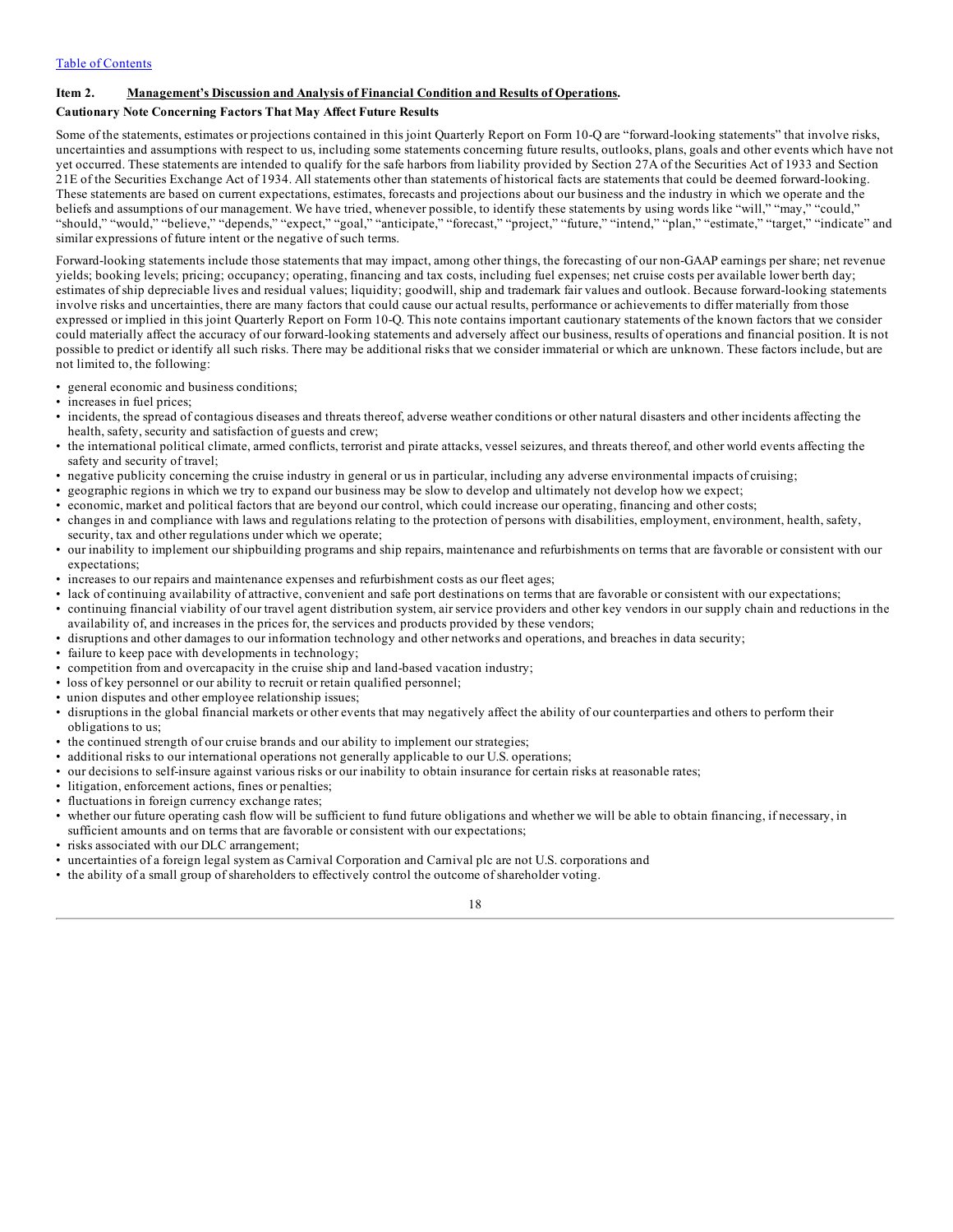#### Table of [Contents](#page-1-0)

Forward-looking statements should not be relied upon as a prediction of actual results. Subject to any continuing obligations under applicable law or any relevant stock exchange rules, we expressly disclaim any obligation to disseminate, after the date of this joint Quarterly Report on Form 10-Q, any updates or revisions to any such forward-looking statements to reflect any change in expectations or events, conditions or circumstances on which any such statements are based.

#### **Outlook**

On March 27, 2015, we said that we expected our non-GAAP diluted earnings per share for the 2015 second quarter and full year to be in the ranges of \$0.11 to \$0.15 and \$2.30 to \$2.50, respectively (see "Key Performance Non-GAAP Financial Indicators"). Our guidance was based on fuel prices of \$402 per metric ton and \$406 per metric ton for the 2015 second quarter and full year, respectively. In addition, our guidance was based on 2015 second quarter and full year currency rates of \$1.08 and \$1.10 to the euro, \$1.49 and \$1.50 to sterling, \$0.77 and \$0.78 to the Australian dollar and \$0.79 and \$0.80 to the Canadian dollar, respectively. The fuel and currency assumptions used in our guidance change daily and, accordingly, our forecasts change daily based on the changes in these assumptions.

The above forward-looking statements involve risks, uncertainties and assumptions with respect to us. There are many factors that could cause our actual results to differ materially from those expressed above including, but not limited to, general economic and business conditions, increases in fuel prices, incidents, spread of contagious diseases, adverse weather conditions, geopolitical events, negative publicity and other factors that could adversely impact our revenues, costs and expenses. You should read the above forward-looking statements together with the discussion of these and other risks under "Cautionary Note Concerning Factors That May Affect Future Results."

#### **Critical Accounting Estimates**

For a discussion of our critical accounting estimates, see "Management's Discussion and Analysis of Financial Condition and Results of Operations" that is included in the 2014 Form 10-K.

#### **Seasonality**

Our revenues from the sale of passenger tickets are seasonal. Historically, demand for cruises has been greatest during our third quarter, which includes the Northern Hemisphere summer months. This higher demand during the third quarter results in higher ticket prices and occupancy levels and, accordingly, the largest share of our operating income is earned during this period. The seasonality of our results also increases due to ships being taken out-of-service for maintenance, which we schedule during non-peak demand periods. In addition, substantially all of Holland America Princess Alaska Tours' revenue and net income is generated from May through September in conjunction with the Alaska cruise season.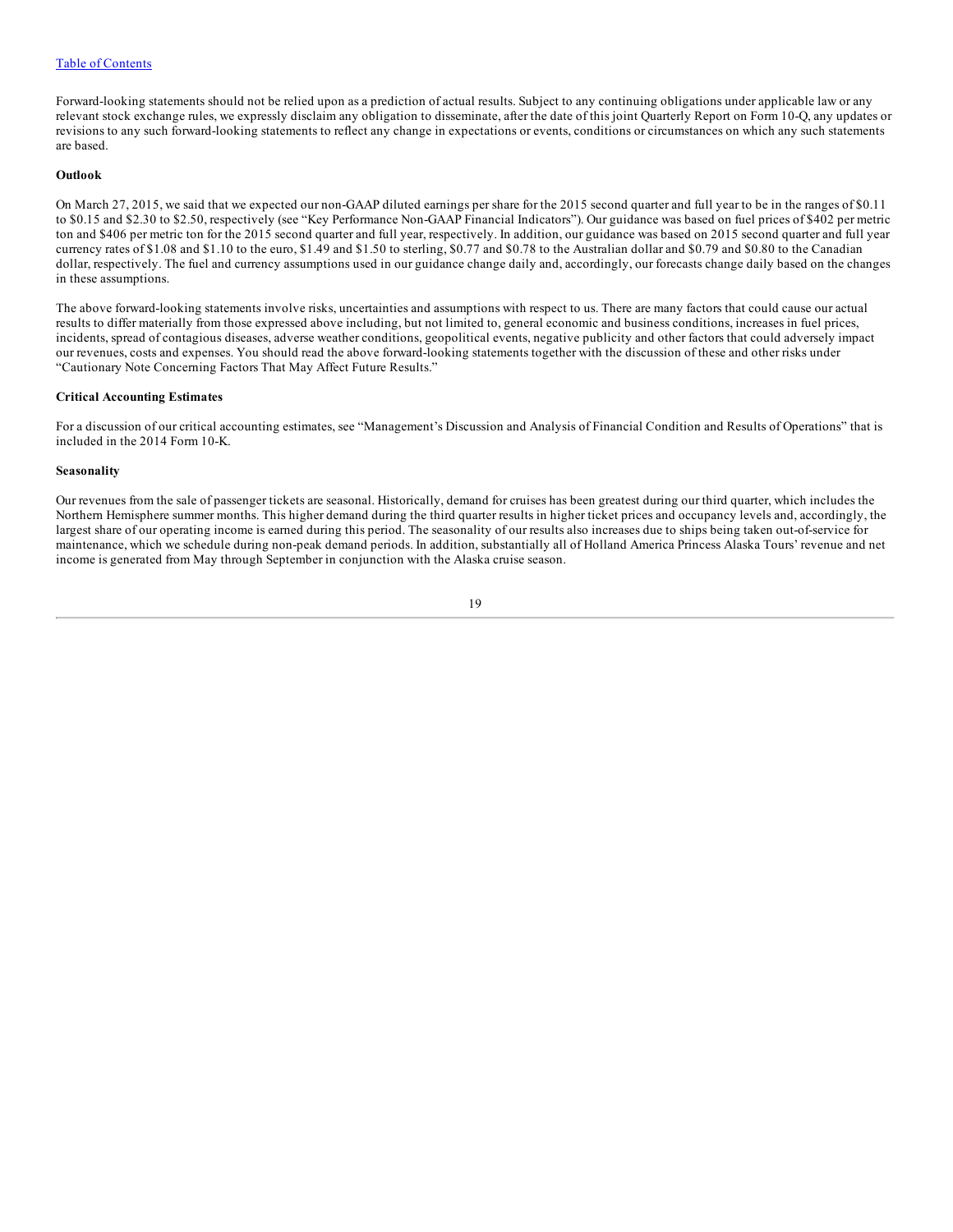# Table of [Contents](#page-1-0)

#### **Statistical Information**

|                                                             |     | Three Months Ended February 28, |     |        |  |
|-------------------------------------------------------------|-----|---------------------------------|-----|--------|--|
|                                                             |     | 2015                            |     | 2014   |  |
| Available lower berth days ("ALBDs") (in thousands) (a) (b) |     | 18,584                          |     | 18,286 |  |
| Occupancy percentage (c)                                    |     | $103.1\%$                       |     | 102.9% |  |
| Passengers carried (in thousands)                           |     | 2,463                           |     | 2,408  |  |
| Fuel consumption in metric tons (in thousands)              |     | 783                             |     | 800    |  |
| Fuel consumption in metric tons per ALBD                    |     | 0.042                           |     | 0.044  |  |
| Fuel cost per metric ton consumed                           | S   | 406                             | \$. | 654    |  |
| Currencies                                                  |     |                                 |     |        |  |
| U.S. dollar to $\epsilon$ 1                                 | S   | 1.17                            | \$. | 1.37   |  |
| U.S. dollar to $£1$                                         | \$. | 1.53                            | \$. | 1.65   |  |
| U.S. dollar to Australian dollar                            | S   | 0.81                            | \$. | 0.89   |  |
| U.S. dollar to Canadian dollar                              | \$. | 0.82                            |     | 0.91   |  |

(a) ALBD is a standard measure of passenger capacity for the period that we use to approximate rate and capacity variances, based on consistently applied formulas, that we use to perform analyses to determine the main non-capacity driven factors that cause our cruise revenues and expenses to vary. ALBDs assume that each cabin we offer for sale accommodates two passengers and is computed by multiplying passenger capacity by revenueproducing ship operating days in the period.

(b) For the three months ended February 28, 2015, we had a 1.6% capacity increase in ALBDs compared to the three months ended February 28, 2014 comprised of a 2.8% capacity increase in our North America brands, partially offset by a minor capacity decrease in our EAA brands.

Our North America brands' capacity increase was caused by the full quarter impact from one Princess 3,560-passenger capacity ship delivered in 2014.

Our EAA brands' minor capacity decrease was caused by:

- full quarter impact from the bareboat charter/sale of a Costa ship and a former Ibero ship and
- more ship dry-dock days in 2015 compared to 2014.

These decreases were partially offset by the full quarter impact from one Costa 3,692-passenger capacity ship delivered in 2014.

(c) In accordance with cruise industry practice, occupancy is calculated using a denominator of ALBDs, which assumes two passengers per cabin even though some cabins can accommodate three or more passengers. Percentages in excess of 100% indicate that on average more than two passengers occupied some cabins.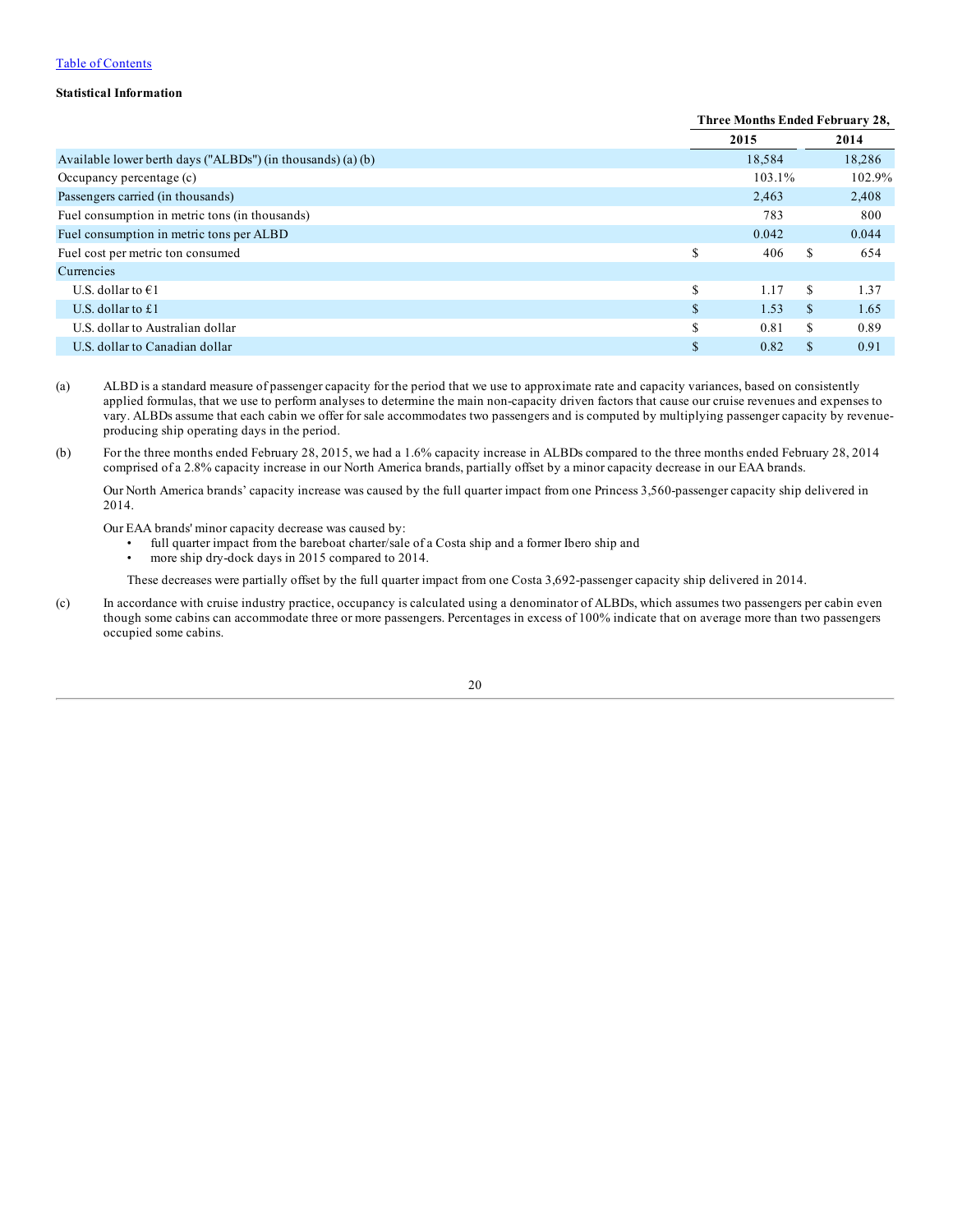#### **Three Months Ended February 28, 2015 ("2015") Compared to Three Months Ended February 28, 2014 ("2014")**

#### **Revision of Prior Period Financial Statements**

Management's discussion and analysis of the results of operations is based on the revised Consolidated Statement of Operations for the three months ended February 28, 2014 (see "Note 1- General - Revision of Prior Period Financial Statements" in the consolidated financial statements for additional discussion).

#### **Revenues**

#### **Consolidated**

Cruise passenger ticket revenues made up 75% of our 2015 total revenues. Cruise passenger ticket revenues decreased by \$95 million, or 3.5%, to \$2.6 billion in 2015 from \$2.7 billion in 2014.

This decrease was caused by:

- \$142 million foreign currency translational impact from a stronger U.S. dollar against the euro, sterling and the Australian dollar ("currency impact") and
- \$16 million decrease in cruise ticket pricing driven by foreign currency transactional impact.

These decreases were partially offset by:

- \$44 million 1.6% capacity increase in ALBDs and
- \$10 million increase in air transportation revenues from guests who purchased their tickets from us.

The remaining 25% of 2015 total revenues were substantially all comprised of onboard and other cruise revenues, which increased by \$39 million, or 4.6%, to \$889 million in 2015 from \$850 million in 2014. This increase was substantially due to higher onboard spending by our guests, which accounted for \$55 million, our 1.6% capacity increase in ALBDs, which accounted for \$14 million, partially offset by the currency impact, which accounted for \$33 million. Onboard and other revenues included concession revenues of \$236 million in 2015 and \$241 million in 2014.

#### **North America Brands**

Cruise passenger ticket revenues made up 72% of our 2015 total revenues. Cruise passenger ticket revenues increased by \$22 million and remained at \$1.6 billion in both 2015 and 2014. This increase was caused by our 2.8% capacity increase in ALBDs, which accounted for \$43 million, partially offset by a decrease in cruise ticket pricing driven by foreign currency transactional impact, which accounted for \$14 million.

The remaining 28% of 2015 total revenues were comprised of onboard and other cruise revenues, which increased by \$51 million, or 9.0%, to \$619 million in 2015 from \$568 million in 2014. This increase was caused by higher onboard spending by our guests, which accounted for \$36 million, and our 2.8% capacity increase in ALBDs, which accounted for \$16 million. Onboard and other revenues included concession revenues of \$162 million in 2015 and \$158 million in 2014.

#### **EAA Brands**

Cruise passenger ticket revenues made up 81% of our 2015 total revenues. Cruise passenger ticket revenues decreased by \$116 million, or 9.8%, to \$1.1 billion in 2015 from \$1.2 billion in 2014. This decrease was caused by the currency impact, which accounted for \$142 million, partially offset by an increase in air transportation revenues from guests who purchased their tickets from us, which accounted for \$16 million.

The remaining 19% of 2015 total revenues were comprised of onboard and other cruise revenues, which decreased by \$14 million, or 5.5%, to \$242 million in 2015 from \$256 million in 2014. This decrease was caused by the currency impact, which accounted for \$33 million, partially offset by higher onboard spending by our guests, which accounted for \$17 million. Onboard and other revenues included concession revenues of \$74 million in 2015 and \$83 million in 2014.

#### **Costs and Expenses**

#### **Consolidated**

Operating costs and expenses decreased by \$257 million, or 9.9%, to \$2.3 billion in 2015 from \$2.6 billion in 2014.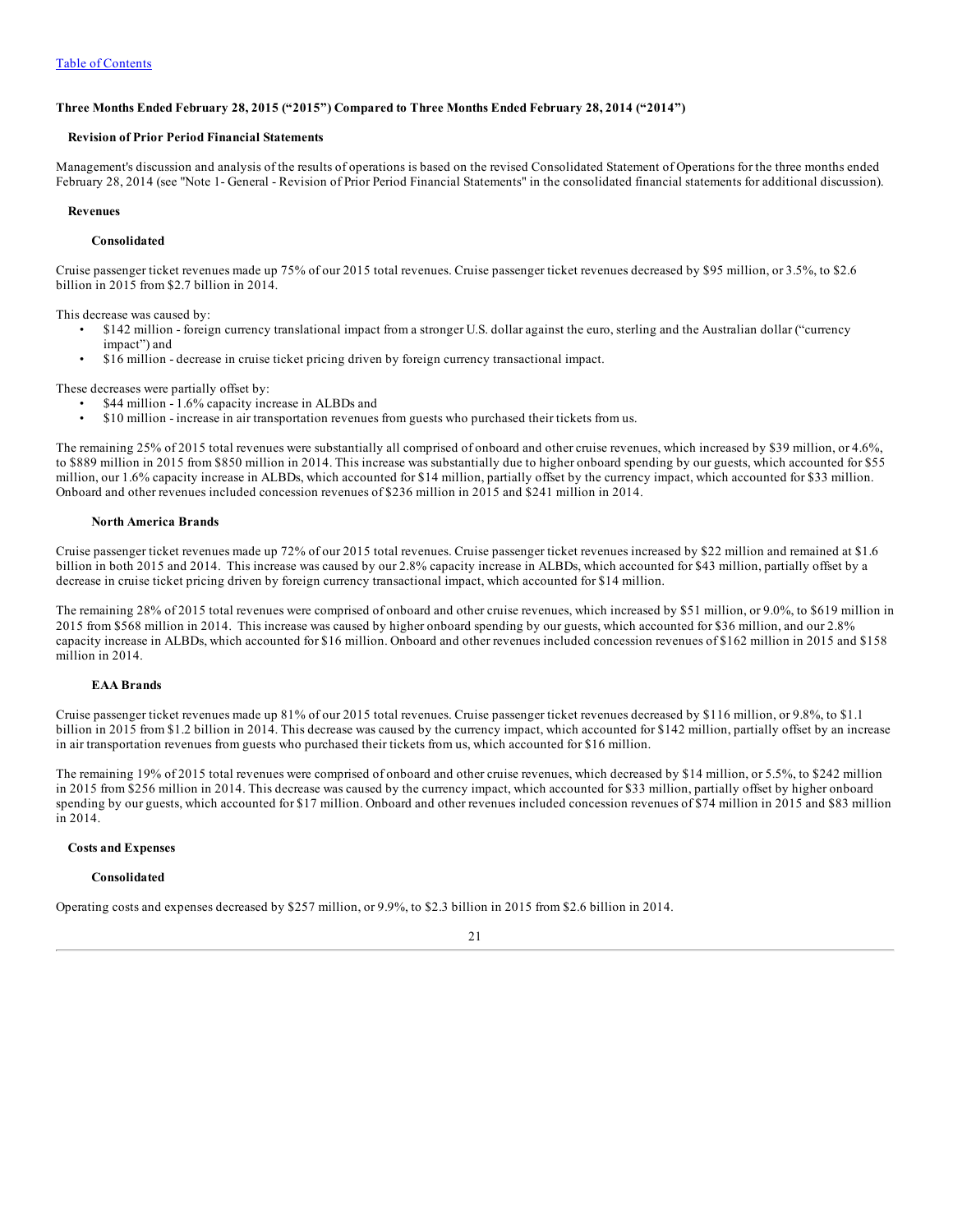# Table of [Contents](#page-1-0)

This decrease was caused by:

- \$194 million lower fuel prices;
- \$110 million currency impact;
- \$20 million gain on a litigation settlement and
- \$20 million lower fuel consumption per ALBD.

These decreases were partially offset by:

- \$42 million 1.6% capacity increase in ALBDs;
- \$25 million higher dry-dock expenses and
- \$20 million-various other operating expenses, net.

Selling and administrative expenses increased by \$8 million, or 1.5%, to \$529 million in 2015 from \$521 million in 2014.

Depreciation and amortization expenses decreased slightly by \$4 million, to \$401 million in 2015 from \$405 million in 2014.

Our total costs and expenses as a percentage of revenues decreased to 92% in 2015 from 98% in 2014.

#### **North America Brands**

Operating costs and expenses decreased by \$160 million, or 10%, to \$1.4 billion in 2015 from \$1.5 billion in 2014.

This decrease was substantially due to:

- \$130 million lower fuel prices;
- \$24 million lower dry-dock and other ship repair and maintenance expenses;
- \$19 million gain on a litigation settlement:
- \$12 million lower fuel consumption per ALBD and
- \$18 million various other operating expenses, net.

These decreases were partially offset by:

• \$43 million - 2.8% capacity increase in ALBDs.

Our total costs and expenses as a percentage of revenues decreased to 87% in 2015 from 98% in 2014.

#### **EAA Brands**

Operating costs and expenses decreased by \$96 million, or 9.2%, to \$943 million in 2015 from \$1.0 billion in 2014.

This decrease was caused by:

- \$110 million currency impact and
- \$64 million lower fuel prices.

These decreases were partially offset by:

- \$37 million higher dry-dock expenses;
- \$28 million increases in commissions, transportation and other related expenses and
- \$13 million various other operating expenses, net.

Our total costs and expenses as a percentage of revenues increased to 97% in 2015 from 96% in 2014.

### **Operating Income**

Our consolidated operating income increased by \$199 million, or 297%, to \$266 million in 2015 from \$67 million in 2014. Our North America brands' operating income increased by \$234 million, or 478%, to \$283 million in 2015 from \$49 million in 2014, and our EAA brands' operating income decreased by \$12 million, or 22%, to \$43 million in 2015 from \$55 million in 2014. These changes were primarily due to the reasons discussed above.

#### **Nonoperating Expense**

Net interest expense decreased \$15 million, or 21%, to \$57 million in 2015 from \$72 million in 2014. Losses on fuel derivatives, net increased \$153 million to \$169 million in 2015 from \$16 million in 2014. Losses on fuel derivatives, net in 2015 and 2014 included unrealized losses, net of \$(112) million and \$(17) million and realized (losses) gains of \$(57) million and \$1 million, respectively.

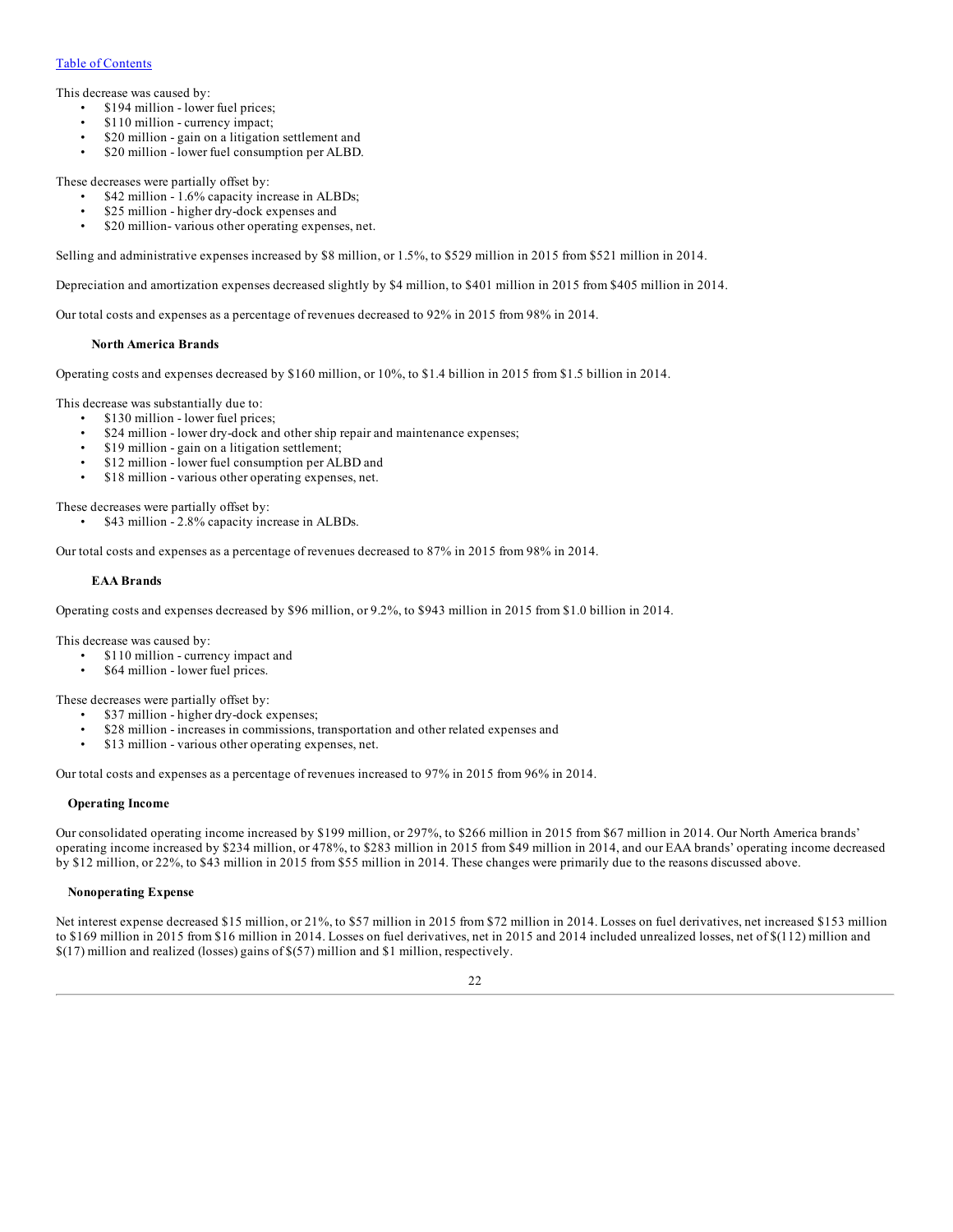#### Table of [Contents](#page-1-0)

#### **Key Performance Non-GAAP Financial Indicators**

We use net cruise revenues per ALBD ("net revenue yields"), net cruise costs per ALBD and net cruise costs excluding fuel per ALBD as significant non-GAAP financial measures of our cruise segments' financial performance. These measures enable us to separate the impact of predictable capacity changes from the more unpredictable rate changes that affect our business; gains and losses on ship sales and ship impairments, net; and restructuring expenses that are not part of our core operating business. We believe these non-GAAP measures provide useful information to investors and expanded insight to measure our revenue and cost performance as a supplement to our U.S. GAAP consolidated financial statements.

Net revenue yields are commonly used in the cruise industry to measure a company's cruise segment revenue performance and for revenue management purposes. We use "net cruise revenues" rather than "gross cruise revenues" to calculate net revenue yields. We believe that net cruise revenues is a more meaningful measure in determining revenue yield than gross cruise revenues because it reflects the cruise revenues earned net of our most significant variable costs, which are travel agent commissions, cost of air and other transportation, certain other costs that are directly associated with onboard and other revenues and credit and debit card fees. Substantially all of our remaining cruise costs are largely fixed, except for the impact of changing prices and food expenses, once our ship capacity levels have been determined.

Net passenger ticket revenues reflect gross passenger ticket revenues, net of commissions, transportation and other costs. Net onboard and other revenues reflect gross onboard and other revenues, net of onboard and other cruise costs. Net passenger ticket revenue yields and net onboard and other revenue yields are computed by dividing net passenger ticket revenues and net onboard and other revenues by ALBDs.

Net cruise costs per ALBD and net cruise costs excluding fuel per ALBD are the most significant measures we use to monitor our ability to control our cruise segments' costs rather than gross cruise costs per ALBD. We exclude the same variable costs that are included in the calculation of net cruise revenues to calculate net cruise costs with and without fuel to avoid duplicating these variable costs in our non-GAAP financial measures. In addition, we exclude gains and losses on ship sales and ship impairments, net and restructuring expenses from our calculation of net cruise costs with and without fuel as they are not considered part of our core operating business and, therefore, are not an indication of our future earnings performance. As such, we also believe it is more meaningful for gains and losses on ship sales and ship impairments, net and restructuring expenses to be excluded from our net income and earnings per share and, accordingly, we present non-GAAP net income and non-GAAP earnings per share excluding these items.

As a result of our revision of 2014 cruise ship operating expenses, our previously reported gross and net cruise costs per ALBD and net cruise costs excluding fuel per ALBD changed from \$169.11, \$128.98 and \$100.38 to \$169.34, \$129.22 and \$100.61, respectively. In addition, our previously reported U.S. GAAP net loss for 2014 changed from \$(15) million to \$(20) million. Furthermore, our previously reported non-GAAP net income (loss) for 2014 changed from \$2 million to \$(3) million.

In addition, because our EAA cruise brands utilize the euro, sterling and Australian dollar as their functional currency to measure their results and financial condition, the translation of those operations to our U.S. dollar reporting currency results in decreases in reported U.S. dollar revenues and expenses if the U.S. dollar strengthens against these foreign currencies and increases in reported U.S. dollar revenues and expenses if the U.S. dollar weakens against these foreign currencies. Accordingly, we also monitor and report these non-GAAP financial measures assuming the 2015 period currency exchange rates have remained constant with the 2014 period rates, or on a "constant dollar basis," in order to remove the impact of changes in exchange rates on the translation of our EAA brands. We believe that this is a useful measure since it facilitates a comparative view of the changes in our business in a fluctuating currency exchange rate environment.

Although our constant dollar basis measure removes the foreign currency translational impact as discussed above, it does not remove the foreign currency transactional impact from changes in exchange rates on our brands' revenues and expenses that are denominated in a currency other than their functional currency. Historically the foreign currency transactional impact had not been significant when measuring the periodic changes in our results of operations. However, given the continuing expansion of our global business and the heightened volatility in foreign currency exchange rates, we believe the foreign currency transactional impact will be more significant in measuring our 2015 results compared to 2014, than in previous years. Together, the foreign currency translational and transactional impacts discussed above are referred to as on the "constant currency basis." See "Quantitative and Qualitative Disclosures About Market Risk" for a further discussion of the 2015 impact of currency exchange rate changes.

Under U.S. GAAP, the realized and unrealized gains and losses on fuel derivatives not qualifying as fuel hedges are recognized currently in earnings. We believe that unrealized gains and losses on fuel derivatives are not an indication of our earnings performance since they relate to future periods and may not ultimately be realized in our future earnings. Therefore, we believe it is more meaningful for the unrealized gains and losses on fuel derivatives to be excluded from our net income and earnings per share and, accordingly, we present non-GAAP net income and non-GAAP earnings per share excluding these unrealized gains and losses.

We have not included in our earnings guidance the impact of unrealized gains and losses on fuel derivatives because these unrealized amounts involve a significant amount of uncertainty, and we do not believe they are an indication of our future earnings performance. Accordingly, our earnings guidance is presented on a non-GAAP basis only. As a result, we did not present a reconciliation between

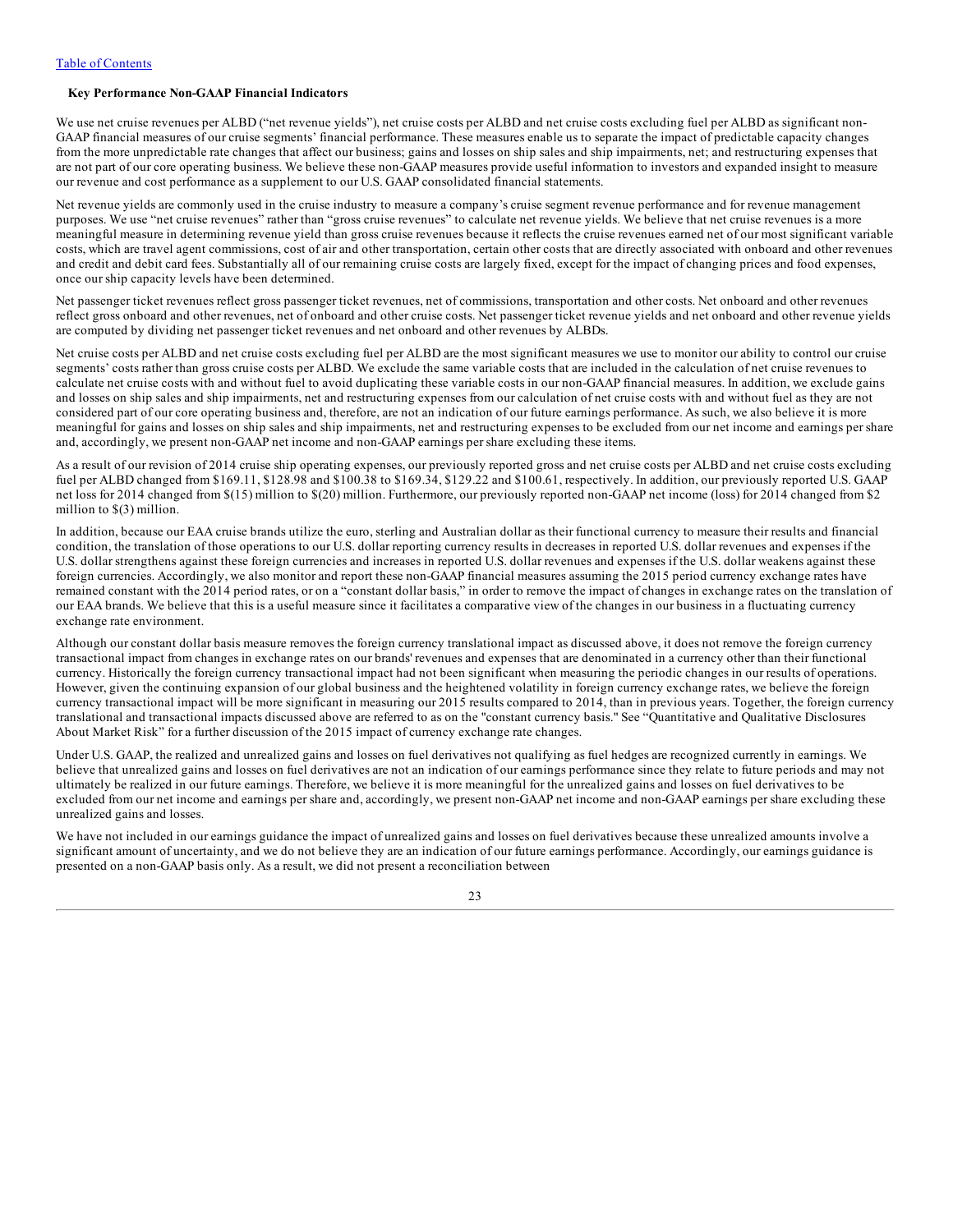forecasted non-GAAP diluted earnings per share guidance and forecasted U.S. GAAP diluted earnings per share guidance, since we do not believe that the reconciliation information would be meaningful. However, we do forecast realized gains and losses on fuel derivatives by applying current Brent prices to the derivatives that settle in the forecast period.

Our consolidated financial statements are prepared in accordance with U.S. GAAP. The presentation of our non-GAAP financial information is not intended to be considered in isolation from, as substitute for, or superior to the financial information prepared in accordance with U.S. GAAP. There are no specific rules for determining our non-GAAP current and constant dollar financial measures and, accordingly, they are susceptible to varying calculations, and it is possible that they may not be exactly comparable to the like-kind information presented by other companies, which is a potential risk associated with using these measures to compare us to other companies.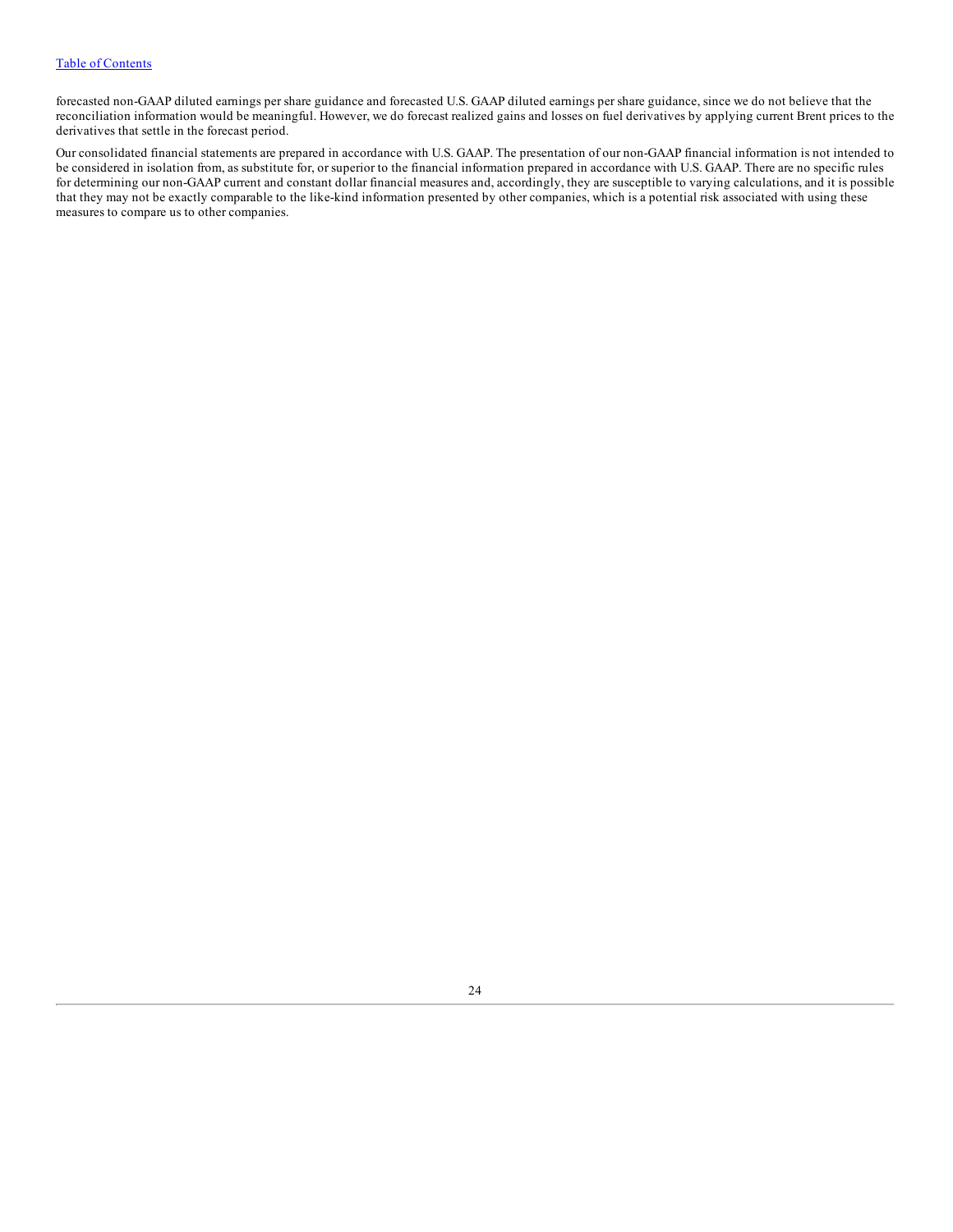# Table of [Contents](#page-1-0)

Consolidated gross and net revenue yields were computed by dividing the gross and net cruise revenues by ALBDs as follows (dollars in millions, except yields):

|                                       |              | Three Months Ended February 28, |               |                                   |               |            |  |  |
|---------------------------------------|--------------|---------------------------------|---------------|-----------------------------------|---------------|------------|--|--|
|                                       |              | 2015                            |               | 2015<br>Constant<br><b>Dollar</b> |               | 2014       |  |  |
| Passenger ticket revenues             | $\mathbb{S}$ | 2,632                           | $\mathbb{S}$  | 2,774                             | $\mathbb{S}$  | 2,727      |  |  |
| Onboard and other revenues            |              | 889                             |               | 922                               |               | 850        |  |  |
| <b>Gross cruise revenues</b>          |              | 3,521                           |               | 3,696                             |               | 3,577      |  |  |
| Less cruise costs                     |              |                                 |               |                                   |               |            |  |  |
| Commissions, transportation and other |              | (586)                           |               | (632)                             |               | (620)      |  |  |
| Onboard and other                     |              | (111)                           |               | (116)                             |               | (114)      |  |  |
|                                       |              | (697)                           |               | (748)                             |               | (734)      |  |  |
| Net passenger ticket revenues         |              | 2,046                           |               | 2,142                             |               | 2,107      |  |  |
| Net onboard and other revenues        |              | 778                             |               | 806                               |               | 736        |  |  |
| Net cruise revenues                   |              | 2,824                           | \$            | 2,948                             |               | 2,843      |  |  |
| <b>ALBDs</b>                          |              | 18,583,880                      |               | 18,583,880                        |               | 18,286,305 |  |  |
| Gross revenue yields                  | \$           | 189.46                          | $\mathcal{S}$ | 198.87                            | \$.           | 195.61     |  |  |
| % (decrease) increase vs. 2014        |              | $(3.1)\%$                       |               | 1.7%                              |               |            |  |  |
| Net revenue yields                    | \$           | 151.98                          | <sup>\$</sup> | 158.64                            | <sup>\$</sup> | 155.48     |  |  |
| % (decrease) increase vs. 2014        |              | $(2.3)\%$                       |               | 2.0%                              |               |            |  |  |
| Net passenger ticket revenue yields   | \$           | 110.09                          | \$            | 115.24                            | <sup>\$</sup> | 115.18     |  |  |
| % (decrease) increase vs. 2014        |              | (4.4)%                          |               | $0.1\%$                           |               |            |  |  |
| Net onboard and other revenue yields  | \$           | 41.88                           | <sup>\$</sup> | 43.40                             | <sup>\$</sup> | 40.31      |  |  |
| $%$ increase vs. 2014                 |              | 3.9%                            |               | 7.7%                              |               |            |  |  |

Consolidated gross and net cruise costs and net cruise costs excluding fuel per ALBD were computed by dividing the gross and net cruise costs and net cruise costs excluding fuel by ALBDs as follows (dollars in millions, except costs per ALBD):

|                                            | Three Months Ended February 28, |    |                            |              |            |  |  |  |
|--------------------------------------------|---------------------------------|----|----------------------------|--------------|------------|--|--|--|
|                                            | 2015                            |    | 2015<br>Constant<br>Dollar |              | 2014       |  |  |  |
| Cruise operating expenses                  | \$<br>2,319                     | \$ | 2,429                      | $\mathbb{S}$ | 2,577      |  |  |  |
| Cruise selling and administrative expenses | 527                             |    | 550                        |              | 519        |  |  |  |
| <b>Gross cruise costs</b>                  | 2,846                           |    | 2,979                      |              | 3,096      |  |  |  |
| Less cruise costs included above           |                                 |    |                            |              |            |  |  |  |
| Commissions, transportation and other      | (586)                           |    | (632)                      |              | (620)      |  |  |  |
| Onboard and other                          | (111)                           |    | (116)                      |              | (114)      |  |  |  |
| Gain on ship sale                          | $\overline{2}$                  |    | $\overline{2}$             |              |            |  |  |  |
| Net cruise costs                           | 2,151                           |    | 2,233                      |              | 2,362      |  |  |  |
| Less fuel                                  | (318)                           |    | (318)                      |              | (523)      |  |  |  |
| Net cruise costs excluding fuel            | 1,833                           | S  | 1,915                      |              | 1,839      |  |  |  |
| <b>ALBDs</b>                               | 18,583,880                      |    | 18,583,880                 |              | 18,286,305 |  |  |  |
| Gross cruise costs per ALBD                | \$<br>153.15                    | S  | 160.29                     | \$.          | 169.34     |  |  |  |
| % decrease vs. 2014                        | $(9.6)\%$                       |    | $(5.3)\%$                  |              |            |  |  |  |
| Net cruise costs per ALBD                  | \$<br>115.76                    | \$ | 120.15                     | \$.          | 129.22     |  |  |  |
| $%$ decrease vs. 2014                      | $(10.4)\%$                      |    | $(7.0)\%$                  |              |            |  |  |  |
| Net cruise costs excluding fuel per ALBD   | \$<br>98.66                     | \$ | 103.05                     | $\mathbb{S}$ | 100.61     |  |  |  |
| % (decrease) increase vs. 2014             | (1.9)%                          |    | $2.4\%$                    |              |            |  |  |  |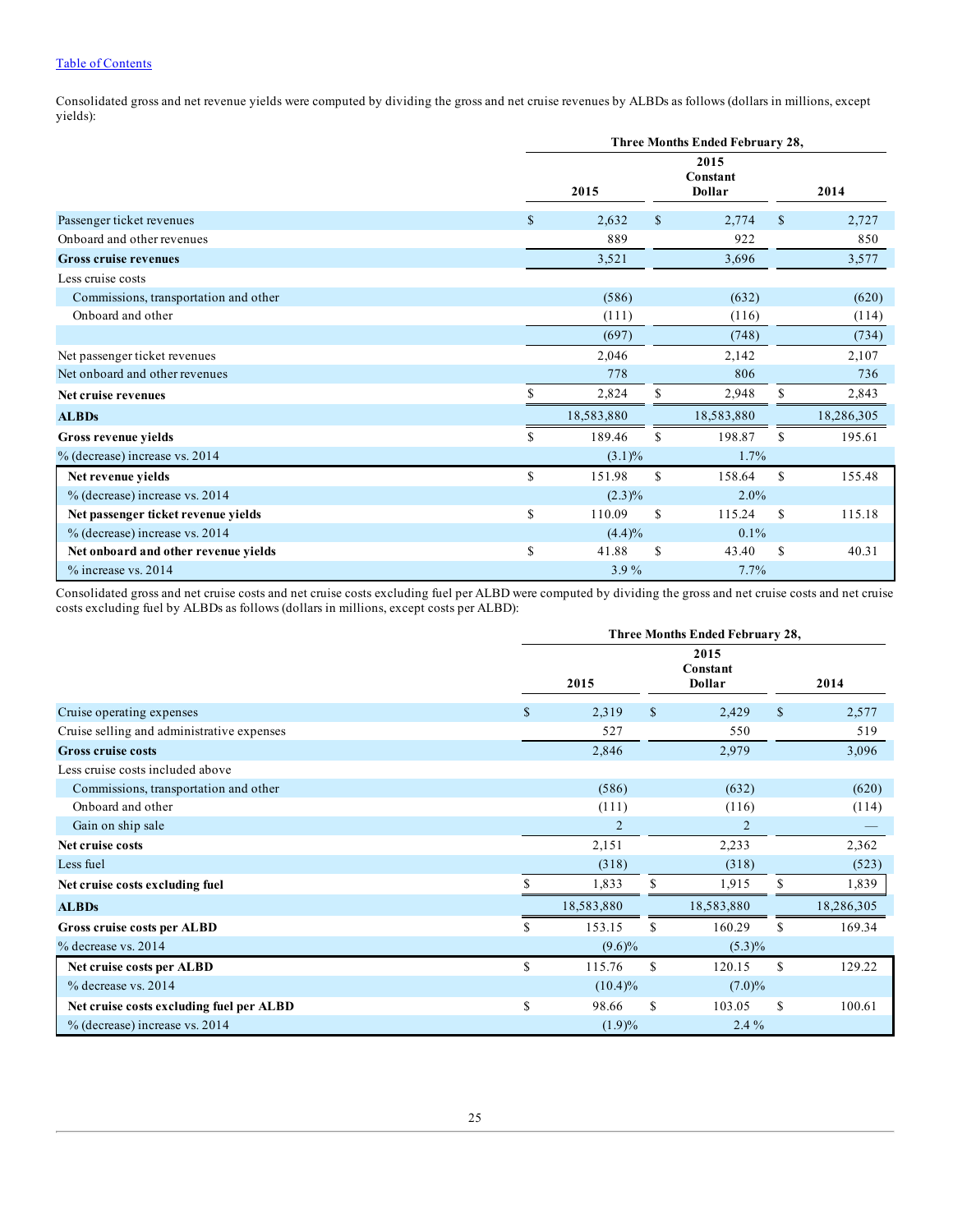### Table of [Contents](#page-1-0)

Non-GAAP diluted earnings per share was computed as follows (in millions, except per share data):

|                                               |               | <b>Three Months Ended</b><br>February 28, |        |  |  |
|-----------------------------------------------|---------------|-------------------------------------------|--------|--|--|
|                                               |               |                                           |        |  |  |
|                                               |               | 2015                                      | 2014   |  |  |
| Net income (loss) - diluted                   |               |                                           |        |  |  |
| <b>U.S. GAAP net income (loss)</b>            | S             | 49<br>S                                   | (20)   |  |  |
| Gain on ship sale                             |               | (2)                                       |        |  |  |
| Unrealized losses on fuel derivatives, net    |               | 112                                       | 17     |  |  |
| Non-GAAP net income (loss)                    |               | 159                                       | (3)    |  |  |
| Weighted-average shares outstanding - diluted |               | 779                                       | 776    |  |  |
|                                               |               |                                           |        |  |  |
| Earnings per share - diluted                  |               |                                           |        |  |  |
| U.S. GAAP earnings (loss) per share           | <sup>\$</sup> | 0.06<br><sup>\$</sup>                     | (0.03) |  |  |
| Gain on ship sale                             |               |                                           |        |  |  |
| Unrealized losses on fuel derivatives, net    |               | 0.14                                      | 0.02   |  |  |
| Non-GAAP earnings per share                   |               | 0.20                                      | 0.00   |  |  |
|                                               |               |                                           |        |  |  |

Net cruise revenues decreased slightly by \$19 million and remained at \$2.8 billion in 2015 and 2014. This slight decrease was caused by the currency impact, which accounted for \$124 million, partially offset by a 2.0% increase in constant dollar net revenue yields, which accounted for \$59 million, and 1.6% capacity increase in ALBDs, which accounted for \$46 million. The 2.0% increase in net revenue yields on a constant dollar basis was substantially due to a 7.7% increase in net onboard and other revenue yields. The 7.7% increase in net onboard and other revenue yields was caused by a 7.7% and 7.3% increase from our EAA and North America brands, respectively. Gross cruise revenues decreased by \$56 million, or 1.6%, to \$3.5 billion in 2015 from \$3.6 billion in 2014 for largely the same reasons as discussed above.

Net cruise costs excluding fuel decreased slightly by \$6 million and remained at \$1.8 billion in both 2015 and 2014. This decrease was caused by the currency impact, which accounted for \$82 million, partially offset by a 2.4% increase in constant dollar net cruise costs excluding fuel per ALBD, which accounted for \$45 million, and our 1.6% capacity increase in ALBDs, which accounted for \$30 million. The 2.4% increase in constant dollar net cruise costs excluding fuel per ALBD was primarily due to higher dry-dock expenses, which accounted for \$25 million, and higher advertising expenses, which accounted for \$8 million.

Fuel costs decreased by \$205 million, or 39%, to \$318 million in 2015 from \$523 million in 2014. This was caused by lower fuel prices, which accounted for \$194 million, and lower fuel consumption per ALBD, which accounted for \$20 million, partially offset by our 1.6% capacity increase in ALBDs, which accounted for \$9 million.

Gross cruise costs decreased by \$250 million, or 8.1%, to \$2.8 billion in 2015 from \$3.1 billion in 2014 for principally the same reasons as discussed above.

# **Liquidity, Financial Condition and Capital Resources**

Our primary financial goals are to profitably grow our cruise business and increase our return on invested capital ("ROIC"), reaching double digit returns in the next three to four years, while maintaining a strong balance sheet. (We define ROIC as the twelve month non-GAAP earnings before interest divided by the monthly average of debt plus equity minus construction-in-progress). Our ability to generate significant operating cash flows allows us to internally fund our capital investments. Our goal is to return excess free cash flows to our shareholders in the form of additional dividends and/or share buybacks. In addition, we are committed to maintaining our strong investment grade credit ratings, which are among the highest in the leisure travel industry. Other objectives of our capital structure policy are to maintain a sufficient level of liquidity with our available cash and cash equivalents and committed financings for immediate and future liquidity needs, and a reasonable debt maturity profile that is spread out over a number of years.

Based on our historical results, projections and financial condition, we believe that our future operating cash flows and liquidity will be sufficient to fund all of our expected capital projects including shipbuilding commitments, ship improvements, debt service requirements, working capital needs and other firm commitments over the next several years. We believe that our ability to generate significant operating cash flows and our strong balance sheet as evidenced by our investment grade credit ratings provide us with the ability in most financial credit market environments to obtain debt financing, as needed. Our future operating cash flows and our ability to issue debt can be adversely impacted by numerous factors outside our control including, but not limited to, those noted

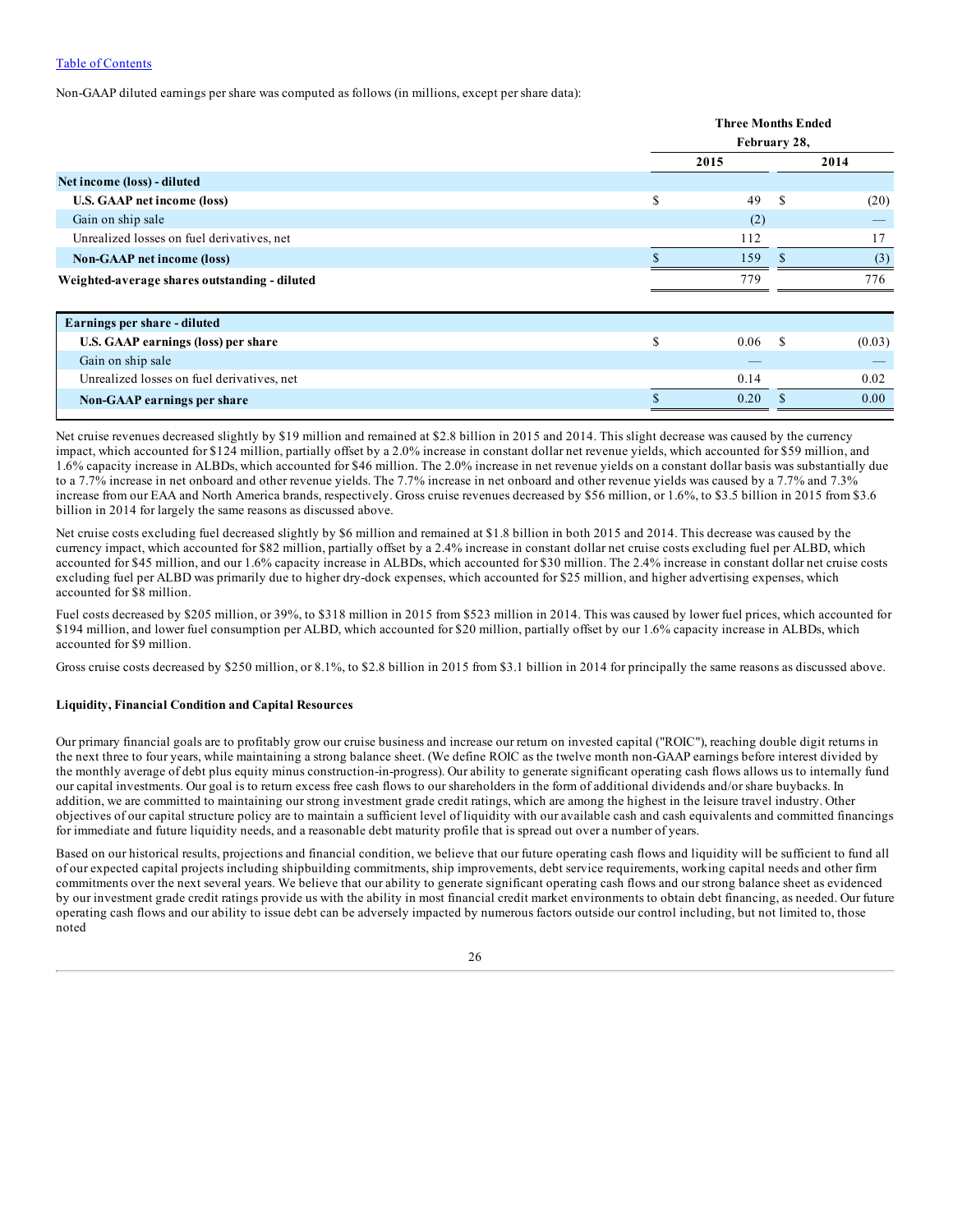under "Cautionary Note Concerning Factors That May Affect Future Results." If our long-term senior unsecured credit ratings were to be downgraded or assigned a negative outlook, our access to and cost of debt financing may be negatively impacted.

At February 28, 2015, we had a working capital deficit of \$6.0 billion. This deficit included \$3.1 billion of current customer deposits, which represent the passenger revenues already collected for cruises departing over the next twelve months and, accordingly, are substantially more like deferred revenue balances rather than actual current cash liabilities. Our February 28, 2015 working capital deficit also included \$2.2 billion of current debt obligations. We continue to generate significant cash from operations and have a strong balance sheet. This strong balance sheet provides us with the ability to refinance our current debt obligations before, or as they become due, in most financial credit market environments. We also have our revolving credit facilities available to provide long-term rollover financing should the need arise, or if we choose to do so. After excluding current customer deposits and current debt obligations from our February 28, 2015 working capital deficit balance, our non-GAAP adjusted working capital deficit was \$644 million. Our business model, along with our strong balance sheet and unsecured revolving credit facilities, allows us to operate with a working capital deficit and still meet our operating, investing and financing needs. We believe we will continue to have working capital deficits for the foreseeable future.

At November 30, 2014, the U.S. dollar was \$1.56 to sterling, \$1.25 to the euro and \$0.85 to the Australian dollar. Had these November 30, 2014 currency exchange rates been used to translate our February 28, 2015 non-U.S. dollar functional currency operations' assets and liabilities instead of the February 28, 2015 U.S. dollar exchange rates of \$1.54 to sterling, \$1.12 to the euro and \$0.78 to the Australian dollar, our total assets and liabilities would have been higher by \$1.2 billion and \$620 million, respectively.

#### **Sources and Uses of Cash**

#### *Operating Activities*

Our business provided \$771 million of net cash from operations during the three months ended February 28, 2015, an increase of \$294 million, or 6.2%, compared to \$477 million for the same period in 2014. This increase was caused by more cash being provided from our operating results and an increase in customer deposits, partially offset by more cash being used for our other working capital needs.

#### *Investing Activities*

During the three months ended February 28, 2015, net cash used in investing activities was \$974 million. This consisted substantially all from our expenditures for capital projects of \$942 million, of which \$584 million was spent on our ongoing new shipbuilding program, substantially all for P&O Cruises (UK)'s *Britannia*. In addition to our new shipbuilding program, we had capital expenditures of \$307 million for ship improvements and replacements and \$51 million for information technology, buildings and improvements and other assets. Finally, we paid \$42 million of fuel derivative settlements.

During the three months ended February 28, 2014, net cash used in investing activities was \$349 million. This consisted substantially all from our expenditures for capital projects of \$353 million, of which \$93 million was spent on our ongoing new shipbuilding program. In addition to our new shipbuilding program, we had capital expenditures of \$187 million for ship improvements and replacements and \$73 million for information technology, buildings and improvements and other assets.

### *Financing Activities*

During the three months ended February 28, 2015, net cash provided by financing activities of \$151 million was caused by the following:

- borrowed a net \$210 million of short-term borrowings in connection with our availability of, and needs for, cash at various times throughout the period;
- repaid \$336 million of long-term debt;
- borrowed \$472 million of long-term debt under an export credit facility and
- paid cash dividends of \$194 million.

During the three months ended February 28, 2014, net cash used in financing activities of \$162 million was due to the following:

- borrowed a net \$344 million of short-term borrowings in connection with our availability of, and needs for, cash at various times throughout the period;
- repaid \$312 million of long-term debt, including a \$200 million early repayment of a bank loan and
- paid cash dividends of \$194 million.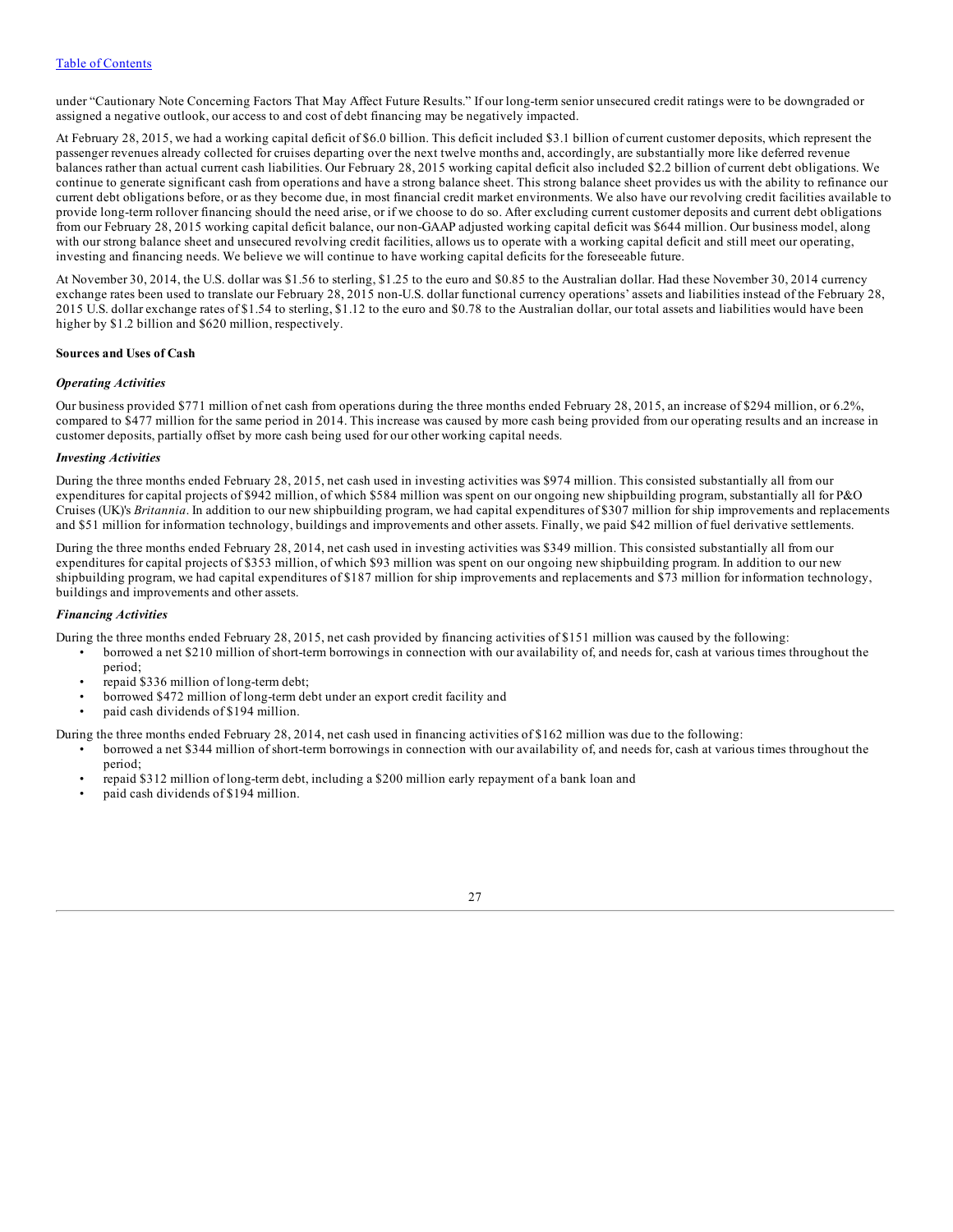#### <span id="page-28-0"></span>**Future Commitments and Funding Sources**

Our contractual cash obligations as of February 28, 2015 have changed compared to November 30, 2014 primarily as a result of our debt borrowings and repayments and new ship payments as noted above under "Sources and Uses of Cash."

The year-over-year percentage increases in our capacity for the second, third and fourth quarters of 2015 is expected to be 2.3%, 0.6% and 3.3%, respectively. The year-over-year percentage increase in our annual capacity is currently expected to be 2.0%, 4.3%, 2.9% and 1.9% for 2015, 2016, 2017 and 2018, respectively. These percentage increases are expected to result primarily from contracted new ships entering service, partially offset by *Seabourn Pride, Costa Celebration* and *Grand Holiday* having left the fleet in April 2014, December 2014 and January 2015, respectively, and *Seabourn Legend*, *Seabourn Spirit* and *Ocean Princess* leaving the fleet in April 2015, May 2015 and March 2016, respectively.

At February 28, 2015, we had liquidity of \$4.5 billion. Our liquidity consisted of \$39 million of cash and cash equivalents, which excludes \$241 million of cash used for current operations, \$2.2 billion available for borrowing under our revolving credit facilities, net of our commercial paper borrowings, and \$2.3 billion under our committed future financings, which are comprised of ship export credit facilities. Of this \$2.3 billion, \$0.4 billion, \$1.4 billion, and \$0.5 billion are scheduled to be funded in 2015, 2016 and 2017, respectively. At February 28, 2015, all of our revolving credit facilities are scheduled to mature in 2019, except for \$224 million and \$300 million that mature in 2015 and 2020, respectively. These commitments are from numerous large and wellestablished banks and export credit agencies, which we believe will honor their contractual agreements with us.

Substantially all of our debt agreements contain financial covenants as described in Note 5 - "Unsecured Debt" in the annual consolidated financial statements, which is included within our 2014 Form 10-K. At February 28, 2015, we believe we were in compliance with our debt covenants. In addition, based on, among other things, our forecasted operating results, financial condition and cash flows, we expect to be in compliance with our debt covenants for the foreseeable future. Generally, if an event of default under any debt agreement occurs, then pursuant to cross default acceleration clauses, substantially all of our outstanding debt and derivative contract payables could become due, and all debt and derivative contracts could be terminated.

#### **Strategic Memorandums of Agreement**

On March 26, 2015, we signed two long-term strategic Memorandums of Agreement ("MOAs") with Italian shipbuilder, Fincantieri S.p.A., and German shipbuilder, Meyer Werft, that will add a total of nine new cruise ships to our fleet over a four-year period from 2019 through 2022. These MOAs are consistent with our long-term strategy of measured capacity growth over time and are subject to several conditions, including obtaining satisfactory financing.

#### **Off-Balance Sheet Arrangements**

We are not a party to any off-balance sheet arrangements, including guarantee contracts, retained or contingent interests, certain derivative instruments and variable interest entities that either have, or are reasonably likely to have, a current or future material effect on our consolidated financial statements.

# **Item 3. Quantitative and Qualitative Disclosures About Market Risk.**

For a discussion of our fuel derivatives, hedging strategies and market risks, see the discussion below and "Note 4 - Fair Value Measurements, Derivative Instruments and Hedging Activities" in the consolidated financial statements and Management's Discussion and Analysis of Financial Condition and Results of Operations within our 2014 Form 10-K.

#### **Foreign Currency Exchange Rate Risks**

At February 28, 2015, 68% and 32% (67% and 33% at November 30, 2014) of our debt was U.S. dollar- and euro-denominated, respectively, including the effect of foreign currency swaps.

During the three months ended February 28, 2015, we entered into foreign currency zero cost collars that are designated as cash flow hedges for a portion of a Princess newbuild's and *Seabourn Encore's* euro-denominated shipyard payments. The Princess newbuild's collars mature in March 2017 at a weightedaverage ceiling of \$590 million and a weighted-average floor of \$504 million. The *Seabourn Encore's* collars mature in November 2016 at a weightedaverage ceiling of \$221 million and a weighted-average floor of \$185 million. If the spot rate is between the weighted-average ceiling and floor rates on the date of maturity, then we would not owe or receive any payments under these collars.

We have foreign operations that have functional currencies other than the U.S. dollar, which result in foreign currency translational impacts. Our operations execute transactions in a number of currencies different than their functional currencies, principally the euro, sterling and Australian, Canadian and U.S. dollars, which result in foreign currency transactional impacts. Based on a 10% hypothetical

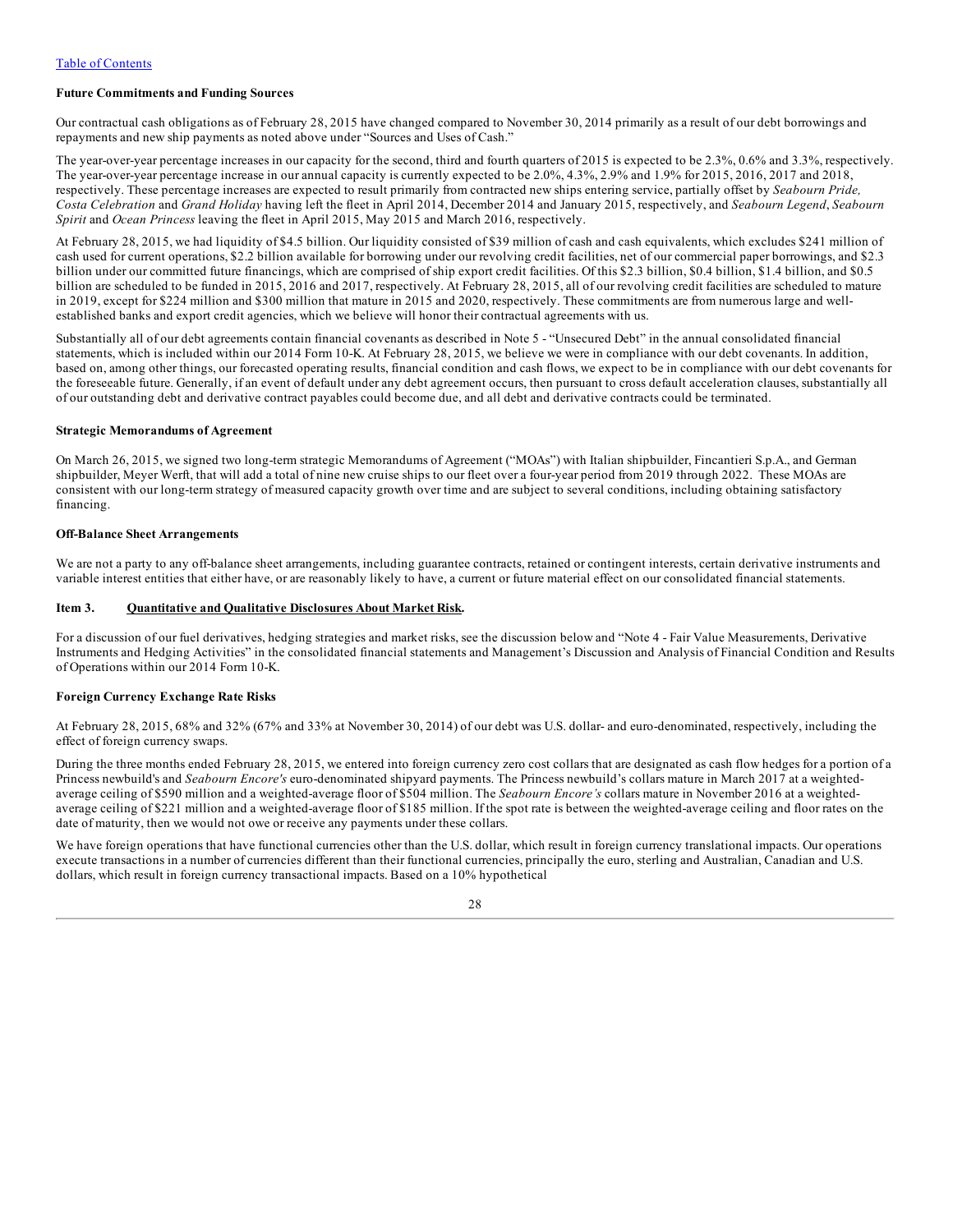<span id="page-29-0"></span>change in all currency exchange rates that were used in our 2015 March guidance, we estimate (including both the foreign currency translational and transactional impacts) that our 2015 March guidance would change by the following:

- \$0.26 per share on an annualized basis;
- \$0.22 per share for the remaining three quarters and
- \$0.04 per share for the second quarter.

### **Fuel Price Risks**

At February 28, 2015, the estimated fair value of our outstanding fuel derivative contracts was a \$340 million liability.

#### **Item 4. Controls and Procedures.**

#### **A. Evaluation of Disclosure Controls and Procedures**

Disclosure controls and procedures are designed to provide reasonable assurance that information required to be disclosed by us in the reports that we file or submit under the Securities Exchange Act of 1934 is recorded, processed, summarized and reported, within the time periods specified in the U.S. Securities and Exchange Commission's rules and forms. Disclosure controls and procedures include, without limitation, controls and procedures designed to ensure that information required to be disclosed by us in our reports that we file or submit under the Securities Exchange Act of 1934 is accumulated and communicated to our management, including our principal executive and principal financial officers, or persons performing similar functions, as appropriate to allow timely decisions regarding required disclosure.

Our President and Chief Executive Officer and our Chief Financial Officer have evaluated our disclosure controls and procedures and have concluded, as of February 28, 2015, that they are effective as described above.

#### **B. Changes in Internal Control over Financial Reporting**

There have been no changes in our internal control over financial reporting during the quarter ended February 28, 2015 that have materially affected or are reasonably likely to materially affect our internal control over financial reporting.

# **PART II - OTHER INFORMATION**

# **Item 1A. Risk Factors.**

The risk factors that affect our business and financial results are discussed in "Item 1A. Risk Factors," included in the 2014 Form 10-K, and there has been no material change to these risk factors since the 2014 Form 10-K filing. We wish to caution the reader that the risk factors discussed in "Item 1A. Risk Factors," included in the 2014 Form 10-K, and those described elsewhere in this report or other Securities and Exchange Commission filings, could cause future results to differ materially from those stated in any forward-looking statements. Additional risks and uncertainties not currently known to us or that we currently deem to be immaterial also may materially adversely affect our business, financial condition or future results.

# **Item 2. Unregistered Sales of Equity Securities and Use of Proceeds.**

#### **A. Repurchase Authorizations**

Our Boards of Directors have authorized, subject to certain restrictions, the repurchase of up to an aggregate of \$1 billion of Carnival Corporation common stock and/or Carnival plc ordinary shares (the "Repurchase Program"). The Repurchase Program does not have an expiration date and may be discontinued by our Boards of Directors at any time. During the three months ended February 28, 2015, there were no repurchases of Carnival Corporation common stock or Carnival plc ordinary shares under the Repurchase Program. Since March 2013, the remaining availability under the Repurchase Program has been \$975 million.

In addition to the Repurchase Program, the Boards of Directors authorized, in October 2008, the repurchase of up to 19.2 million Carnival plc ordinary shares and, in January 2013, the repurchase of up to 32.8 million shares of Carnival Corporation common stock under the Stock Swap programs described below. At March 27, 2015, the remaining availability under the Stock Swap programs was 18.1 million Carnival plc ordinary shares and 32.0 million shares of Carnival Corporation common stock.

Carnival plc ordinary share repurchases under both the Repurchase Program and the Stock Swap programs require annual shareholder approval. The existing shareholder approval is limited to a maximum of 21.5 million ordinary shares and is valid until the earlier of the conclusion of the Carnival plc 2015 annual general meeting or October 16, 2015. Depending on market conditions and other factors, we

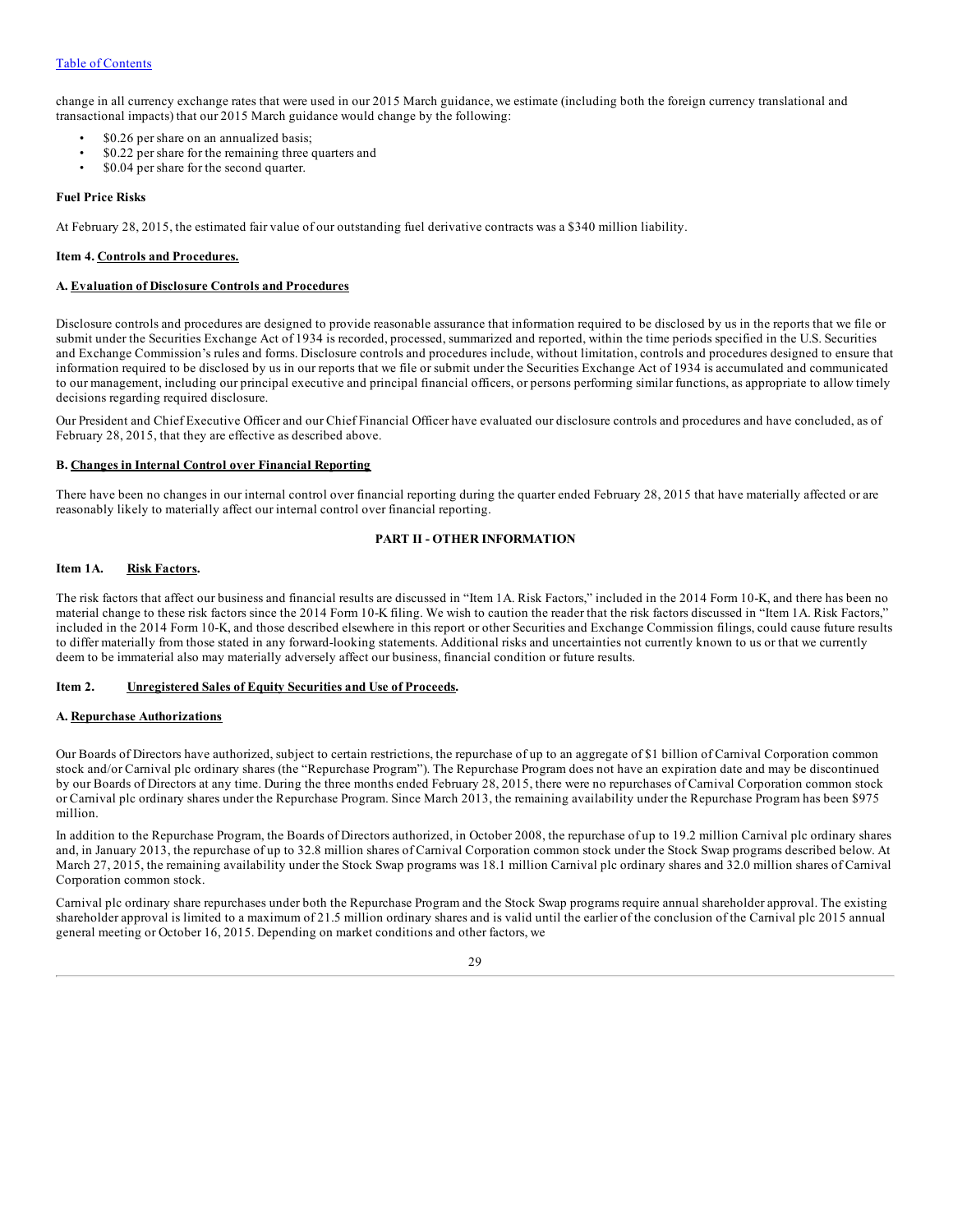<span id="page-30-0"></span>may purchase shares of Carnival Corporation common stock and/or Carnival plc ordinary shares under the Repurchase Program and the Stock Swap programs concurrently.

# **B. Stock Swap Programs**

We use the Stock Swap programs in situations where we can obtain an economic benefit because either Carnival Corporation common stock or Carnival plc ordinary shares are trading at a price that is at a premium or discount to the price of Carnival plc ordinary shares or Carnival Corporation common stock, as the case may be. Any realized economic benefit under the Stock Swap programs is used for general corporate purposes, which could include repurchasing additional stock under the Repurchase Program.

In the event that Carnival Corporation common stock trades at a premium to Carnival plc ordinary shares, we may elect to issue and sell shares of Carnival Corporation common stock through a sales agent, from time to time at prevailing market prices in ordinary brokers' transactions, and use the sale proceeds to repurchase Carnival plc ordinary shares in the UK market on at least an equivalent basis. Based on an authorization provided by the Board of Directors in October 2008, Carnival Corporation was authorized to issue and sell up to 19.2 million shares of its common stock in the U.S. market and had 18.1 million shares remaining at March 27, 2015. Any sales of Carnival Corporation shares have been or will be registered under the Securities Act of 1933.

In the event that Carnival Corporation common stock trades at a discount to Carnival plc ordinary shares, we may elect to sell existing ordinary shares of Carnival plc, with such sales made by Carnival Corporation or Carnival Investments Limited, a subsidiary of Carnival Corporation, through a sales agent, from time to time at prevailing market prices in ordinary brokers' transactions, and use the sale proceeds to repurchase shares of Carnival Corporation common stock in the U.S. market on at least an equivalent basis. Based on an authorization provided by the Board of Directors in January 2013, Carnival Corporation or Carnival Investments Limited was authorized to sell up to 32.8 million Carnival plc ordinary shares in the UK market and had 32.0 million shares remaining at March 27, 2015. Any sales of Carnival plc ordinary shares have been or will be registered under the Securities Act of 1933.

During the three months ended February 28, 2015, no Carnival Corporation common stock or Carnival plc ordinary shares were sold or repurchased under the Stock Swap programs.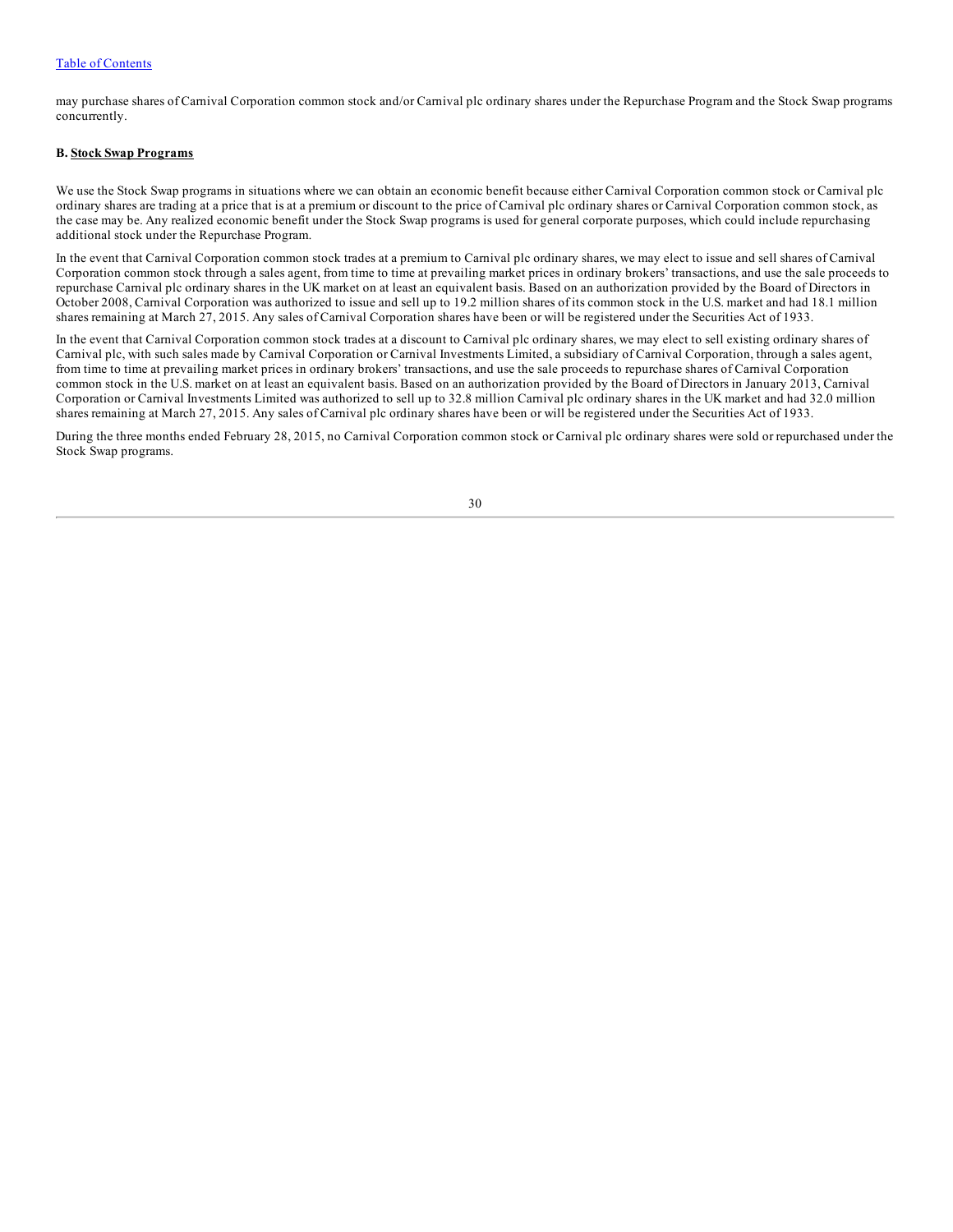# **Item 6. Exhibits. INDEX TO EXHIBITS**

|                                    | <b>Exhibit Description</b>                                                                                                                                                                                                                                                | <b>Incorporated by Reference</b> |         |                | Filed/                |
|------------------------------------|---------------------------------------------------------------------------------------------------------------------------------------------------------------------------------------------------------------------------------------------------------------------------|----------------------------------|---------|----------------|-----------------------|
| Exhibit<br><b>Number</b>           |                                                                                                                                                                                                                                                                           | Form                             | Exhibit | Filing<br>Date | Furnished<br>Herewith |
|                                    | Articles of incorporation and by-laws                                                                                                                                                                                                                                     |                                  |         |                |                       |
| 3.1                                | Third Amended and Restated Articles of Incorporation of Carnival Corporation.                                                                                                                                                                                             | 8-K                              | 3.1     | 4/17/2003      |                       |
| 3.2                                | Third Amended and Restated By-Laws of Carnival Corporation.                                                                                                                                                                                                               | $8-K$                            | 3.1     | 4/20/2009      |                       |
| 3.3                                | Articles of Association of Carnival plc.                                                                                                                                                                                                                                  | $8-K$                            | 3.3     | 4/20/2009      |                       |
| 3.4                                | Memorandum of Association of Carnival plc.                                                                                                                                                                                                                                | $8-K$                            | 3.2     | 4/20/2009      |                       |
|                                    | Statement regarding computations of ratios                                                                                                                                                                                                                                |                                  |         |                |                       |
| 12                                 | Ratio of Earnings to Fixed Charges.                                                                                                                                                                                                                                       |                                  |         |                | $\mathbf X$           |
|                                    | Rule $13a-14(a)/15d-14(a)$ Certifications                                                                                                                                                                                                                                 |                                  |         |                |                       |
| 31.1                               | Certification of President and Chief Executive Officer of Carnival Corporation<br>pursuant to Rule 13a-14(a), as adopted pursuant to Section 302 of the Sarbanes-Oxley<br>Act of 2002.                                                                                    |                                  |         |                | X                     |
| 31.2                               | Certification of Chief Financial Officer of Carnival Corporation pursuant to Rule 13a-<br>14(a), as adopted pursuant to Section 302 of the Sarbanes-Oxley Act of 2002.                                                                                                    |                                  |         |                | X                     |
| 31.3                               | Certification of President and Chief Executive Officer of Carnival plc pursuant to<br>Rule 13a-14(a), as adopted pursuant to Section 302 of the Sarbanes-Oxley Act of<br>2002.                                                                                            |                                  |         |                | X                     |
| 31.4                               | Certification of Chief Financial Officer of Carnival plc pursuant to Rule 13a-14(a), as<br>adopted pursuant to Section 302 of the Sarbanes-Oxley Act of 2002.                                                                                                             |                                  |         |                | X                     |
| <b>Section 1350 Certifications</b> |                                                                                                                                                                                                                                                                           |                                  |         |                |                       |
| $32.1*$                            | Certification of President and Chief Executive Officer of Carnival Corporation<br>pursuant to 18 U.S.C. Section 1350, as adopted pursuant to Section 906 of the<br>Sarbanes-Oxley Act of 2002.                                                                            |                                  |         |                | X                     |
| $32.2*$                            | Certification of Chief Financial Officer of Carnival Corporation pursuant to 18 U.S.C.<br>Section 1350, as adopted pursuant to Section 906 of the Sarbanes-Oxley Act of 2002.                                                                                             |                                  |         |                | X                     |
| $32.3*$                            | Certification of President and Chief Executive Officer of Carnival plc pursuant to 18<br>U.S.C. Section 1350, as adopted pursuant to Section 906 of the Sarbanes-Oxley Act of<br>2002.                                                                                    |                                  |         |                | X                     |
| $32.4*$                            | Certification of Chief Financial Officer of Carnival plc pursuant to 18 U.S.C. Section<br>1350, as adopted pursuant to Section 906 of the Sarbanes-Oxley Act of 2002.                                                                                                     |                                  |         |                | $\mathbf X$           |
| <b>Interactive Data File</b>       |                                                                                                                                                                                                                                                                           |                                  |         |                |                       |
|                                    |                                                                                                                                                                                                                                                                           |                                  |         |                |                       |
| 101                                | The consolidated financial statements from Carnival Corporation $\&$ plc's joint<br>Quarterly Report on Form 10-Q for the quarter ended February 28, 2015, as filed with<br>the Securities and Exchange Commission on April 2, 2015 formatted in XBRL, are as<br>follows: |                                  |         |                |                       |
|                                    | (i) the Consolidated Statements of Operations for the three months ended February 28,<br>2015 and 2014;                                                                                                                                                                   |                                  |         |                | X                     |
|                                    | (ii) the Consolidated Statements of Comprehensive (Loss) Income for the three<br>months ended February 28, 2015 and 2014;                                                                                                                                                 |                                  |         |                | X                     |
|                                    | (iii) the Consolidated Balance Sheets at February 28, 2015 and November 30, 2014;                                                                                                                                                                                         |                                  |         |                | X                     |
|                                    | 31                                                                                                                                                                                                                                                                        |                                  |         |                |                       |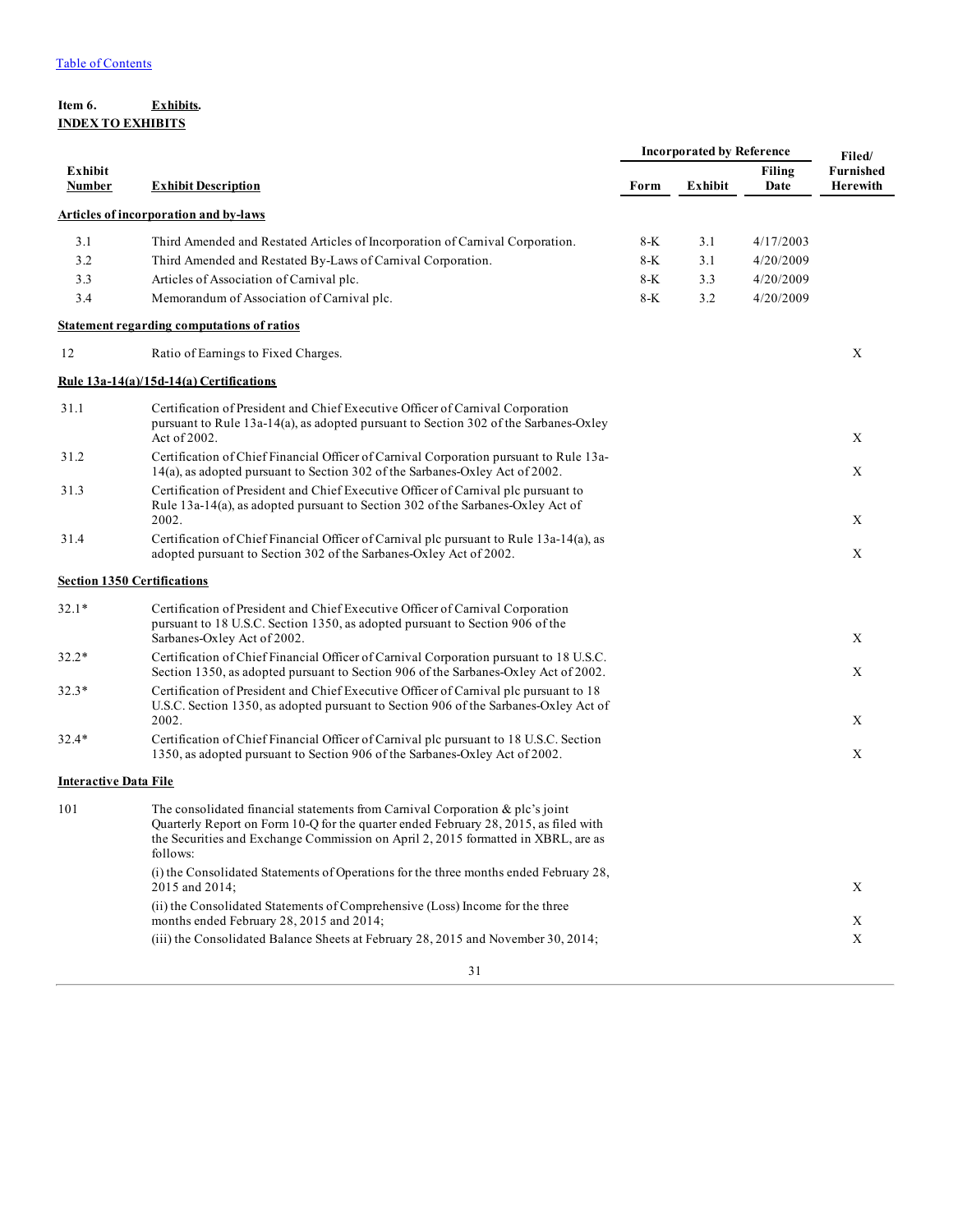<span id="page-32-0"></span>(iv) the Consolidated Statements of Cash Flows for the three months ended February  $28, 2015$  and  $2014$  and  $X$ (v) the notes to the consolidated financial statements, tagged in summary and detail. X

\* These items are furnished and not filed.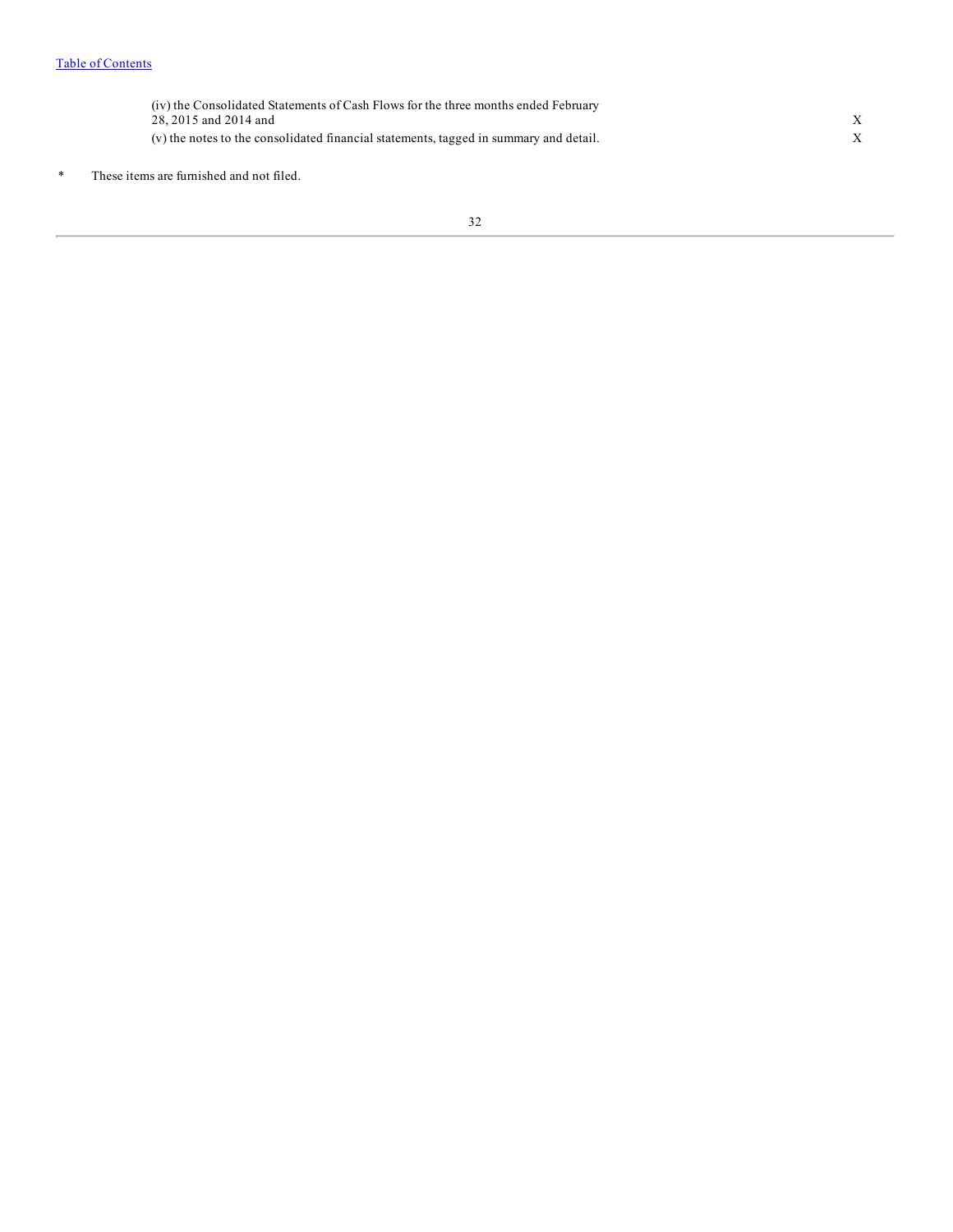#### **SIGNATURES**

Pursuant to the requirements of the Securities Exchange Act of 1934, each of the registrants has duly caused this report to be signed on its behalf by the undersigned thereunto duly authorized.

# **CARNIVAL CORPORATION CARNIVAL PLC**

By:/s/ Arnold W. Donald By:/s/ Arnold W. Donald Arnold W. Donald Arnold W. Donald

By:/s/ David Bernstein By:/s/ David Bernstein David Bernstein David Bernstein Chief Financial Officer Chief Financial Officer

President and Chief Executive Officer President and Chief Executive Officer

Date: April 2, 2015 Date: April 2, 2015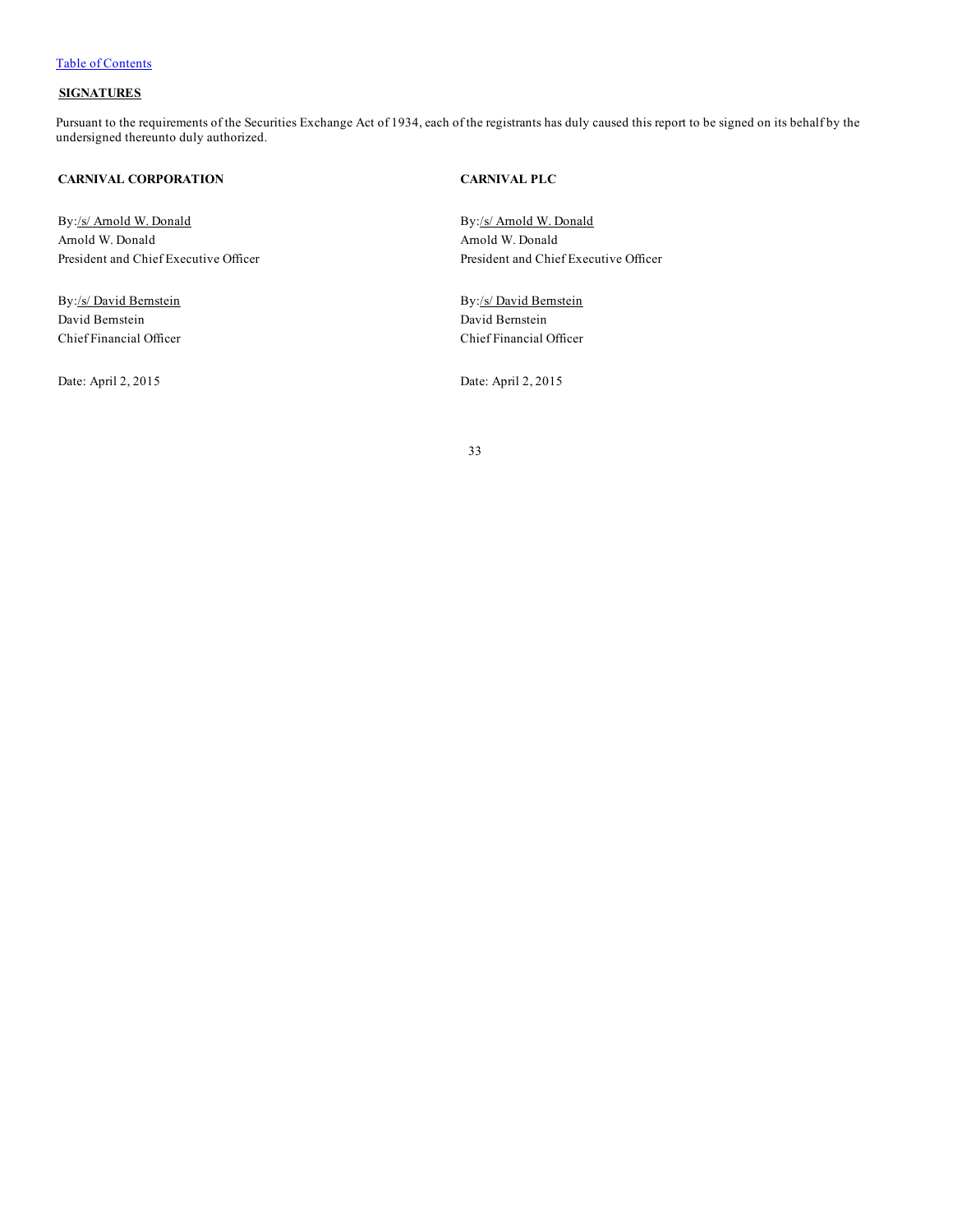# **Exhibit 12**

# **CARNIVAL CORPORATION & PLC Ratio of Earnings to Fixed Charges**

| (in millions, except ratios) |  |
|------------------------------|--|
|------------------------------|--|

|                                             |      | <b>Three Months Ended</b><br>February 28, |               |         |  |  |
|---------------------------------------------|------|-------------------------------------------|---------------|---------|--|--|
|                                             |      |                                           |               |         |  |  |
|                                             | 2015 |                                           |               | 2014(a) |  |  |
| Net income (loss)                           | \$   | 49                                        | <sup>\$</sup> | (20)    |  |  |
| Income tax expense, net                     |      | 3                                         |               |         |  |  |
| Income (loss) before income taxes           |      | 52                                        |               | (19)    |  |  |
| Fixed charges                               |      |                                           |               |         |  |  |
| Interest expense, net                       |      | 57                                        |               | 72      |  |  |
| Interest portion of rent expense (b)        |      | 6                                         |               | 5       |  |  |
| Capitalized interest                        |      | 5                                         |               | 5       |  |  |
| Total fixed charges                         |      | 68                                        |               | 82      |  |  |
| Fixed charges not affecting earnings (loss) |      |                                           |               |         |  |  |
| Capitalized interest                        |      | (5)                                       |               | (5)     |  |  |
| Earnings before fixed charges               |      | 115                                       |               | 58      |  |  |
| Ratio of earnings to fixed charges          |      | 1.7                                       |               |         |  |  |
| Coverage deficiency                         |      |                                           |               | 24      |  |  |
|                                             |      |                                           |               |         |  |  |

(a) Revised as discussed in Note 1 to the consolidated financial statements.

(b) Represents one-third of rent expense, which we believe to be representative of the interest portion of rent expense.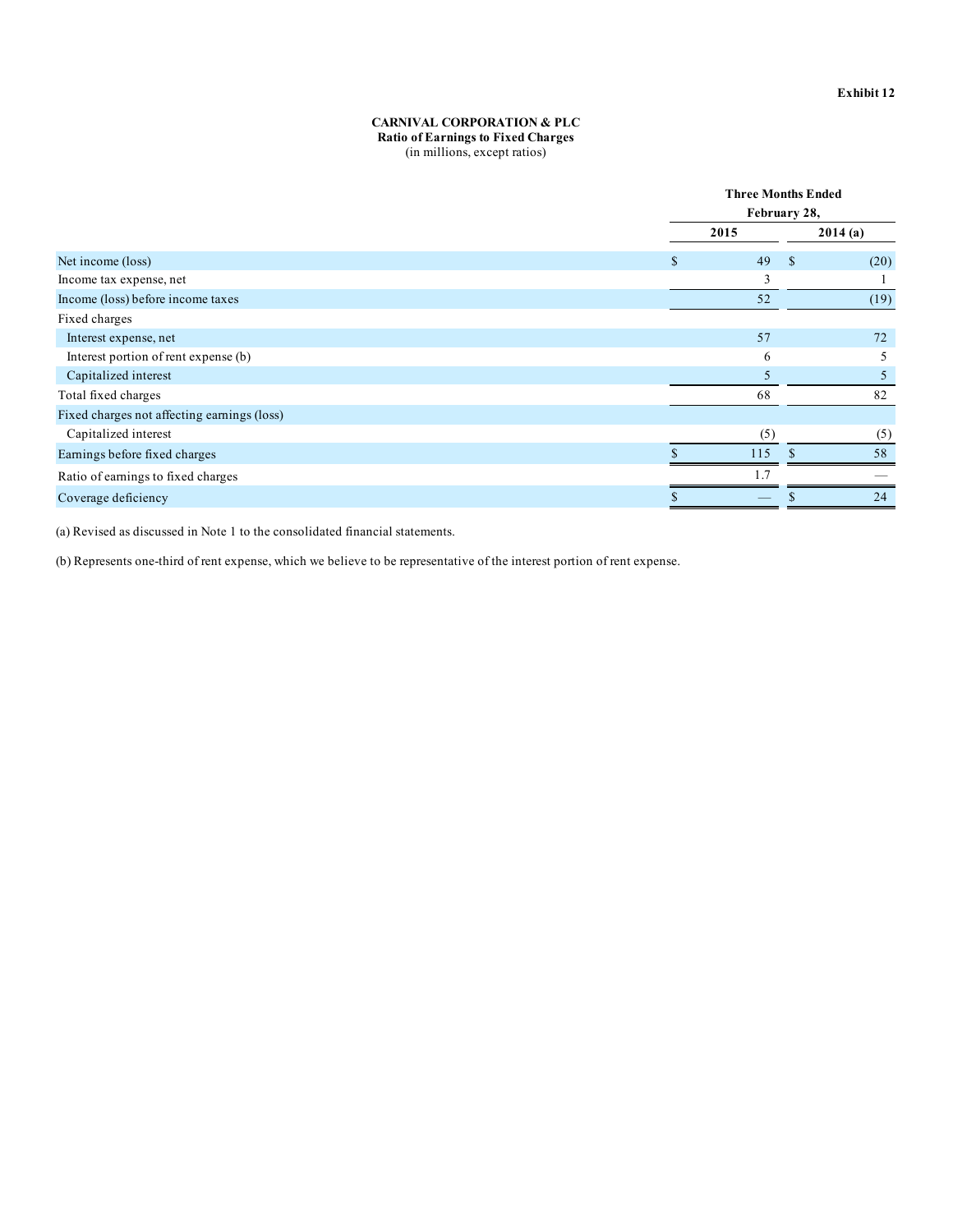I, Arnold W. Donald, certify that:

1. I have reviewed this quarterly report on Form 10-Q of Carnival Corporation;

2. Based on my knowledge, this report does not contain any untrue statement of a material fact or omit to state a material fact necessary to make the statements made, in light of the circumstances under which such statements were made, not misleading with respect to the period covered by this report;

3. Based on my knowledge, the financial statements, and other financial information included in this report, fairly present in all material respects the financial condition, results of operations and cash flows of the registrant as of, and for, the periods presented in this report;

4. The registrant's other certifying officer and I are responsible for establishing and maintaining disclosure controls and procedures (as defined in Exchange Act Rules 13a-15(e) and 15d-15(e)) and internal control over financial reporting (as defined in Exchange Act Rules 13a-15(f) and 15d–15(f)) for the registrant and have:

(a) Designed such disclosure controls and procedures, or caused such disclosure controls and procedures to be designed under our supervision, to ensure that material information relating to the registrant, including its consolidated subsidiaries, is made known to us by others within those entities, particularly during the period in which this report is being prepared;

(b) Designed such internal control over financial reporting, or caused such internal control over financial reporting to be designed under our supervision, to provide reasonable assurance regarding the reliability of financial reporting and the preparation of financial statements for external purposes in accordance with generally accepted accounting principles;

(c) Evaluated the effectiveness of the registrant's disclosure controls and procedures and presented in this report our conclusions about the effectiveness of the disclosure controls and procedures, as of the end of the period covered by this report based on such evaluation; and

(d) Disclosed in this report any change in the registrant's internal control over financial reporting that occurred during the registrant's most recent fiscal quarter (the registrant's fourth fiscal quarter in the case of an annual report) that has materially affected, or is reasonably likely to materially affect, the registrant's internal control over financial reporting; and

5. The registrant's other certifying officer and I have disclosed, based on our most recent evaluation of internal control over financial reporting, to the registrant's auditors and the audit committee of the registrant's board of directors (or persons performing the equivalent functions):

(a) All significant deficiencies and material weaknesses in the design or operation of internal control over financial reporting which are reasonably likely to adversely affect the registrant's ability to record, process, summarize and report financial information; and

(b) Any fraud, whether or not material, that involves management or other employees who have a significant role in the registrant's internal control over financial reporting.

Date: April 2, 2015

By:/s:/ Arnold W. Donald Arnold W. Donald President and Chief Executive Officer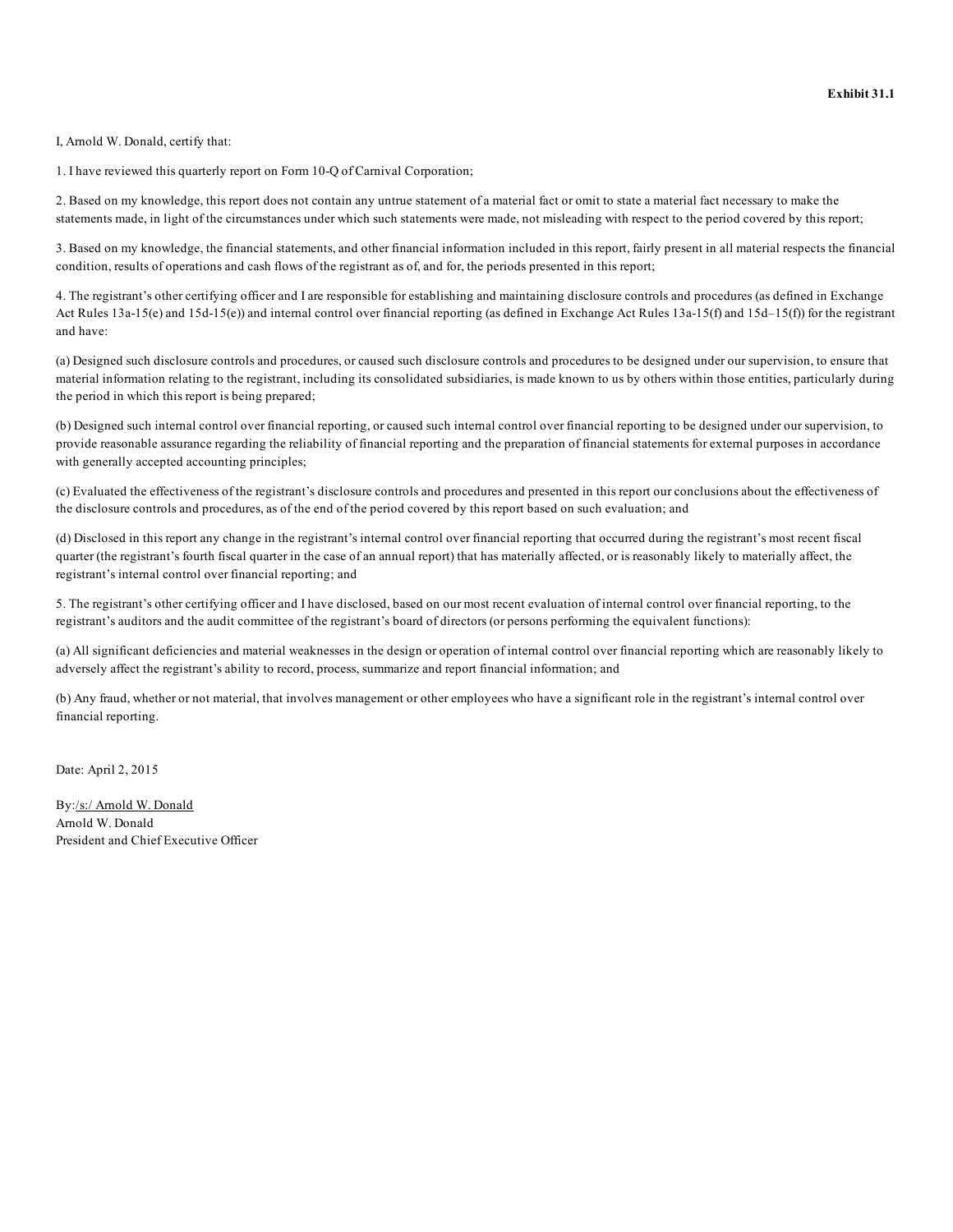I, David Bernstein, certify that:

1. I have reviewed this quarterly report on Form 10-Q of Carnival Corporation;

2. Based on my knowledge, this report does not contain any untrue statement of a material fact or omit to state a material fact necessary to make the statements made, in light of the circumstances under which such statements were made, not misleading with respect to the period covered by this report;

3. Based on my knowledge, the financial statements, and other financial information included in this report, fairly present in all material respects the financial condition, results of operations and cash flows of the registrant as of, and for, the periods presented in this report;

4. The registrant's other certifying officer and I are responsible for establishing and maintaining disclosure controls and procedures (as defined in Exchange Act Rules 13a-15(e) and 15d-15(e)) and internal control over financial reporting (as defined in Exchange Act Rules 13a-15(f) and 15d–15(f)) for the registrant and have:

(a) Designed such disclosure controls and procedures, or caused such disclosure controls and procedures to be designed under our supervision, to ensure that material information relating to the registrant, including its consolidated subsidiaries, is made known to us by others within those entities, particularly during the period in which this report is being prepared;

(b) Designed such internal control over financial reporting, or caused such internal control over financial reporting to be designed under our supervision, to provide reasonable assurance regarding the reliability of financial reporting and the preparation of financial statements for external purposes in accordance with generally accepted accounting principles;

(c) Evaluated the effectiveness of the registrant's disclosure controls and procedures and presented in this report our conclusions about the effectiveness of the disclosure controls and procedures, as of the end of the period covered by this report based on such evaluation; and

(d) Disclosed in this report any change in the registrant's internal control over financial reporting that occurred during the registrant's most recent fiscal quarter (the registrant's fourth fiscal quarter in the case of an annual report) that has materially affected, or is reasonably likely to materially affect, the registrant's internal control over financial reporting; and

5. The registrant's other certifying officer and I have disclosed, based on our most recent evaluation of internal control over financial reporting, to the registrant's auditors and the audit committee of the registrant's board of directors (or persons performing the equivalent functions):

(a) All significant deficiencies and material weaknesses in the design or operation of internal control over financial reporting which are reasonably likely to adversely affect the registrant's ability to record, process, summarize and report financial information; and

(b) Any fraud, whether or not material, that involves management or other employees who have a significant role in the registrant's internal control over financial reporting.

Date: April 2, 2015

By:/s/ David Bernstein David Bernstein Chief Financial Officer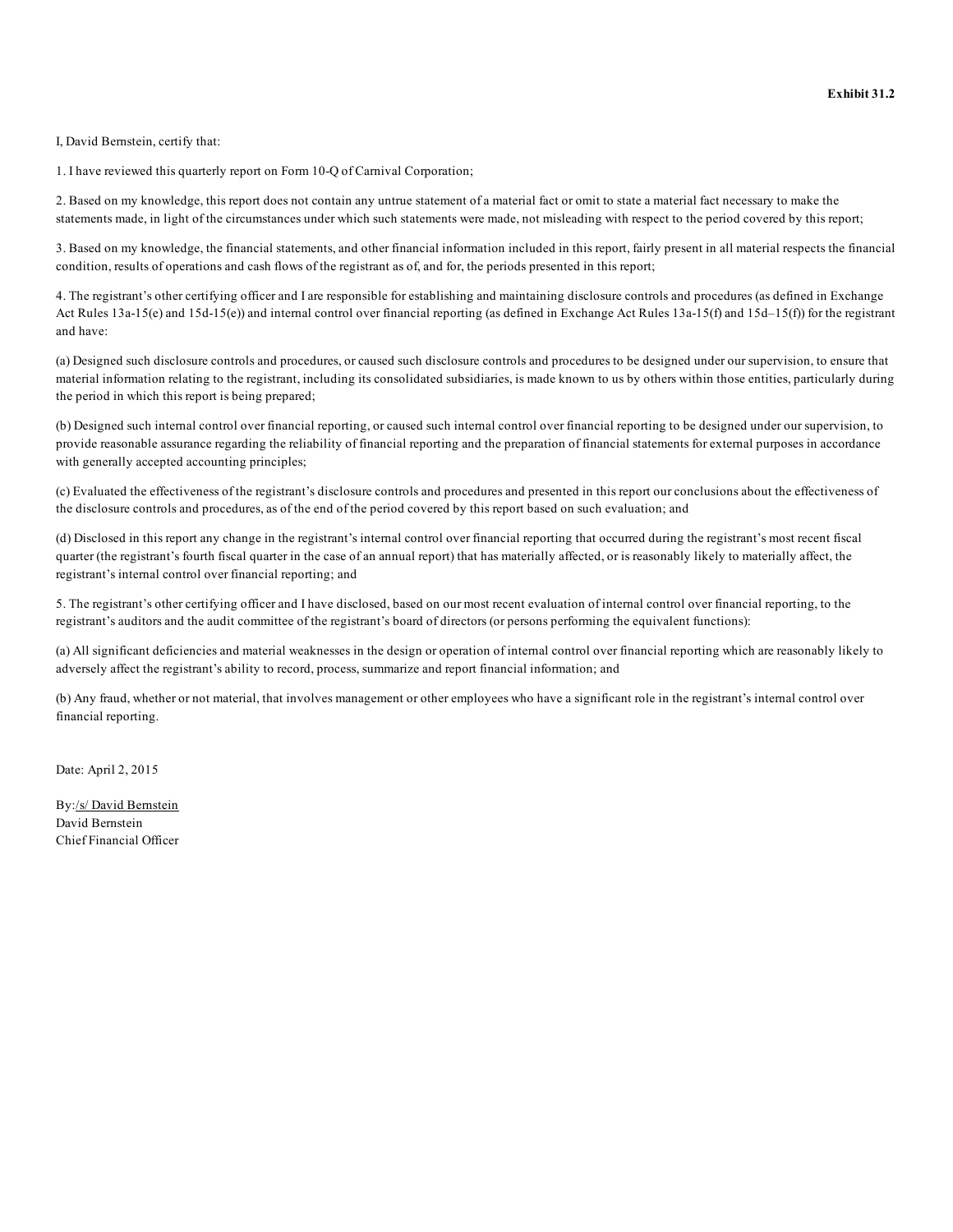I, Arnold W. Donald, certify that:

1. I have reviewed this quarterly report on Form 10-Q of Carnival plc;

2. Based on my knowledge, this report does not contain any untrue statement of a material fact or omit to state a material fact necessary to make the statements made, in light of the circumstances under which such statements were made, not misleading with respect to the period covered by this report;

3. Based on my knowledge, the financial statements, and other financial information included in this report, fairly present in all material respects the financial condition, results of operations and cash flows of the registrant as of, and for, the periods presented in this report;

4. The registrant's other certifying officer and I are responsible for establishing and maintaining disclosure controls and procedures (as defined in Exchange Act Rules 13a-15(e) and 15d-15(e)) and internal control over financial reporting (as defined in Exchange Act Rules 13a-15(f) and 15d-15(f)) for the registrant and have:

(a) Designed such disclosure controls and procedures, or caused such disclosure controls and procedures to be designed under our supervision, to ensure that material information relating to the registrant, including its consolidated subsidiaries, is made known to us by others within those entities, particularly during the period in which this report is being prepared;

(b) Designed such internal control over financial reporting, or caused such internal control over financial reporting to be designed under our supervision, to provide reasonable assurance regarding the reliability of financial reporting and the preparation of financial statements for external purposes in accordance with generally accepted accounting principles;

(c) Evaluated the effectiveness of the registrant's disclosure controls and procedures and presented in this report our conclusions about the effectiveness of the disclosure controls and procedures, as of the end of the period covered by this report based on such evaluation; and

(d) Disclosed in this report any change in the registrant's internal control over financial reporting that occurred during the registrant's most recent fiscal quarter (the registrant's fourth fiscal quarter in the case of an annual report) that has materially affected, or is reasonably likely to materially affect, the registrant's internal control over financial reporting; and

5. The registrant's other certifying officer and I have disclosed, based on our most recent evaluation of internal control over financial reporting, to the registrant's auditors and the audit committee of the registrant's board of directors (or persons performing the equivalent functions):

(a) All significant deficiencies and material weaknesses in the design or operation of internal control over financial reporting which are reasonably likely to adversely affect the registrant's ability to record, process, summarize and report financial information; and

(b) Any fraud, whether or not material, that involves management or other employees who have a significant role in the registrant's internal control over financial reporting.

Date: April 2, 2015

By:/s/ Arnold W. Donald Arnold W. Donald President and Chief Executive Officer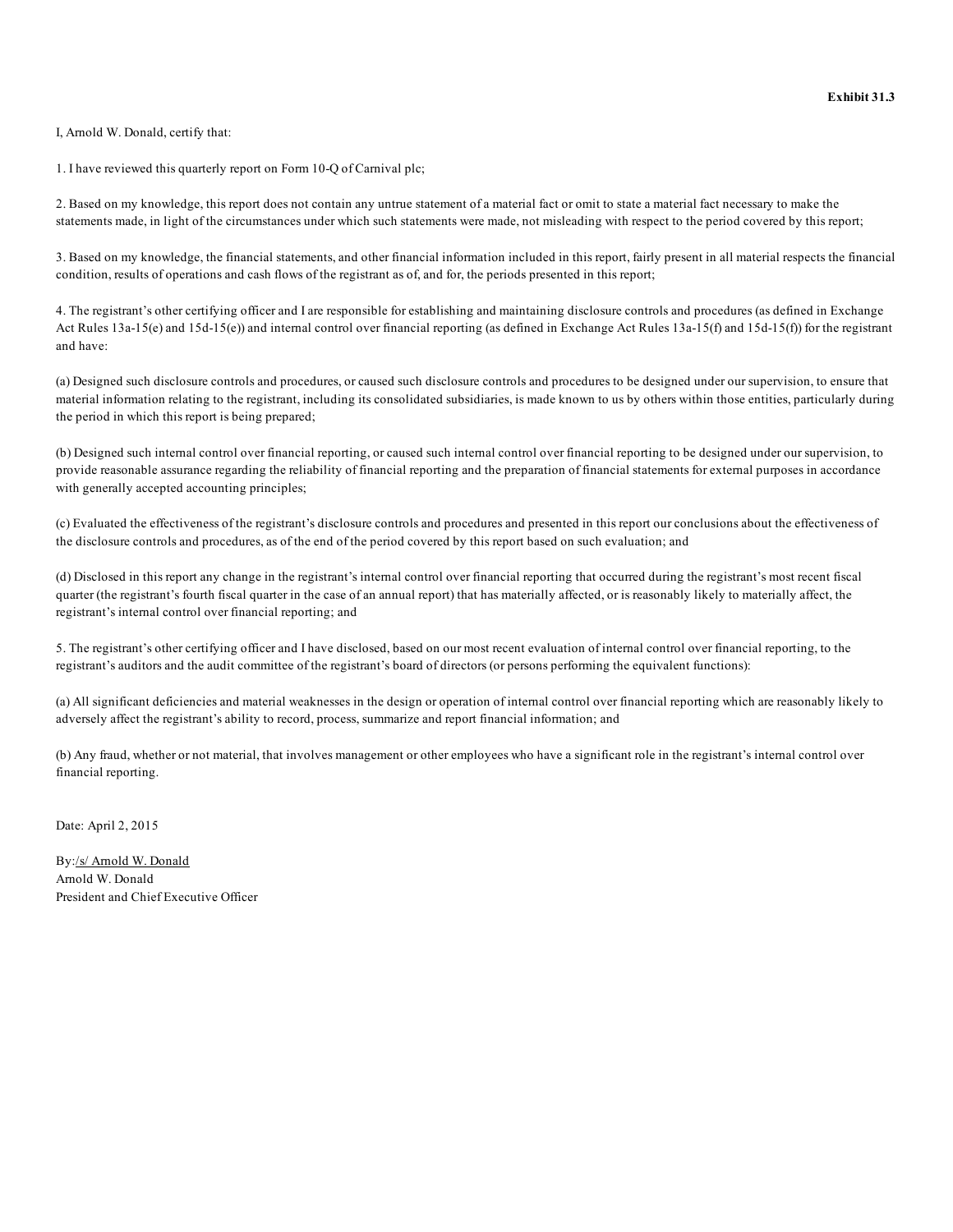I, David Bernstein, certify that:

1. I have reviewed this quarterly report on Form 10-Q of Carnival plc;

2. Based on my knowledge, this report does not contain any untrue statement of a material fact or omit to state a material fact necessary to make the statements made, in light of the circumstances under which such statements were made, not misleading with respect to the period covered by this report;

3. Based on my knowledge, the financial statements, and other financial information included in this report, fairly present in all material respects the financial condition, results of operations and cash flows of the registrant as of, and for, the periods presented in this report;

4. The registrant's other certifying officer and I are responsible for establishing and maintaining disclosure controls and procedures (as defined in Exchange Act Rules 13a-15(e) and 15d-15(e)) and internal control over financial reporting (as defined in Exchange Act Rules 13a-15(f) and 15d-15(f)) for the registrant and have:

(a) Designed such disclosure controls and procedures, or caused such disclosure controls and procedures to be designed under our supervision, to ensure that material information relating to the registrant, including its consolidated subsidiaries, is made known to us by others within those entities, particularly during the period in which this report is being prepared;

(b) Designed such internal control over financial reporting, or caused such internal control over financial reporting to be designed under our supervision, to provide reasonable assurance regarding the reliability of financial reporting and the preparation of financial statements for external purposes in accordance with generally accepted accounting principles;

(c) Evaluated the effectiveness of the registrant's disclosure controls and procedures and presented in this report our conclusions about the effectiveness of the disclosure controls and procedures, as of the end of the period covered by this report based on such evaluation; and

(d) Disclosed in this report any change in the registrant's internal control over financial reporting that occurred during the registrant's most recent fiscal quarter (the registrant's fourth fiscal quarter in the case of an annual report) that has materially affected, or is reasonably likely to materially affect, the registrant's internal control over financial reporting; and

5. The registrant's other certifying officer and I have disclosed, based on our most recent evaluation of internal control over financial reporting, to the registrant's auditors and the audit committee of the registrant's board of directors (or persons performing the equivalent functions):

(a) All significant deficiencies and material weaknesses in the design or operation of internal control over financial reporting which are reasonably likely to adversely affect the registrant's ability to record, process, summarize and report financial information; and

(b) Any fraud, whether or not material, that involves management or other employees who have a significant role in the registrant's internal control over financial reporting.

Date: April 2, 2015

By:/s/ David Bernstein David Bernstein Chief Financial Officer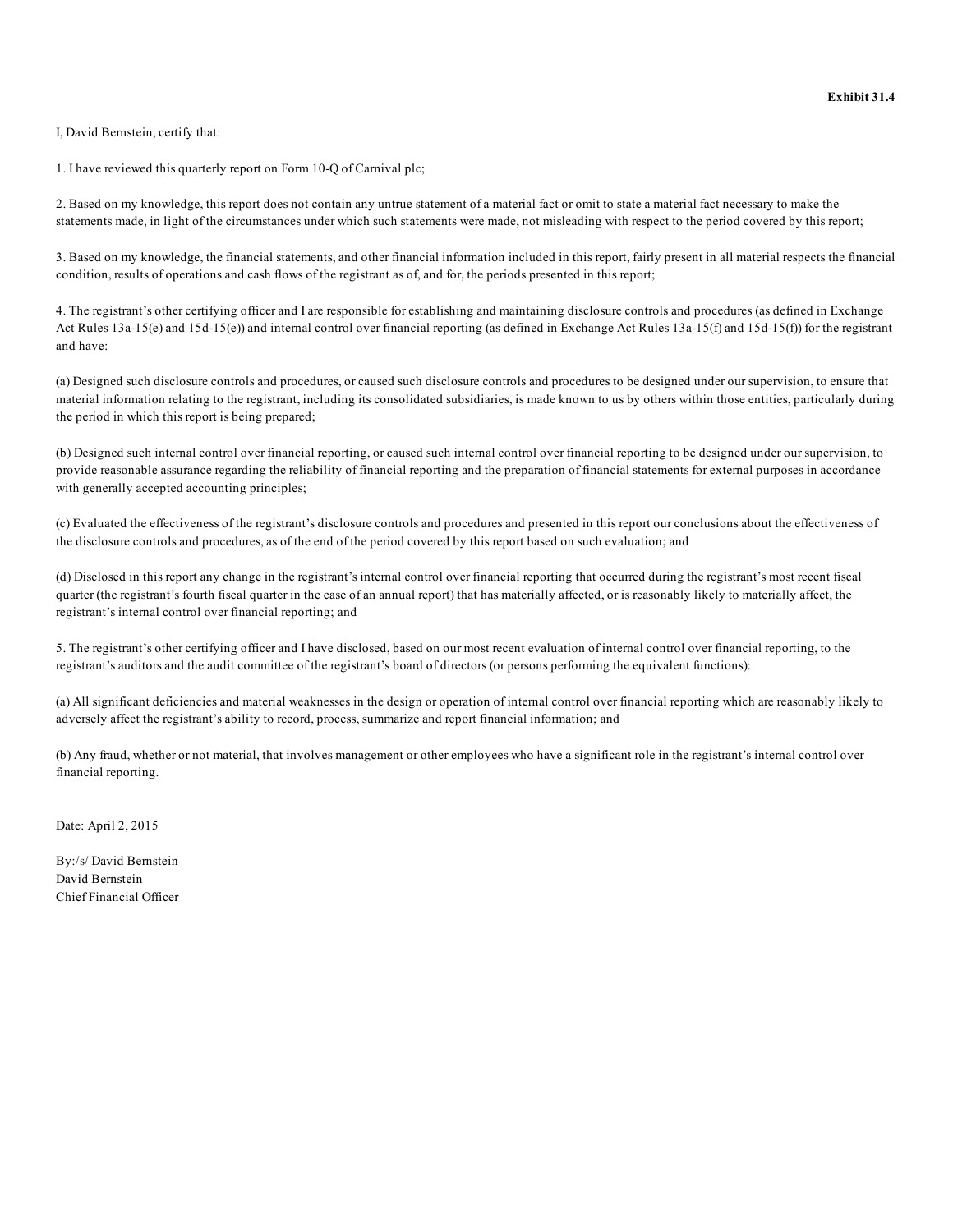In connection with the Quarterly Report on Form 10-Q for the quarter ended February 28, 2015 as filed by Carnival Corporation with the Securities and Exchange Commission on the date hereof (the "Report"), I certify pursuant to 18 U.S.C. Section 1350, as adopted pursuant to Section 906 of the Sarbanes-Oxley Act of 2002, that:

(1) The Report fully complies with the requirements of Section 13(a) or 15(d) of the Securities Exchange Act of 1934; and

(2) The information contained in the Report fairly presents, in all material respects, the financial condition and results of operations of Carnival Corporation.

Date: April 2, 2015

By:/s/ Arnold W. Donald Arnold W. Donald President and Chief Executive Officer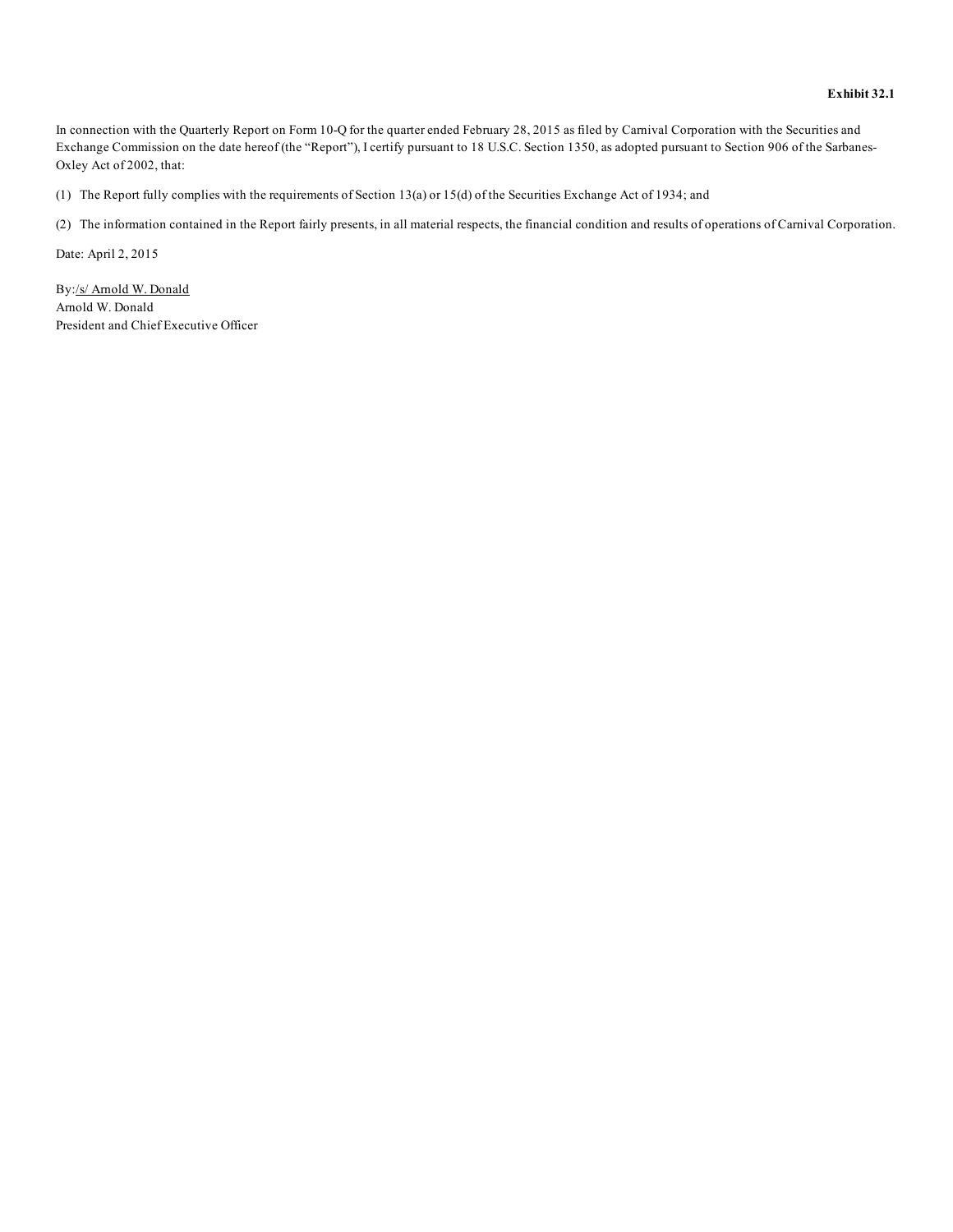In connection with the Quarterly Report on Form 10-Q for the quarter ended February 28, 2015 as filed by Carnival Corporation with the Securities and Exchange Commission on the date hereof (the "Report"), I certify pursuant to 18 U.S.C. Section 1350, as adopted pursuant to Section 906 of the Sarbanes-Oxley Act of 2002, that:

(1) The Report fully complies with the requirements of Section 13(a) or 15(d) of the Securities Exchange Act of 1934; and

(2) The information contained in the Report fairly presents, in all material respects, the financial condition and results of operations of Carnival Corporation.

Date: April 2, 2015

By:/s/ David Bernstein David Bernstein Chief Financial Officer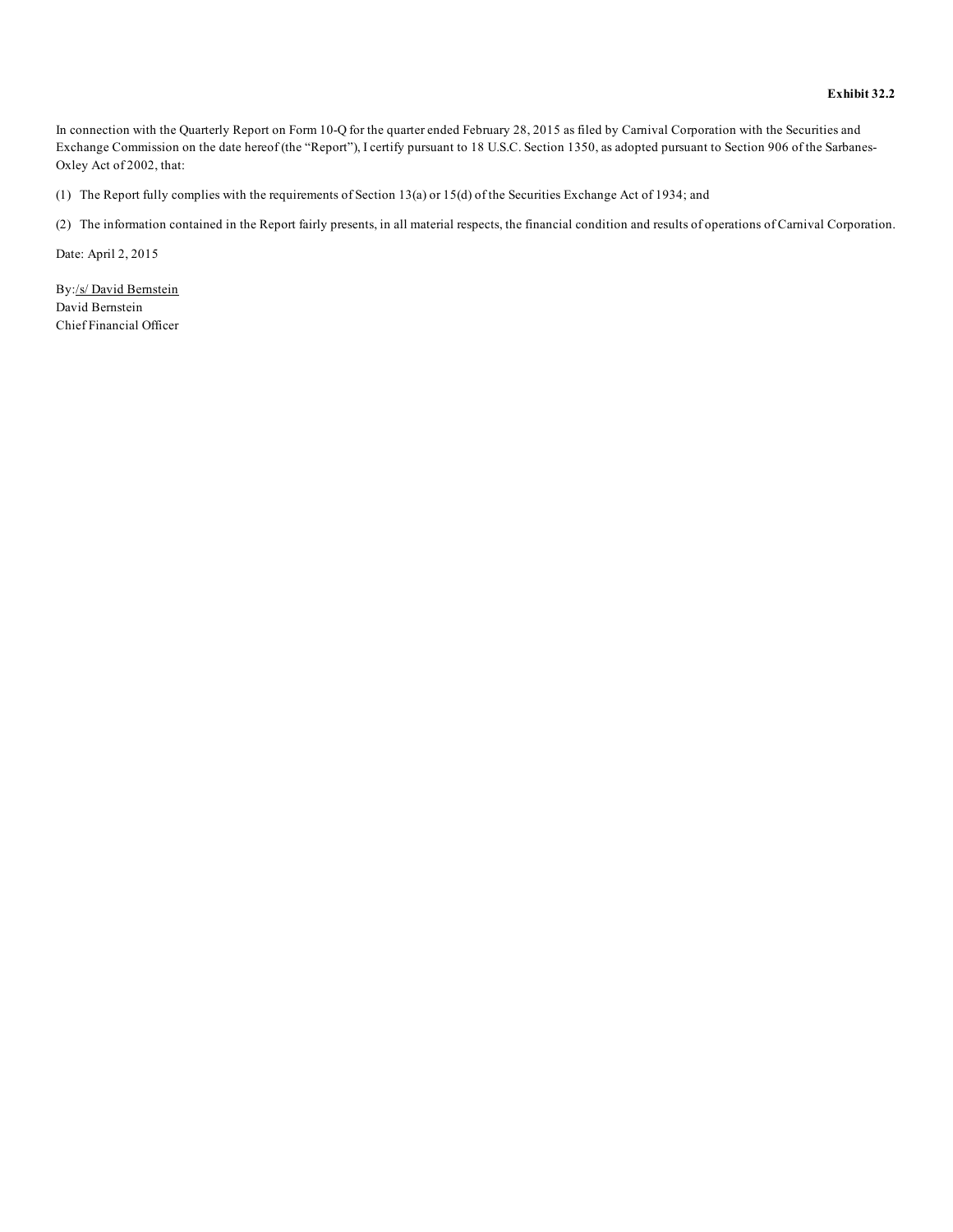In connection with the Quarterly Report on Form 10-Q for the quarter ended February 28, 2015 as filed by Carnival plc with the Securities and Exchange Commission on the date hereof (the "Report"), I certify pursuant to 18 U.S.C. Section 1350, as adopted pursuant to Section 906 of the Sarbanes-Oxley Act of 2002, that:

(1) The Report fully complies with the requirements of Section 13(a) or 15(d) of the Securities Exchange Act of 1934; and

(2) The information contained in the Report fairly presents, in all material respects, the financial condition and results of operations of Carnival plc.

Date: April 2, 2015

By:/s/ Arnold W. Donald Arnold W. Donald President and Chief Executive Officer